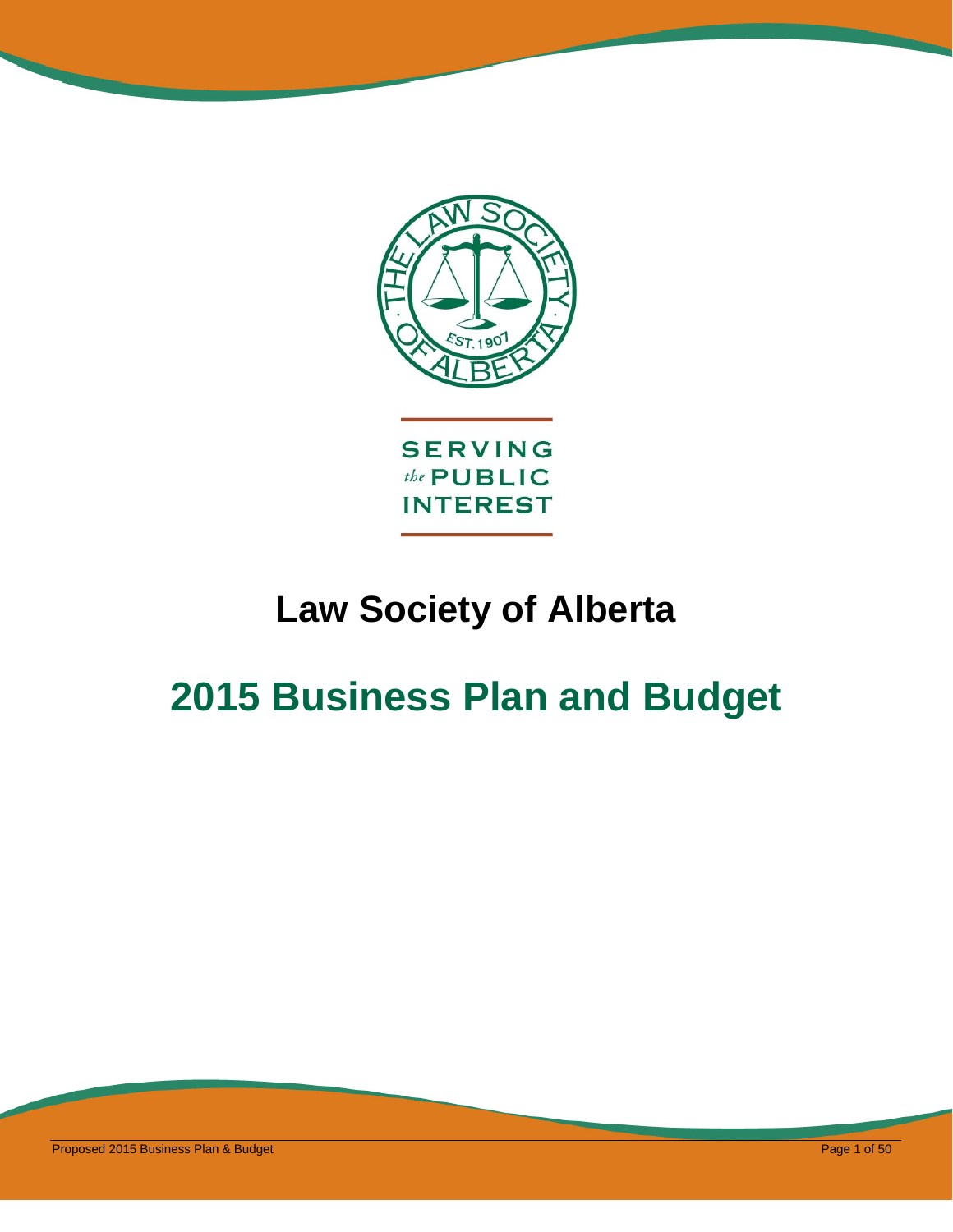# **Table of Contents**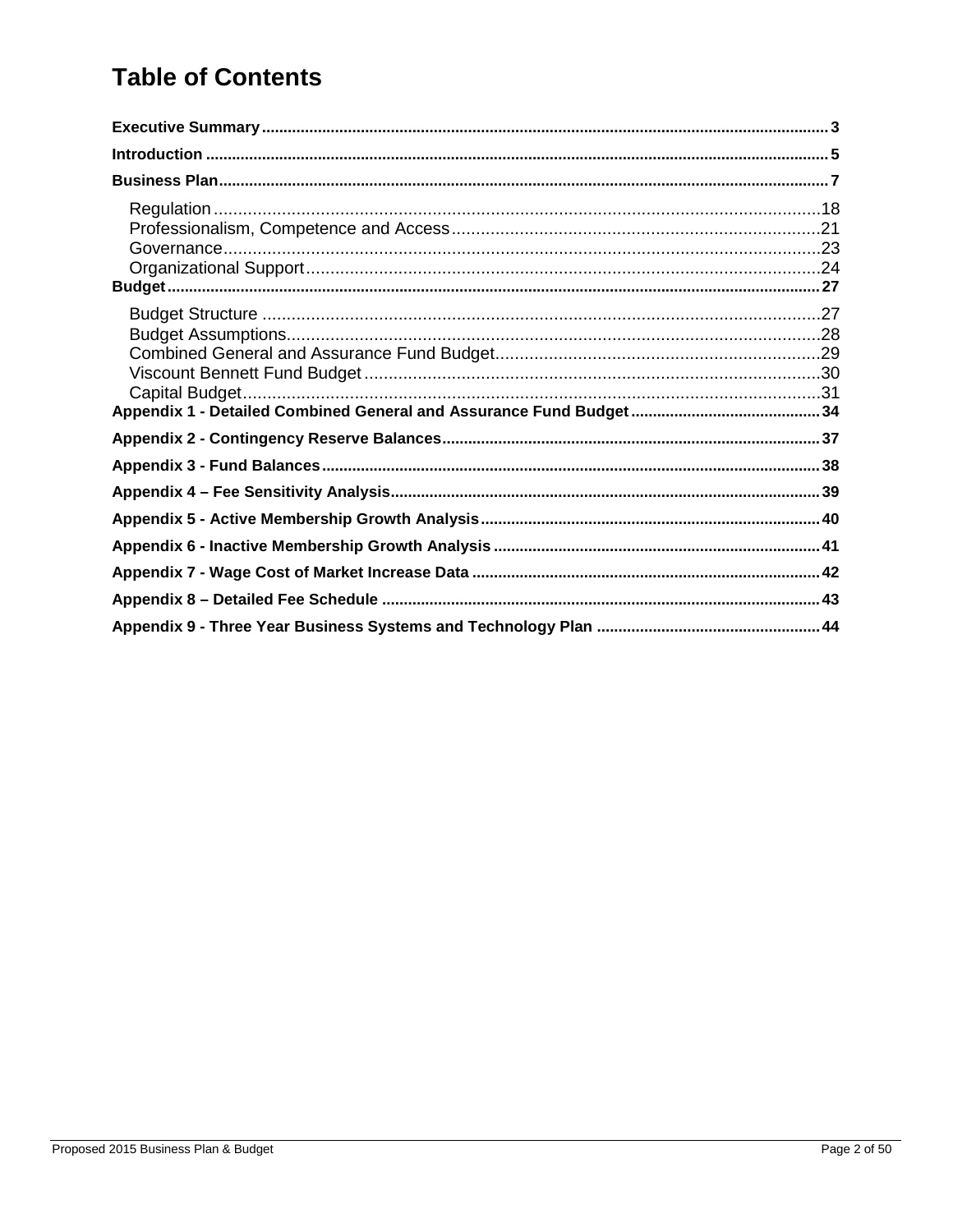## <span id="page-2-0"></span>**Executive Summary**

The 2015 budget proposes a \$90 increase (or 3.6%) in the combined practice fee and Assurance Fund levy to \$2,620 from \$2,530 in 2014. This fee increase is designed to fund a budgeted expense increase of \$727,000 (or 2.6%), planned capital spending and to maintain an adequate General Fund contingency reserve. The summary combined General and Assurance Fund budget is contained on page 29 of this document. An analysis of the sensitivity of the contingency reserve to different levels of fee increases in 2015 is provided in Appendix 4 on page 39.

#### *Expense Changes:*

The increase in budgeted expenses from 2014 to 2015 of \$727,000 relates primarily to increased office premises and wage costs. The Law Society's 10 year old Calgary premises lease was renewed effective January 1, 2015 at a higher rental rate reflective of the current robust commercial real estate market. Budgeted wage costs are up mostly due to an assumed increase in overall wages required to keep pace with the Alberta labour market in 2015. This budget includes an overall increase of one full time equivalent staff position in 2015 relative to 2014.

Appendix 1 on page 34 provides a detailed budget and an analysis of the change in budgeted expenses from 2014 to 2015. Due to changes in the Assurance Fund (as described below) and restructuring of functional departments during 2014 and planned for 2015, there are some significant offsetting variances from budget 2014 to 2015:

- The Policy and Research department has been eliminated for 2015 with the policy and governance work and related staff now contained in the Professionalism, Competence and Access and newly created Governance departments respectively.
- The Tribunals Office is a new department for 2015.
- Counsel expenses are down from 2014 as the staff complement in the area has been fully established during 2014 allowing for reduced reliance on outside counsel in 2015.

#### *Capital Budget:*

The Law Society's capital budget for 2015 reflects continued investments to enhance our business technology and business processes as set out in the Strategic Plan 2014 – 2016. The capital spending in these areas that began in 2014 will continue through 2015 and 2016. The capital budget also includes funding to complete the renovations to the recently expanded Calgary office premises. The 2015 capital budget is provided on page 31 and a discussion of our three year business systems and technology plan is included in Appendix 9 on page 44.

#### *Assurance Fund Transition:*

Prior to July 1, 2014, the liability for claims related to lawyer misappropriation of client trust funds was contained within the Law Society's Assurance Fund. This fund also covered the cost of the Trust Safety program, a portion of the cost of the Law Society's investigations staff, the custodianship program, a bond premium to cover claims in excess of \$1.5 million and an allocated portion of General Fund overhead. The operations of the Assurance Fund have historically been funded through the Assurance Fund levy.

Effective July 1, 2014 and onwards, the liability for trust misappropriation claims has been assumed by the new indemnity program administered by the Alberta Lawyers Insurance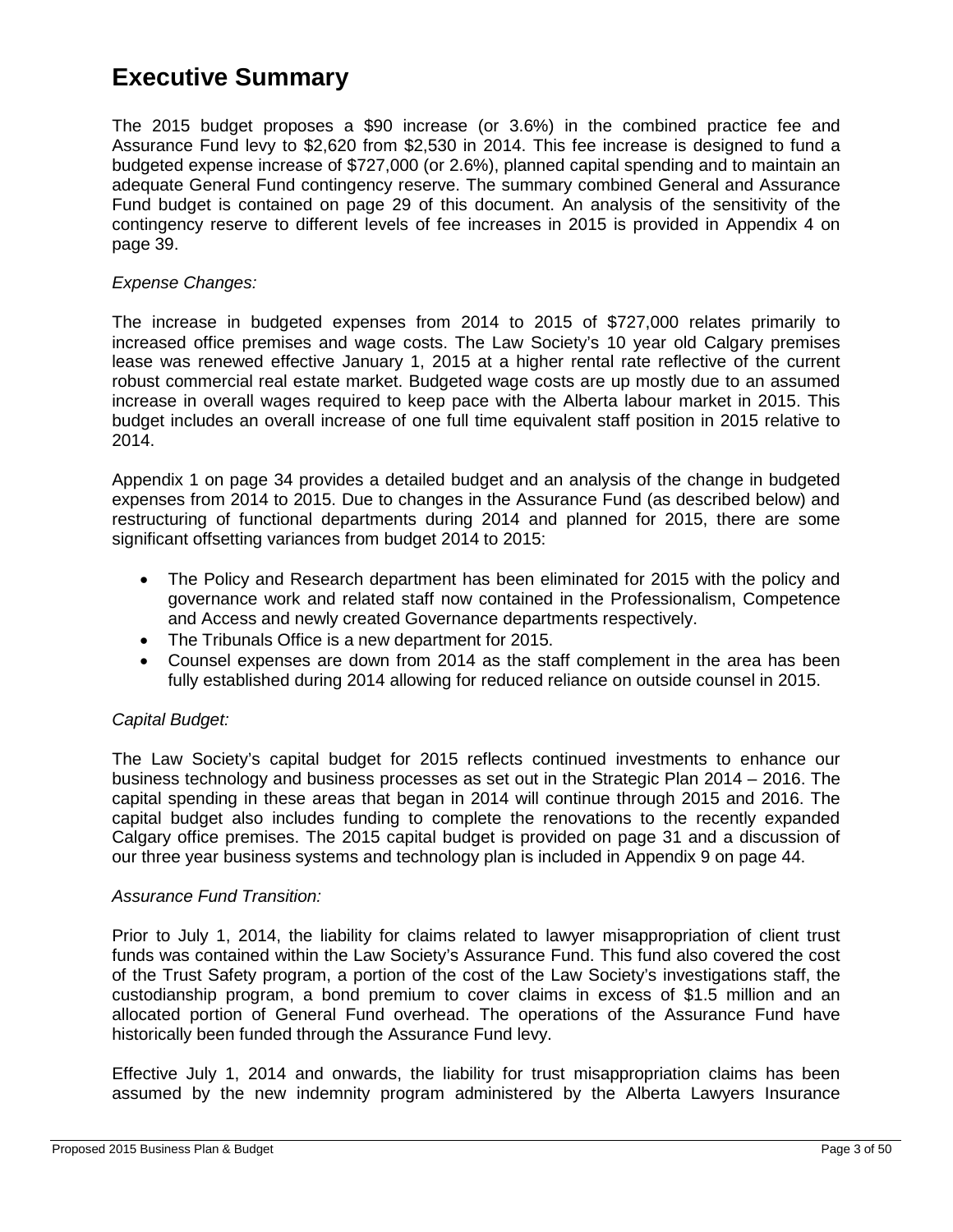Association (ALIA). The governance for the new indemnity program now rests with the Advisory Board of ALIA and the Alberta Lawyers Insurance Exchange (ALIEX). This governance includes the review and approval of the budgets for ALIA and ALIEX and setting the insurance levy for the errors and omissions and trust safety portions of the insurance policy. The insurance levy will be established by the Advisory Board prior to the next insurance policy year commencing July 1, 2015.

As a consequence of this change, the Assurance Fund has transitioned to a legacy fund required to pay claims for trust misappropriations that occurred prior to July 1, 2014. The fund has an accumulated reserve of approximately \$5 million that management considers adequate to fund legacy claims (although this assessment could change if large misappropriation claims come to the Law Society's attention in the near future).

Under this new insurance structure and to simplify the budget and financial reporting process, the costs of the Trust Safety program, investigations, custodianships and allocated General Fund overhead previously contained in the Assurance Fund (about \$6.3 million annually) have been moved to the General Fund for the 2015 budget. Since the Assurance Fund has adequate reserves to fund legacy misappropriation claims, an Assurance Fund levy is not required in 2015. However, the General Fund practice fee will now need to cover the costs outlined above that were previously charged to the Assurance Fund.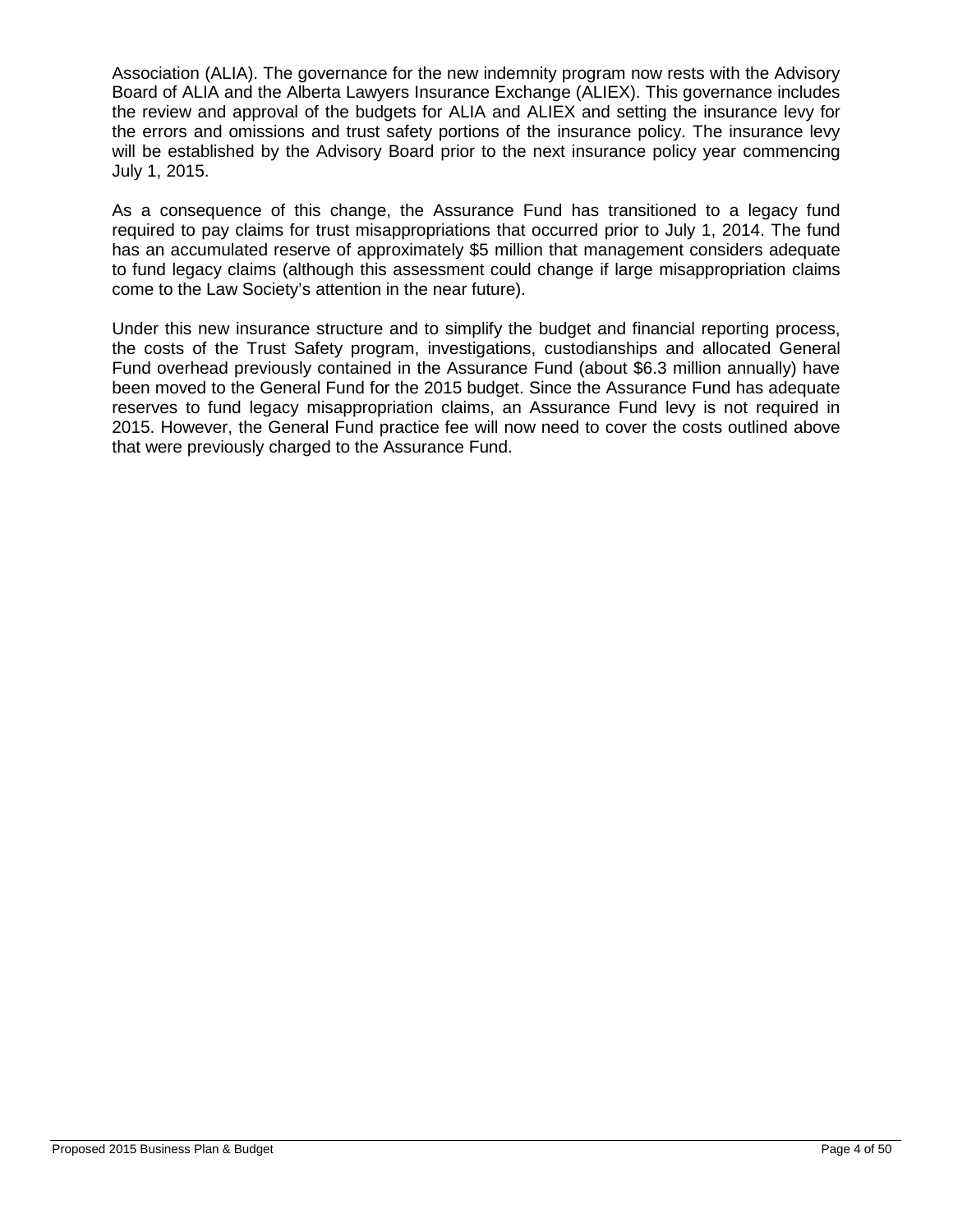# <span id="page-4-0"></span>**Introduction**

The business plan and budget is a critical planning document for implementing the Strategic Plan 2014 - 2016. Management creates this document by engaging the Executive Leadership Team (ELT) and, through them, many of the other managers and staff of the Law Society. We analyzed the work completed in 2014 and considered the work required in 2015. Several common themes were identified to guide the preparation of the budget.

- 1. The Law Society continues to face increased responsibilities because of the environment in which we regulate. We have more lawyers than ever before, more complex complaints, and an increasingly litigious environment. Consequently, we continue to experience an increase in the workload in the membership, conduct and counsel departments.
- 2. The public and the media are paying increased attention to our work, and they are frequently critical. This means we must do the work better than ever.
- 3. Alberta's strong economy and high cost of living continues to drive up the cost of doing business, and there is the additional expense of maintaining offices in two cities.
- 4. Although we have made considerable progress in our complaints and investigations throughput, we will continue to introduce efficiencies in our regulatory processes to move matters more expeditiously through to hearings.
- 5. Good management practices and expectations of the profession and the public require us to be more up-to-date with our business technology. A number of significant multiyear projects were initiated in 2014 to enhance our business processes and technology. Much of this work will carry forward into 2015.
- 6. During the 2014 business planning and budgeting process, it became evident that the current funding model will not sustain the Strategic Plan 2014 - 2016 (and beyond) without significant upward pressure on the traditional suite of fees and levies. This realization led the Benchers and Law Society management to a discussion about the need to move to more of a user pay model that places the burden of funding on specific risk areas of practice and lawyer conduct profile. Management is developing a discussion paper proposing changes to the way in which fees are assessed. This work will carry on into 2015 with an eye to implementing any approved changes to the funding model facilitated by the planned increased automation of our business processes.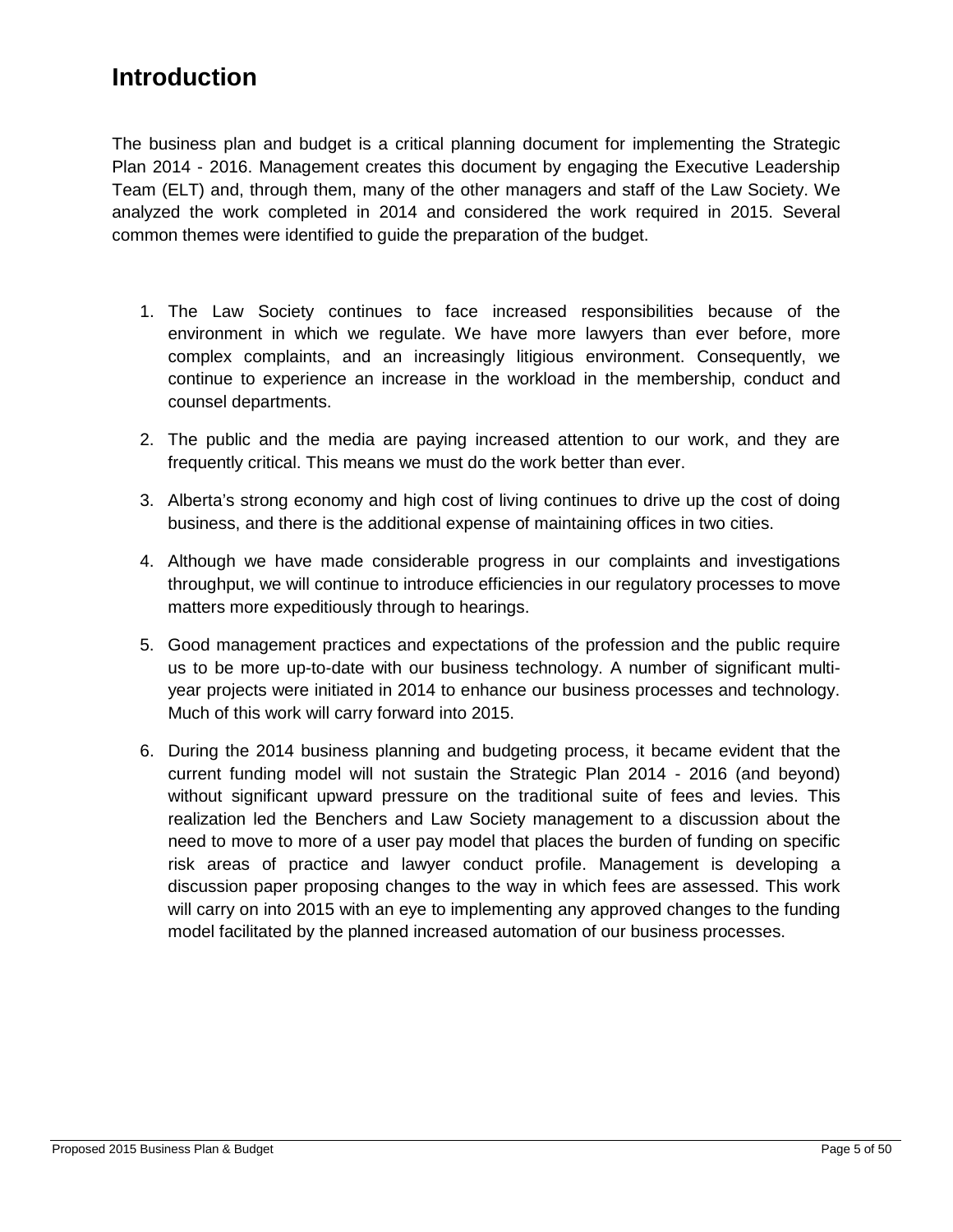Each of the above environmental factors affecting the Law Society's work is local, but not unique to Alberta. These challenges exist in the world-wide regulatory environment and are causing professional legal regulators to reconsider, and in some cases, re-tool their regulatory processes. Governments in much of the Commonwealth are requiring legal professional regulators to be aware of their role of protecting clients as "consumers".

The Strategic Plan calls for increased focus on education and support for lawyers so that they perform better, provide higher quality legal services, avoid negligence, manage risk more effectively, properly manage trust funds and demonstrate high levels of ethical behaviour. Building on work begun in 2014, we will continue to develop an organizational strategy to support this focus and for measuring our progress, recognizing that, in our current organizational model, our activities are housed in a variety of different departments and related external organizations.

This is a budget for an organization required to move forward, and to do so in a planned and deliberate manner.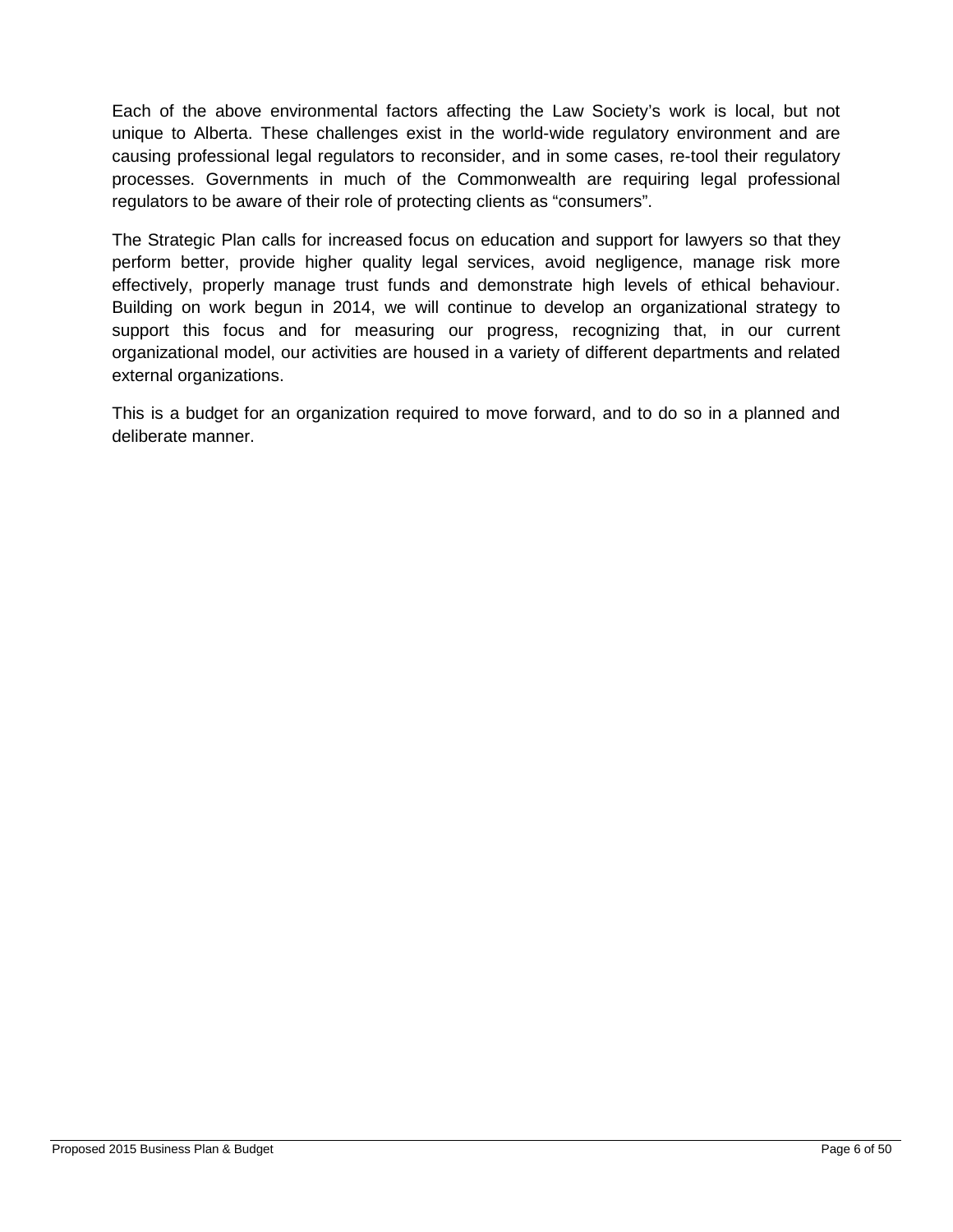# <span id="page-6-0"></span>**Business Plan**

The business plan is the vehicle through which the strategic plan adopted by the Benchers is converted into practical work. It takes the aspirations in the strategic plan, turns them into concrete plans to be implemented and uses those plans as the foundation for the budget.

The Law Society Comprehensive Governance Plan includes this process diagram:



In formulating the business plan, we considered the aspirations in the strategic plan. Because one of the Law Society's strategic goals is to be a model regulator, we also considered what is taking place in the world of professional regulation. We can then test our planned work against the work being carried out by leading regulators in Canada and the rest of the world to determine if we are achieving the aspirational goal of being a model regulator.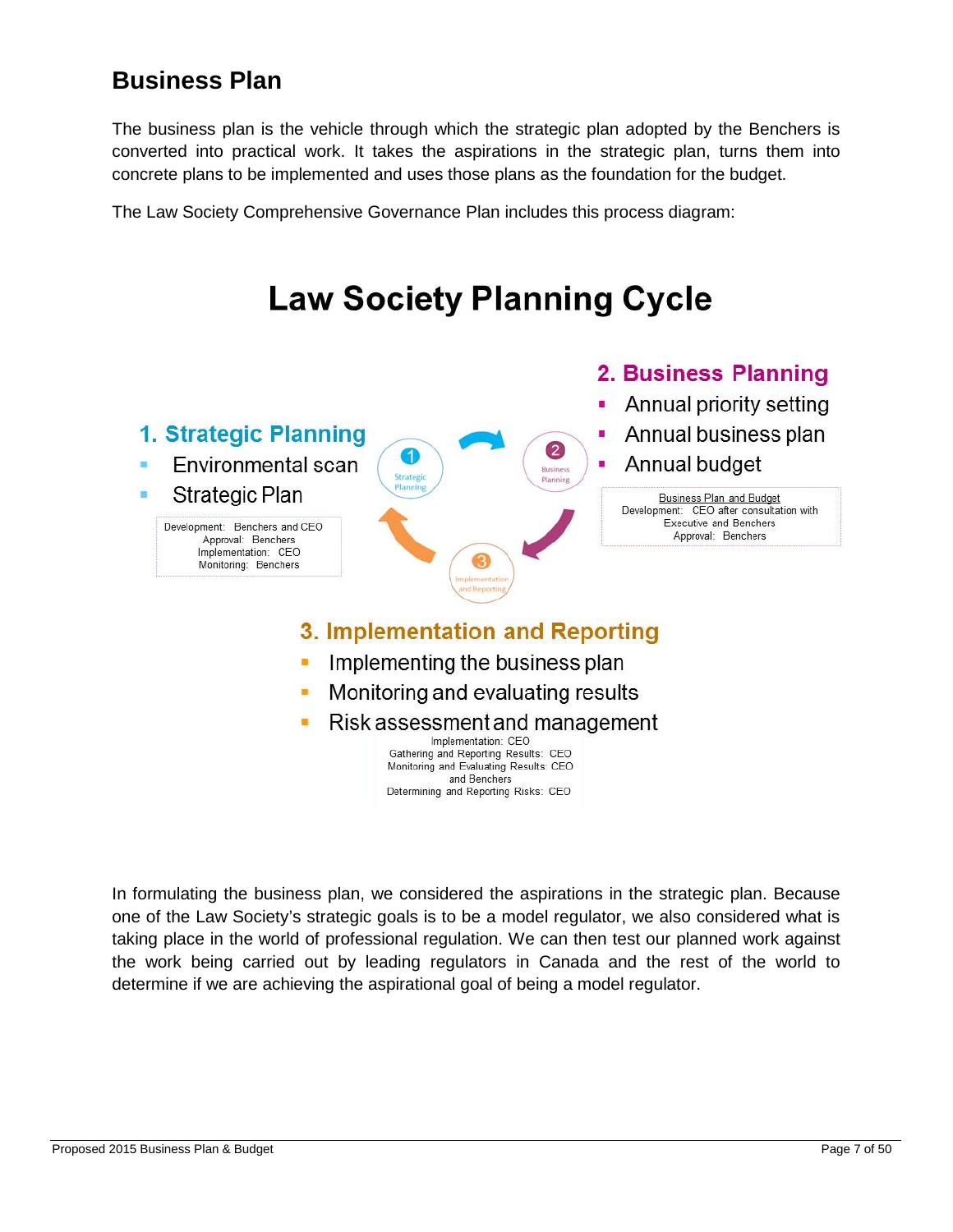The business plan describes the proposed new or developmental work to be carried out in 2015, in addition to the continuing work of delivering all of our core programs. We will also respond to emergent situations as they arise.

The Strategic Plan 2014 – 2016 drove the development of the 2014 Business Plan. To a large extent, the initiatives outlined in the 2014 Business Plan are multi-year activities that carry over into the plan for 2015. In addition to core and ongoing regulatory work, the major themes that emerged from the 2014 Business Plan and the work that was completed is described in the following table: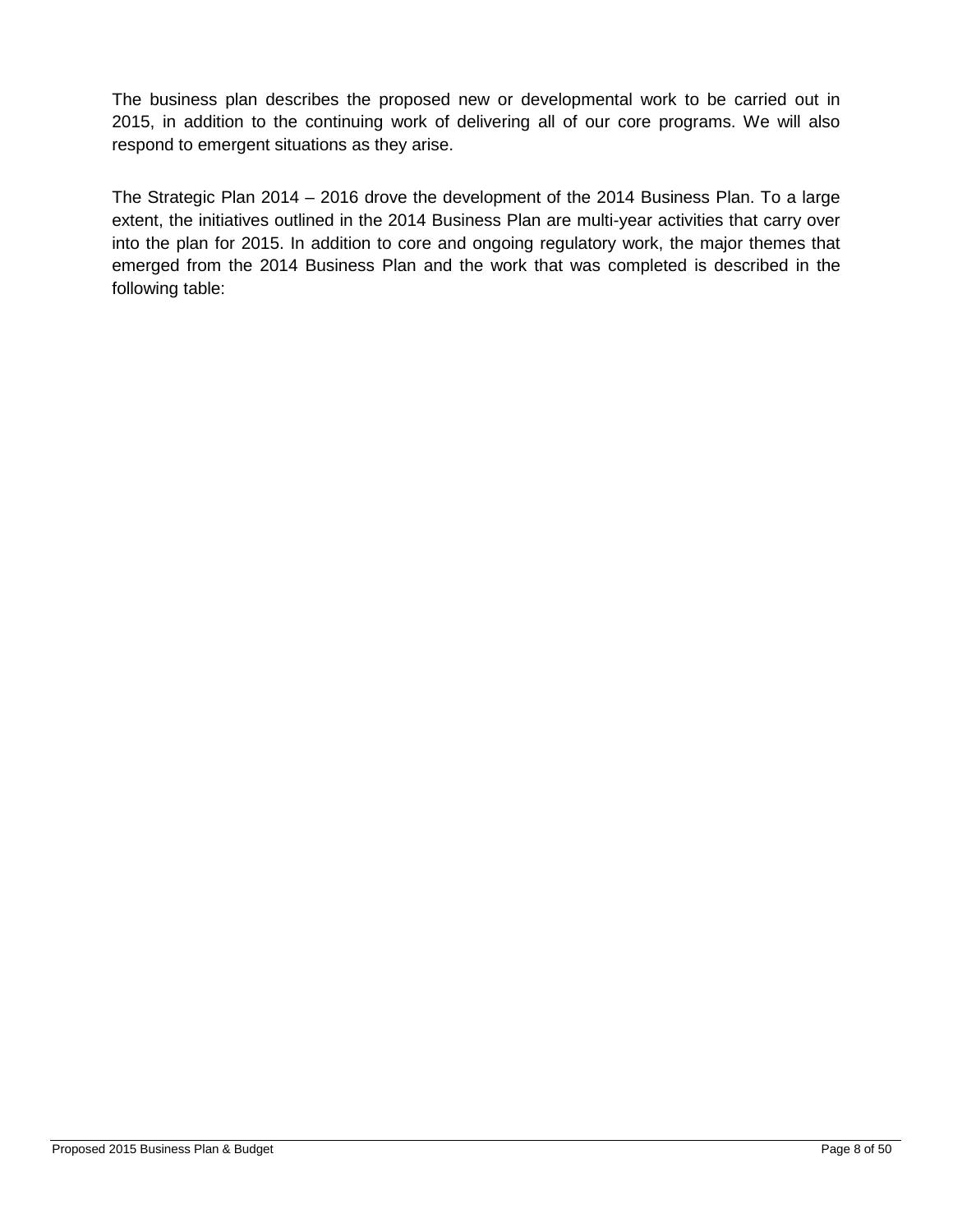| 2014 Themes                                                                                                                                                                                                                      | 2014 Accomplishments                                                                                                                                                                                                                                                                                                                                                                                                                                                                                                                                                                                                                                          |
|----------------------------------------------------------------------------------------------------------------------------------------------------------------------------------------------------------------------------------|---------------------------------------------------------------------------------------------------------------------------------------------------------------------------------------------------------------------------------------------------------------------------------------------------------------------------------------------------------------------------------------------------------------------------------------------------------------------------------------------------------------------------------------------------------------------------------------------------------------------------------------------------------------|
| 1. Carry on the work to refine our conduct processes to<br>become a more proactive regulator with an eye to reduce the<br>number and length of hearings by developing tools and<br>processes that facilitate early intervention. | The Counsel team introduced a series of process changes<br>$\bullet$<br>designed to reduce the number and length of hearings.<br>The Conduct area focused on a review of our complaint process<br>$\bullet$<br>and how we investigate complaints designed to increase<br>throughput and to help identify candidates for early intervention.<br>Non-bencher adjudications were approved by the Benchers.<br>$\bullet$<br>Single Bencher hearings were implemented.<br>The pilot phase of the Early Intervention Project was completed<br>$\bullet$<br>and is being independently evaluated. Feedback from pilot<br>participants has been extremely favourable. |
| 2. Develop and implement an insurance model for trust<br>defalcation claims and a more cost effective structure for our<br>indemnity program.                                                                                    | The new indemnity program came into effect July 1, 2014<br>$\bullet$<br>combining insurance coverage for errors and omissions and trust<br>defalcation claims under a combined insurance policy. The<br>legacy Assurance Fund will be wound down over a period of time<br>as trust defalcation claims occurring prior to July 1, 2014 are<br>assessed and adjudicated.<br>A new governance structure was established in conjunction with<br>$\bullet$<br>the creation of the Alberta Lawyers Insurance Exchange (ALIEX)<br>to oversee the indemnity program and ensure compliance under<br>the Alberta Insurance Act.                                         |
| 3. Explore ways to increase consumer access to legal<br>services through refinements to our regulatory structure (e.g.<br>consideration of alternate business structures).                                                       | The Law Society held a round-table to gather information and to<br>$\bullet$<br>begin consideration of the issues which might arise if the Law<br>Society were to regulate alternative business structures.<br>Benchers and senior staff from Alberta, decision-makers and<br>senior staff from Saskatchewan and Manitoba, and observers<br>from other law societies attended and contributed to the round-<br>table discussion. The session ended with a decision that the<br>prairie law societies would work jointly on this initiative, and the<br>three CEO's have had their first planning meeting in that regard.                                      |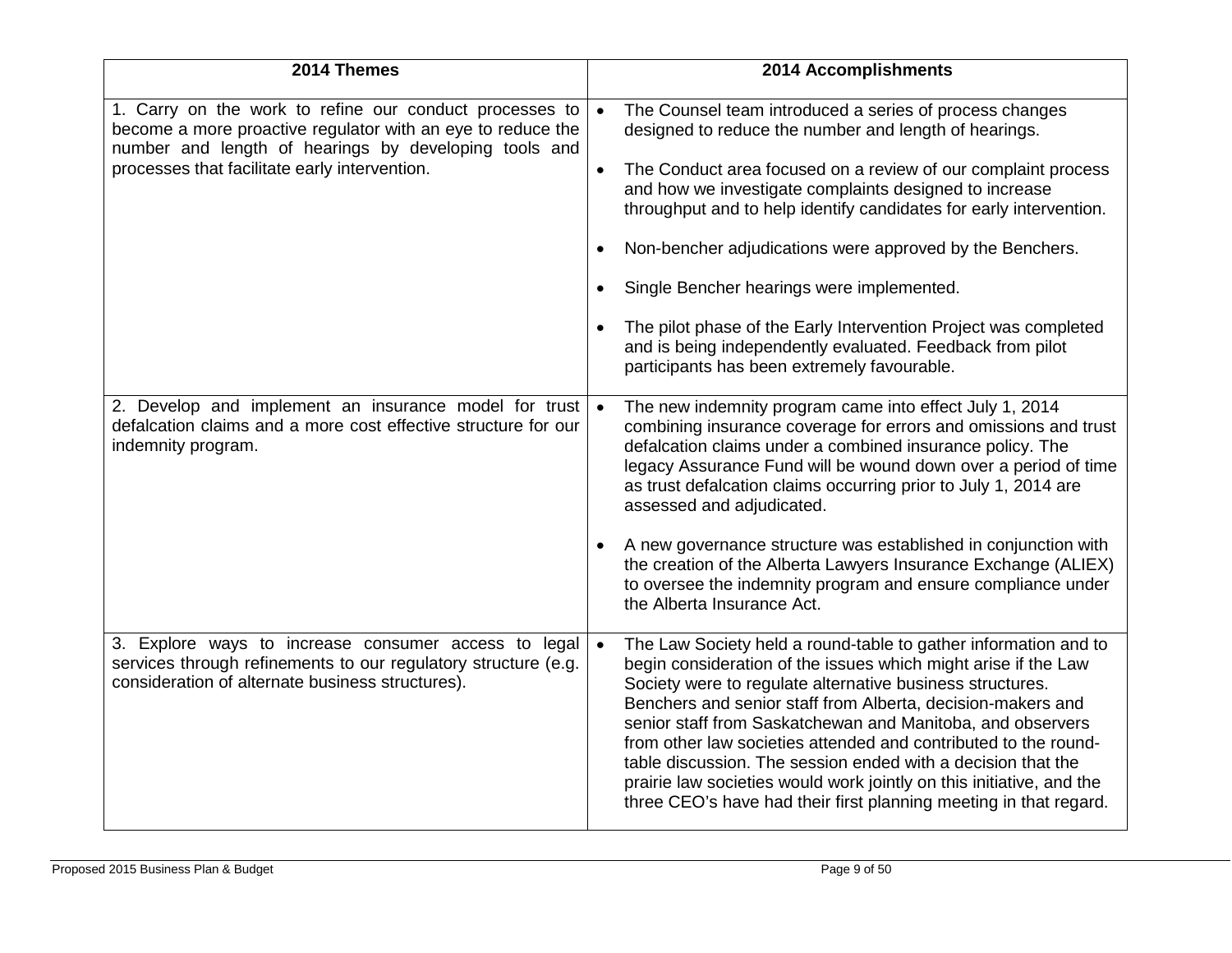| 2014 Themes                                                                                                                                                                                                                                     | 2014 Accomplishments                                                                                                                                                                                                                                                                                                                                                                                                                                                                                                                                                                                                                                           |
|-------------------------------------------------------------------------------------------------------------------------------------------------------------------------------------------------------------------------------------------------|----------------------------------------------------------------------------------------------------------------------------------------------------------------------------------------------------------------------------------------------------------------------------------------------------------------------------------------------------------------------------------------------------------------------------------------------------------------------------------------------------------------------------------------------------------------------------------------------------------------------------------------------------------------|
| 4. To facilitate the sustainable achievement of the strategic<br>plan, make considerable investments in our organizational<br>support infrastructure including:                                                                                 |                                                                                                                                                                                                                                                                                                                                                                                                                                                                                                                                                                                                                                                                |
| 4 (a) Implement a series of business systems<br>upgrades to introduce a variety of online self-service<br>transactions for lawyers and the public to enhance<br>customer service, improve internal efficiencies and,<br>over time, reduce cost. | An online member portal was designed during 2014 with pilot<br>$\bullet$<br>testing slated for the fall of 2014.<br>$\bullet$<br>Significant upgrades to our core business application (InSite)<br>were completed.                                                                                                                                                                                                                                                                                                                                                                                                                                             |
| 4 (b) Introduce more collaborative technologies and<br>refine business processes, information management<br>and data storage systems to increase staff and<br>volunteer effectiveness and, over time, reduce cost.                              | A cross-functional project team completed the vendor selection,<br>$\bullet$<br>design and implementation (in the fall of 2014) of a new video<br>conference facility to link the Calgary and Edmonton offices.<br>A roadmap and implementation plan was developed to enhance<br>$\bullet$<br>the Law Society's enterprise content management system.<br>A number of significant upgrades were made to our primary<br>$\bullet$<br>collaboration tool (SharePoint).<br>The expanded use of our core Bencher collaboration tool<br>(Boardbooks) to address the work of committees and conduct<br>panels was actively explored with a view to implement in 2015. |
| 4 (c) Enhance our staff performance management<br>training<br>through<br>programs<br>related<br>to<br>core<br>competencies and through the implementation of an<br>improved human resource information system (or<br>HRIS).                     | $\bullet$<br>A comprehensive training program for the Law Society's<br>management team was designed and successfully implemented<br>in 2014.<br>A cross-functional project team completed the vendor selection<br>$\bullet$<br>and design of an improved HRIS during 2014 with<br>implementation slated for early 2015.                                                                                                                                                                                                                                                                                                                                        |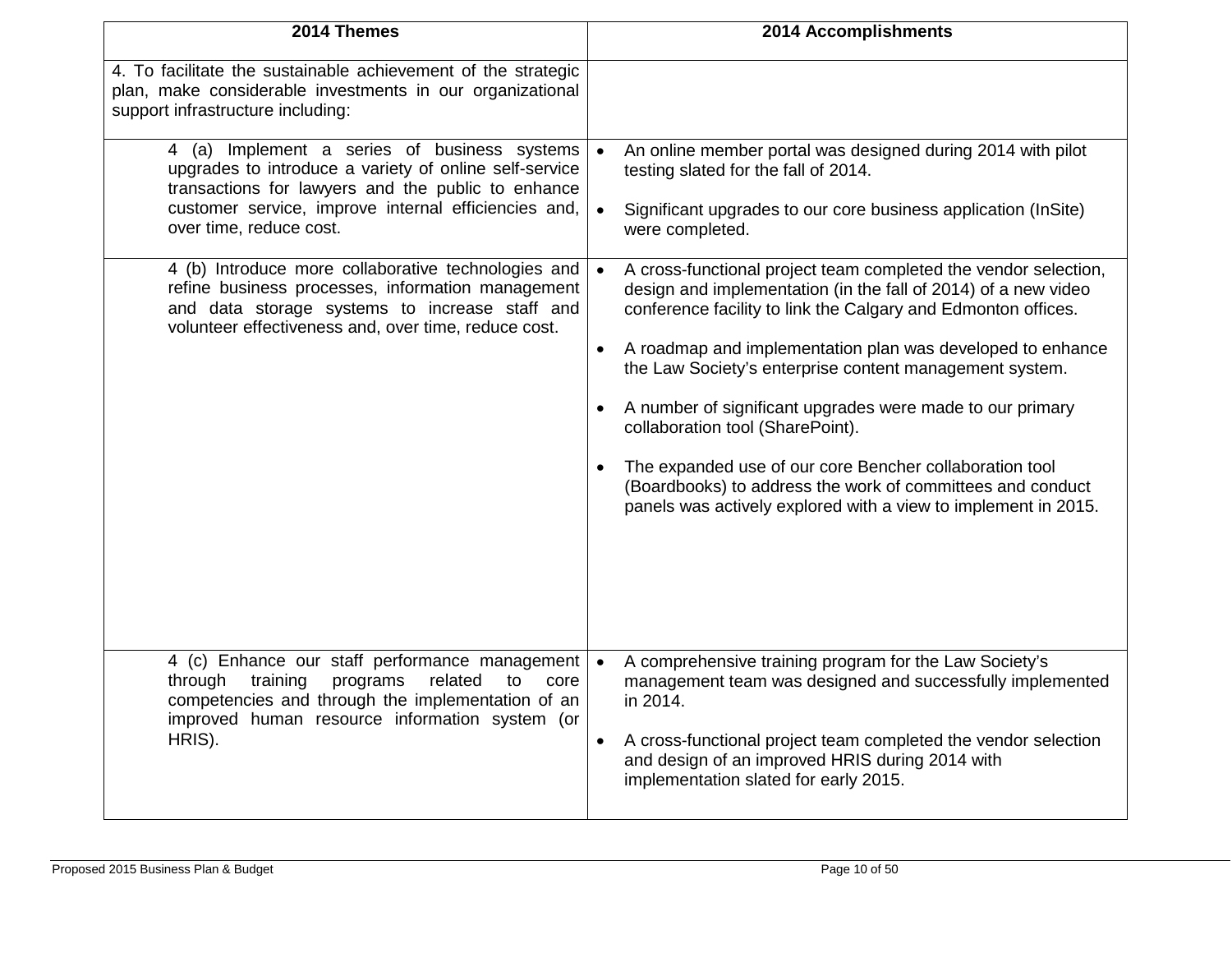| 2014 Themes                                                                                                           | 2014 Accomplishments                                                                                                                                                             |
|-----------------------------------------------------------------------------------------------------------------------|----------------------------------------------------------------------------------------------------------------------------------------------------------------------------------|
| 4 (d) Assess the human resource capacity of the<br>organization through an initial organizational capacity<br>review. | An initial review of our organizational capacity has been<br>$\bullet$<br>completed in 2014 the results of which will be incorporated into<br>an action plan during 2015.        |
| 4 (e) Renovate the recently expanded Calgary office<br>space to accommodate planned growth.                           | Two of three planned phases of the Calgary office renovations<br>$\bullet$<br>have been completed in 2014 with the final phase on track for<br>completion by the summer of 2015. |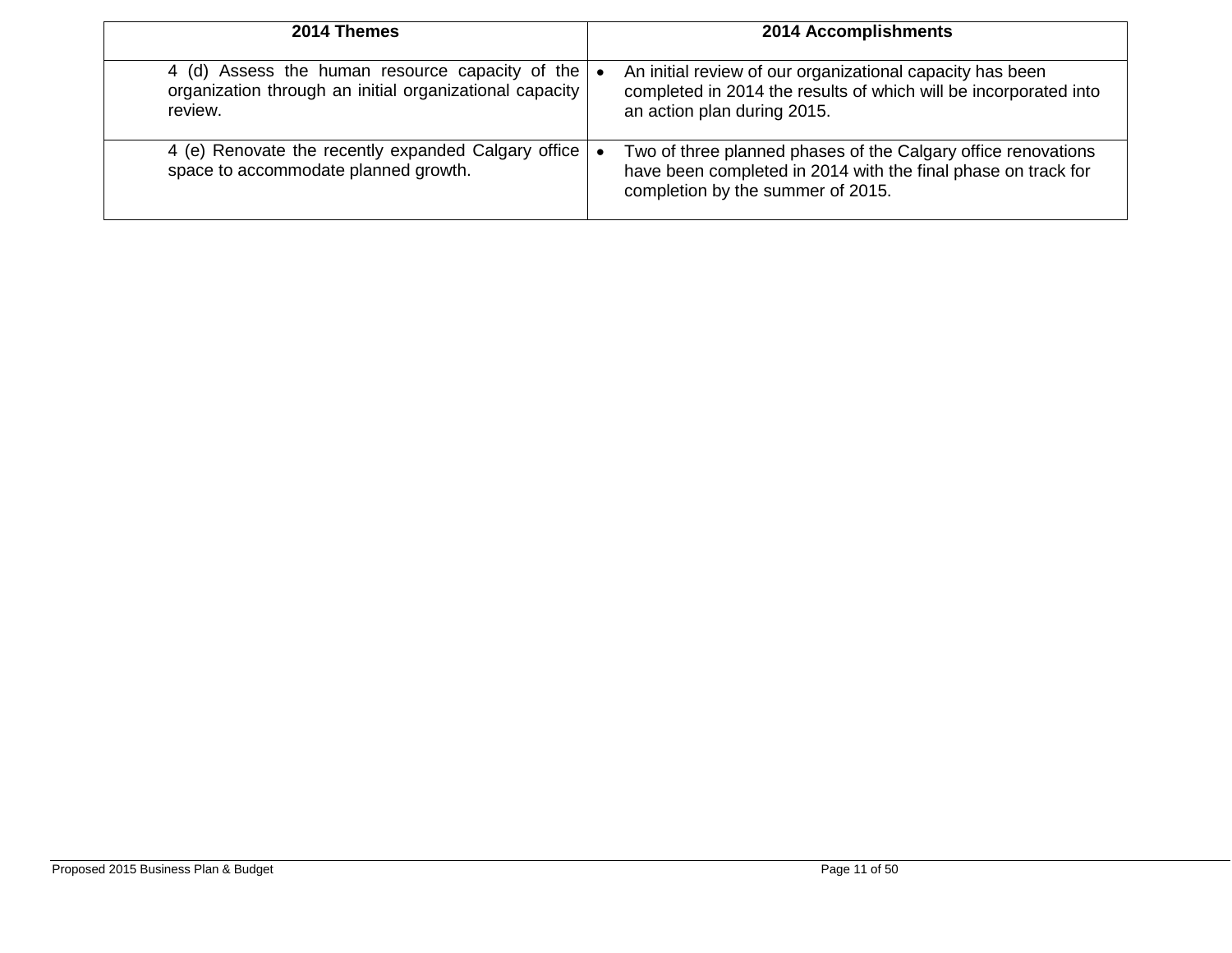In our 2014 Business Plan, we attached various initiatives to one of the five strategic goals contained in the Strategic Plan 2014 – 2016. In reality and in most cases, the initiatives tend to span more than one strategic goal. For instance, while refining our conduct processes moves us closer to our aspiration to become a model regulator, it also directly supports reinforcing public confidence in the Law Society as the regulator of the profession.

Consequently, we've changed our approach in the way we organize our business plan for 2015 by identifying six key themes on which we plan to focus our attention and resources in 2015. These themes build on the work that was identified in the 2014 Business Plan and support the achievement of the 2014 – 2016 Strategic Plan. The key themes are:

#### *1. Continue the work from 2014 to enhance our business systems and processes including:*

- a. The introduction of more online web-based self-service transactions to improve customer service, streamline business processes and reduce cost;
- b. The development of a roadmap and implementation plan to introduce a more effective enterprise content management system designed to manage information in a more compliant, secure, accessible and useable manner;
- c. The development of a plan to introduce a revised revenue model for the Law Society that shifts more of the funding burden to lawyers and law firms on the basis of regulatory risk and financial capacity; and
- d. The introduction of enhanced collaborative tools to ensure the Benchers, volunteers and staff can work together in the most effective manner possible.

#### *2. Become a more business like organization by continuing to:*

- a. Instill our values throughout the organization;
- b. Enhance our governance model;
- c. Become a more inclusive organization as a model for the profession;
- d. Support the development of our staff and volunteers through training; and
- e. Contribute to the work of the Federation of Law Societies.

#### *3. Become a more proactive regulator through:*

- a. Enhanced lawyer competency through the quality legal services initiative; and
- b. Augmented risk management through the revised indemnity program (ALIA and ALIEX), ongoing refinements to the trust safety program and improvements in our data collection processes and how we utilize that information.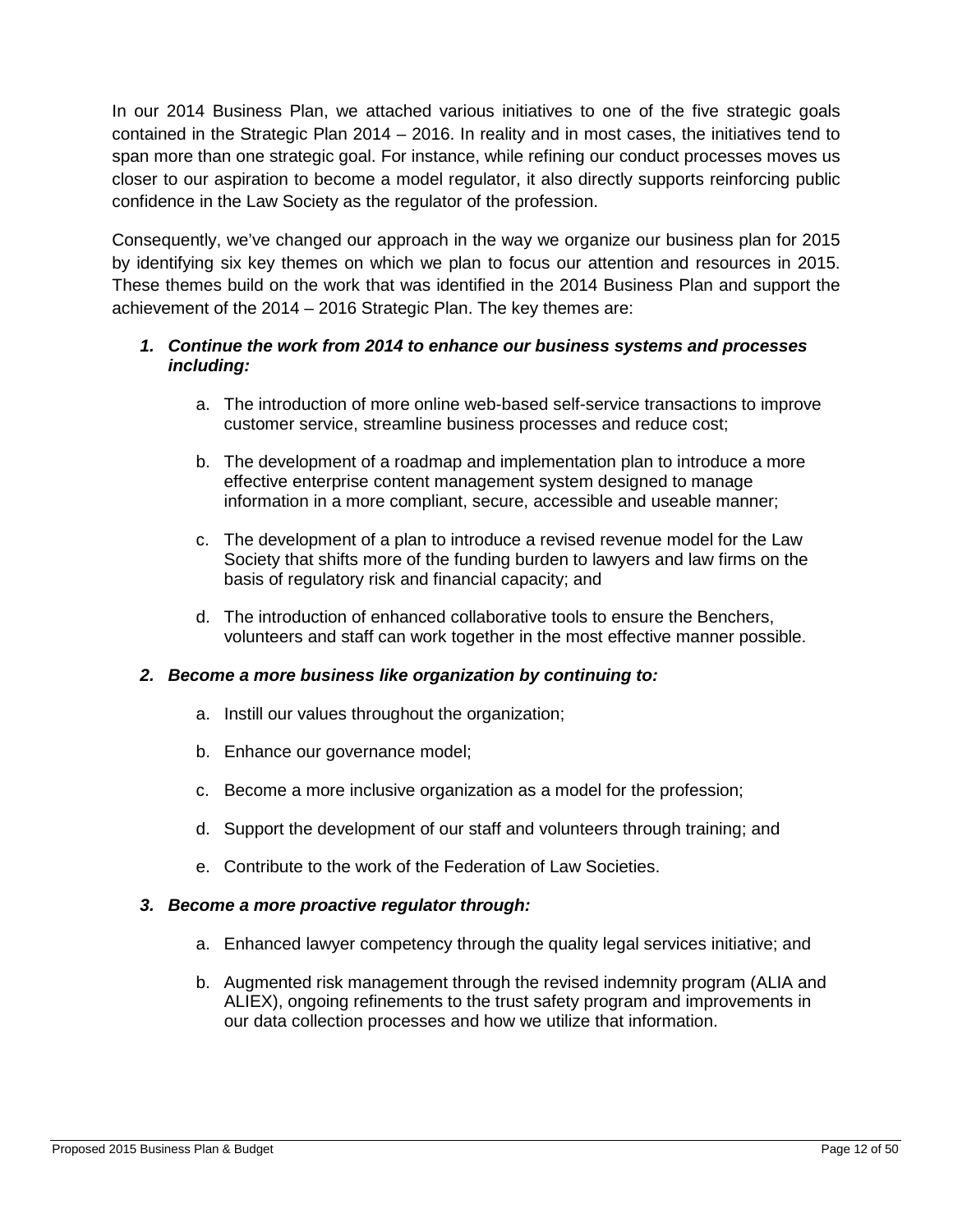#### *4. Develop a continuing quality improvement program in our regulatory process through:*

- a. A plain english initiative for our complaints process:
- b. The implementation of the Tribunals office;
- c. A transition to an online application process for the bar admission (CPLED) program;
- d. A migration to an online lawyer Trust Safety self-report; and
- e. Implementation of non-Bencher adjudicators.

#### *5. Make the necessary operational refinements to fully support the new indemnity program (ALIA and ALIEX) through:*

- a. The introduction of deductibles and surcharges to shift the burden of funding the indemnity program to lawyers who demonstrably pose greater risk; and
- b. The application of the new governance structure for the indemnity program and implementation of structures and processes to comply with the requirements of the Superintendent of Insurance.

#### *6. Regulate in a way to make legal services more accessible to the public including:*

- a. Continuing to explore introducing alternate business structures to our regulatory framework; and
- b. Enhancing the transparency and effectiveness of our admissions processes to assist internationally trained lawyers and those holding non-Canadian law degrees to navigate our requirements.

The table below depicts how the above 2015 business plan themes support the achievement of the 2014 – 2016 Strategic Plan: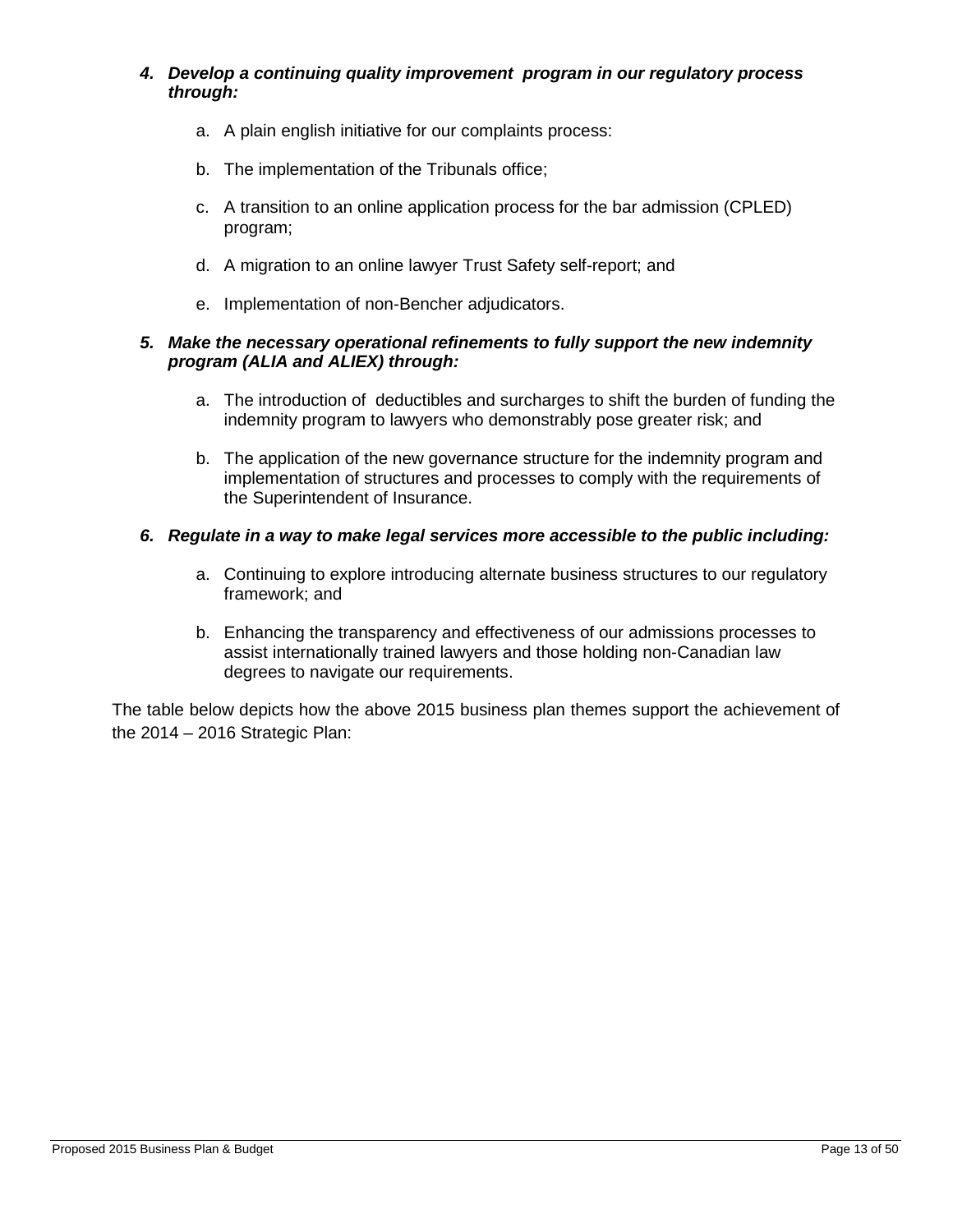| 2015 Business                          |                        | 2014 - 2016 Strategic Goals |                                 |                             |                           |
|----------------------------------------|------------------------|-----------------------------|---------------------------------|-----------------------------|---------------------------|
| <b>Plan Focus</b>                      | <b>Model Regulator</b> | <b>Public</b><br>Confidence | Principles of<br><b>Justice</b> | Access to<br><b>Justice</b> | Organizational<br>Support |
| 1. Business systems                    |                        |                             |                                 |                             |                           |
| 2. Model corporation                   |                        |                             |                                 |                             |                           |
| 3. Proactive regulator                 |                        |                             |                                 |                             |                           |
| 4. Continuing quality<br>improvement   |                        |                             |                                 |                             |                           |
| 5. New indemnity<br>program            |                        |                             |                                 |                             |                           |
| 6. Accessible legal<br><b>services</b> |                        |                             |                                 |                             |                           |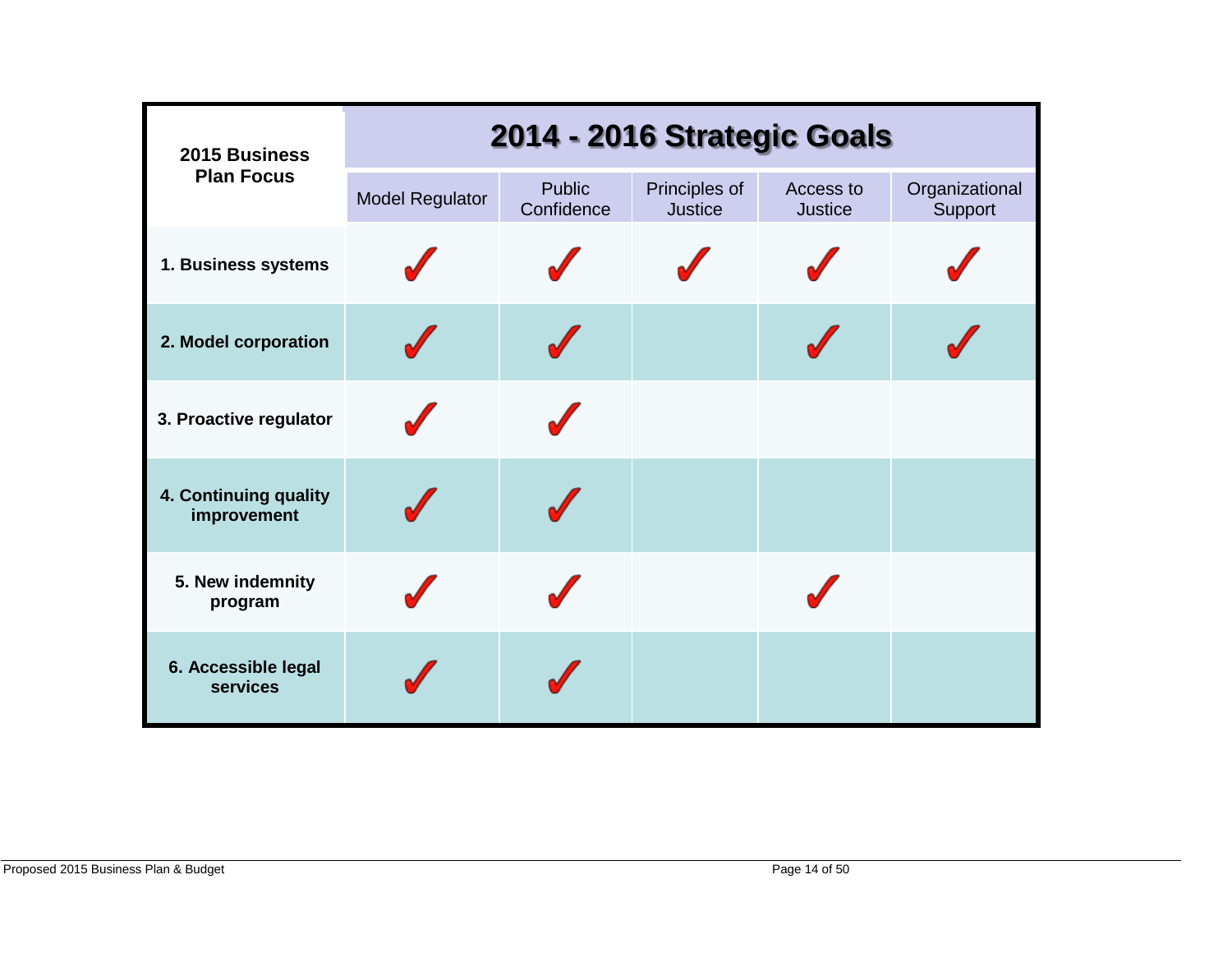#### **The Budget**

The budget pursues the initiatives outlined above  $-$  both the strategic ones and the statutory ones – within a context in which we recognize our continuing need to balance our obligation to be the steward of the funds raised through taxation and our obligation to protect the public interest. This year's budget preparation began with developing a business plan, which forms the foundation for this budget.

#### **Assurance Fund Transition**

During 2014, the Law Society established a new Trust Safety Insurance (TSI) program. This new insurance program migrated the Assurance Fund program for compensating victims of lawyer misappropriation of trust funds from an adjudicative to an insurance model. The TSI program is part of the combined insurance policy administered and funded through the Alberta Lawyers Insurance Association (ALIA) and the Alberta Lawyers Insurance Exchange (ALIEX). The new insurance policy covers both errors and omissions and trust misappropriation claims.

The Assurance Fund has transitioned to a legacy fund designed to compensate victims of trust fund misappropriation that occurred prior to July 1, 2014 – the date at which the new TSI coverage became effective. The balance remaining in the Assurance Fund will be depleted over the next few years as legacy claims are paid. As part of the transition, the Trust Safety and Custodianship programs previously funded through the Assurance Fund have been moved to the Law Society's General Fund as part of the Regulation core area. The annual cost of these key public protection programs will now be funded through the Practice Fee rather than the legacy Assurance Fund levy.

To facilitate comparison of budgets from 2014 to 2015, a consolidated budget for the General and Assurance Funds is presented in this document.

In organizing the business plan we broke down our work into four core areas of the Law Society:

#### **1. Regulation**

Regulation consists of our membership, conduct, counsel, trust safety and custodianship programs.

The membership team deals with all aspects of applications for entry into the profession and for Professional Corporations and Limited Liability Partnerships. This team also deals with all changes in membership and annual renewals. The bar admission program (Canadian Centre for Professional Legal Education - CPLED) is funded through this department.

The conduct and counsel teams work in concert to review, resolve (where possible), and investigate complaints, refer matters to Practice Review where appropriate, and prosecute when necessary.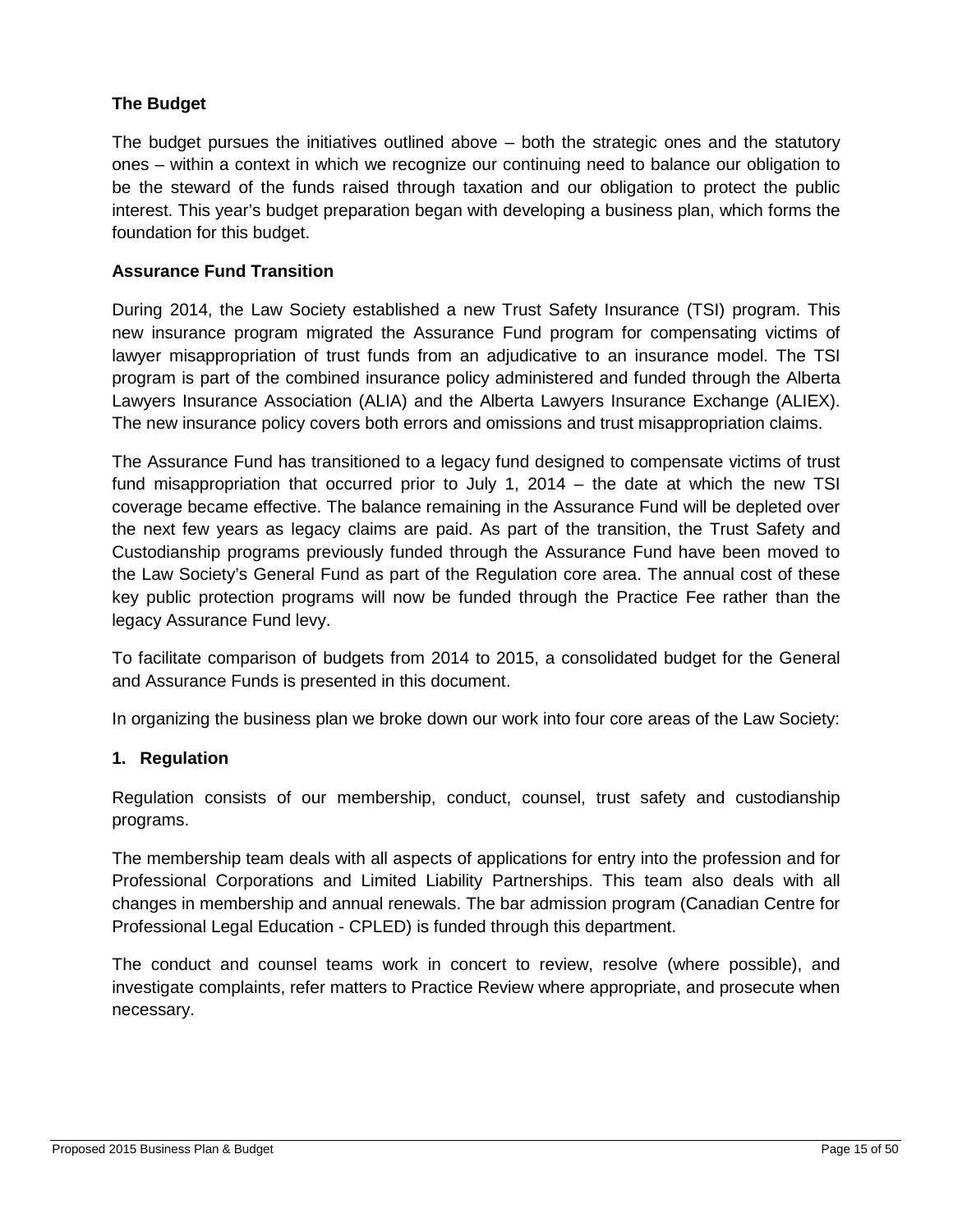#### **2. Professionalism, Competence & Access (PC&A)**

PC & A bundles together all of our programs that support the professional work of lawyers, including Continuing Professional Development (CPD), practice advice, pro bono, libraries, CanLII, equity ombudsperson, and equity programs. Policy development work is also centered in this core area.

#### **3. Governance**

Governance includes our Secretariat and Governance teams designed to support the Benchers in their governance role.

#### 4. **Organizational Support**

This core area provides the supports necessary to carry out all our regulatory work including Corporate Services (consisting of Accounting, Communications, Records and Information Management Services and Office Services), Business Technology, Human Resources and Tribunals Office.

#### **Budget Resource Allocation**

While we organize our work in the above areas, the following chart illustrates where our budget resources are focused. In this analysis, organizational support costs are allocated to each of these activity areas based on relative cost.

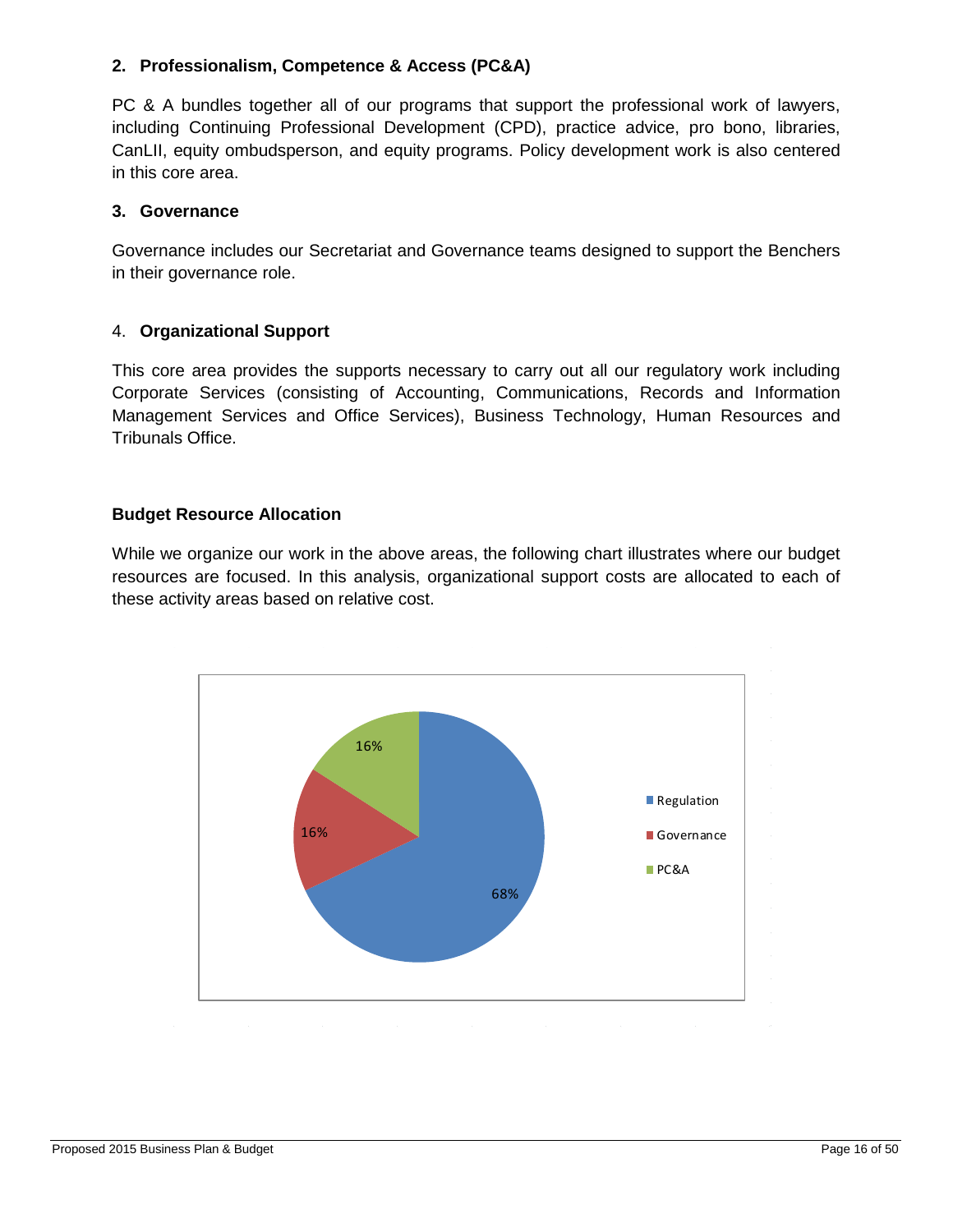#### **Staff Resource Allocation**

The 2015 budget provides for 123 full-time equivalent (FTE) staff relative to 122 in 2014. Staff costs represent about 60% of the total budget. The following chart depicts how staff resources are deployed. Again, organizational support staff resources (FTEs) are allocated to each of the activity areas based on relative FTE's.



#### **Core Area Plans**

In our strategic planning the Benchers made it clear we must do a first class job of our core regulatory work. That encompasses credentials and education, complaints and hearings processes, and ensuring that lawyers are professionally competent. We also include the operation of the Assurance Fund in this work. The business plan that follows includes work in all of these areas and reflects the following operational goals:

- Be highly trusted;
- Be recognized for excellence in management and leadership in service;
- Manage risk and stand up for the public interest and the principles of justice; and
- Be a leader organization of choice for staff and volunteers.

The following analysis describes the activities of our four core areas, area goals and significant initiatives planned in each area.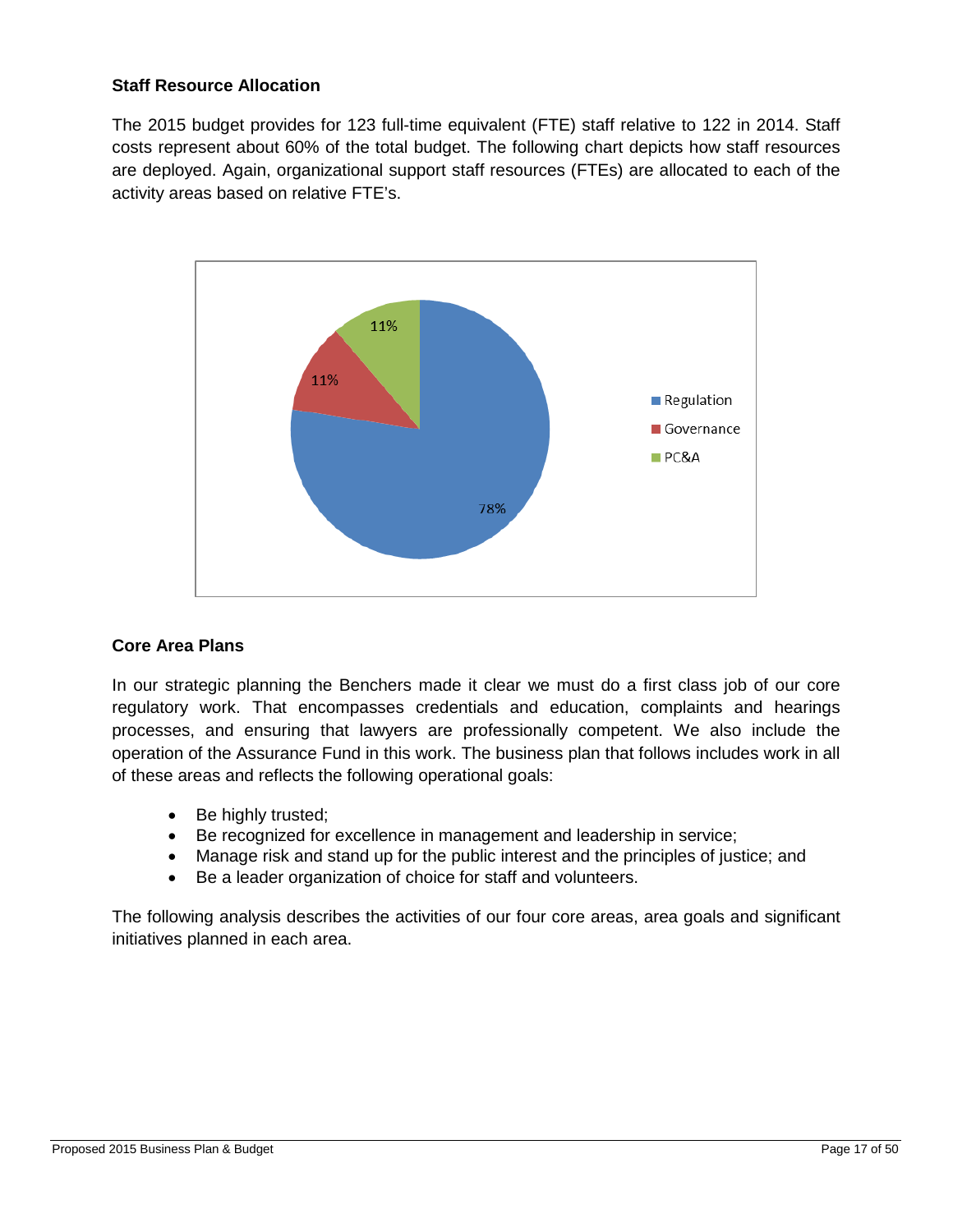### <span id="page-17-0"></span>*Regulation*

#### **Core Activities**:

This area consists of the following inter-related groups that work in close coordination to deliver the core regulatory services of the Law Society designed to protect the public:

#### *Membership*

This group is responsible for the administration of various applications including students-at-law, enrolment and reinstatement of members, the transfer of inter-jurisdictional members, Professional Corporations and Limited Liability Partnerships. The Membership department also manages inquiries regarding membership status and address changes, insurance changes, and membership renewals. The bar admission program (CPLED) is funded through this department.

On an annual basis, this group of 10 employees processes renewals for approximately 9,000 active, 2,000 inactive and 6,000 insured lawyers. Over 450 applications for students-at-law are handled by this group. In addition, the Membership department processes annual renewals for about 2,700 Professional Corporations and 190 Limited Liability Partnerships.

#### *Conduct*

The conduct teams (Conduct, Investigations and Practice Review consisting of 31 staff) review, resolve (where possible), and investigate complaints, refer to practice review where appropriate, and prosecute as necessary. The Conduct team handles about 3,500 contacts annually from the public, financial institutions, government departments, other regulatory bodies and lawyers. The majority of the contacts received are resolved to the satisfaction of the complainant through an informal process. This informal process includes Law Society staff providing information, referral to other agencies, mediation or other alternate resolution services. Typically, 15% (about 500) of these contacts relate to complaints that are serious enough to require formal investigation and review by Law Society staff. Of these serious (or formal) complaints, about 10% (roughly 50) ultimately result in a conduct hearing.

#### *Counsel*

This department combines an active litigation role with corporate counsel responsibilities. With a team of 9 staff and contract counsel, the Counsel department acts as litigators and counsel on behalf of the Law Society for all types of internal hearings and appeals, including disciplinary hearings. This department monitors challenges and threats to solicitor-client privilege and takes targeted action.

#### *Trust Safety*

The purpose of the trust safety program is to support lawyers in the proper management of client trust accounts and to mitigate the risk of lawyer misappropriation of client trust funds. In 2015, this group will consist of 17 employees and is supported by the investigative team in the Conduct group.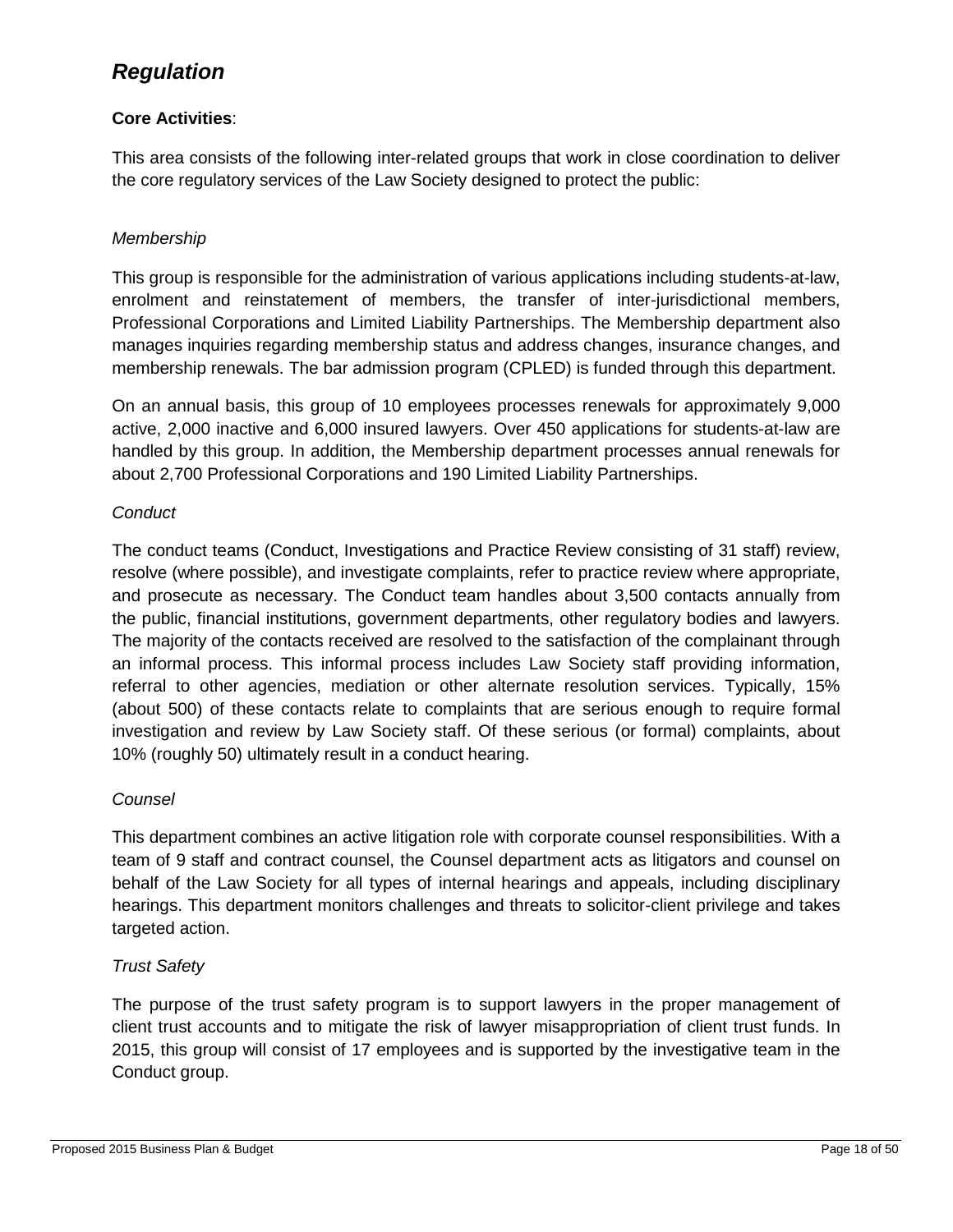#### *Custodianships*

The custodianship program is designed to protect members of the public in the event that their lawyer is unable or not allowed to continue the practice of law. In these circumstances, our custodians (lawyers contracted by the Law Society) protect the interests of the client and their trust property until the client is able to arrange appropriate representation. The number of active custodianships is typically around 50. This area consists of 2 employees and contract custodians.

#### **Goals:**

- Serve the public interest by ensuring high standards of competence and good character for applicants seeking admission to and practicing law in our jurisdiction.
- Provide service to lawyers while facilitating annual regulatory requirements, such as annual renewal of membership, insurance, Professional Corporation and LLP registrations.
- Continue to enhance risk assessment management within the department as well as in conjunction with the Law Society as a whole.
- Continue to evolve business practices, policies and documentation to accommodate expectations of our customers and to operate as a model regulator.
- Enhance our corporate departmental image and knowledge about our services to our customers (lawyers, students, etc.). This includes improvements to the website, forms and an increased number of presentations to our customers.
- Enhance our relationship and productivity with the CPLED team in order to provide a more cohesive service to students-at-law.
- Deal with every complaint to ensure it is investigated in an effective and timely manner.
- Deal with matters in Practice Review when risk appears remediable.
- Prosecute matters in an effective and timely manner.
- Maintain a risk assessment program that supports and furthers the goals and objectives identified in the strategic plan.
- Through our trust safety program, effectively protect the public interest with respect to the safety of trust property.

#### **2015 Initiatives:**

- Carry on the work to enhance our proactive regulatory programs with an eye to reduce the number and length of hearings by developing tools and processes that facilitate early intervention.
- Develop a continuing quality improvement program in our regulatory process including:
- A plain english initiative;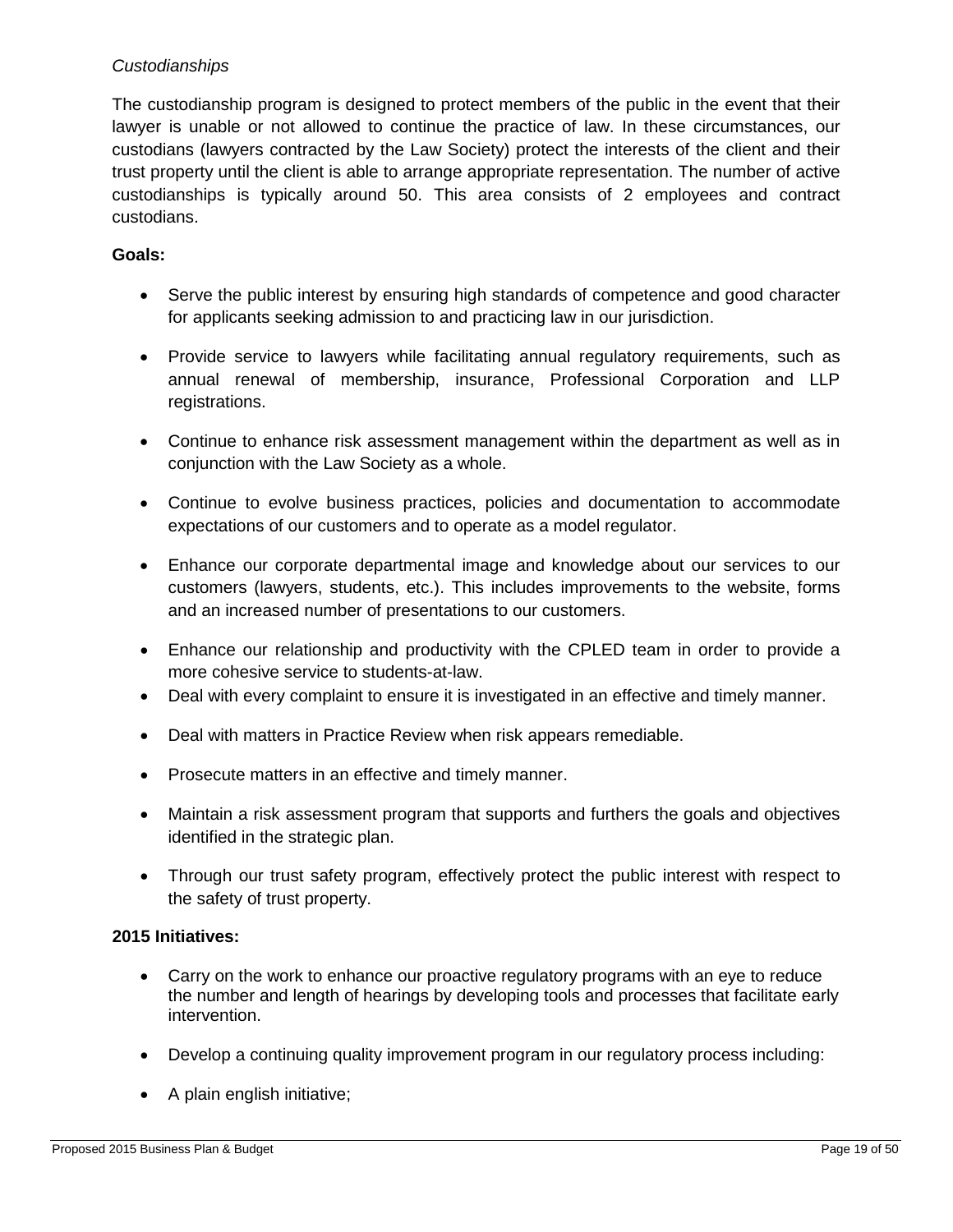- Enhance the transparency and effectiveness of our admissions procuresses to assist internationally trained lawyers and those holding non-Canadian law degrees to navigate our requirements;
- Transition to an online process for the bar admission program; and
- Migrate to a fully online Trust Safety reporting system.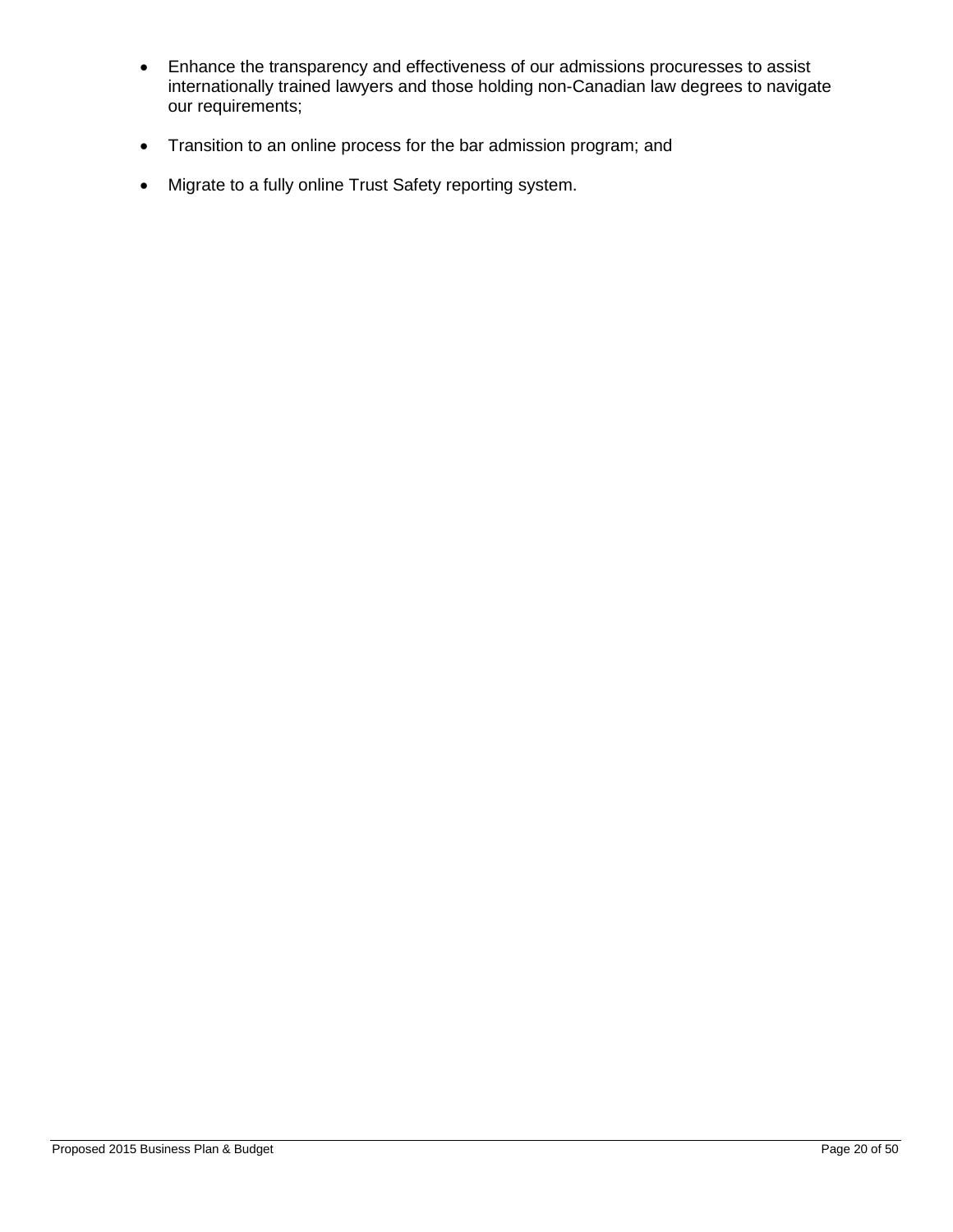### <span id="page-20-0"></span>*Professionalism, Competence and Access*

#### **Core Activities:**

This group, consisting of 9 staff, bundles together all of our programs that support the professional work of lawyers including CPD and practice advice, the equity ombudsperson and equity programs. This area also funds programs and initiatives designed to enhance lawyer competence and the public's access to legal services including:

- The Joint Library Committee (Alberta Law Libraries);
- Assist;
- The Lawyer Referral Service;
- Pro Bono Law Alberta:
- The Alberta Law Review;
- CanLII; and
- The CBA's Legislative Review.

A key element of the Law Society's support of the professional work lawyers perform is our Practice Advisor program. This program is delivered by three lawyers who are supported by an administrative assistant. These individuals provide confidential advice to Alberta lawyers with respect to ethical, practice management, and stress-of-practice issues. This group also advises and assists the Benchers and Law Society staff on professionalism issues generally and the Code of Professional Conduct in particular. On an annual basis, the Practice Advisors handle in the neighbourhood of 5,000 inquiries from lawyers seeking advice.

Commencing in the fall of 2014, this group will also undertake the policy work of the Law Society under the supervision of the Director of Professionalism, Competence and Access. Ongoing policy work includes:

- Maintenance of the policy development inventory which sets out the Bencher priorities on strategic, process, and potential policy projects;
- Maintenance of the administrative policy inventory which sets out administrative policy projects; and
- Monitoring of the local, national, and international regulatory environment to identify potential policy issues, questions, and future policy projects to further the strategic goals of the Law Society.

#### **Goals:**

• Support the professionalism and competence of lawyers through Practice Advisors providing ethics and practice management advice, the Alberta Law Review, CPD,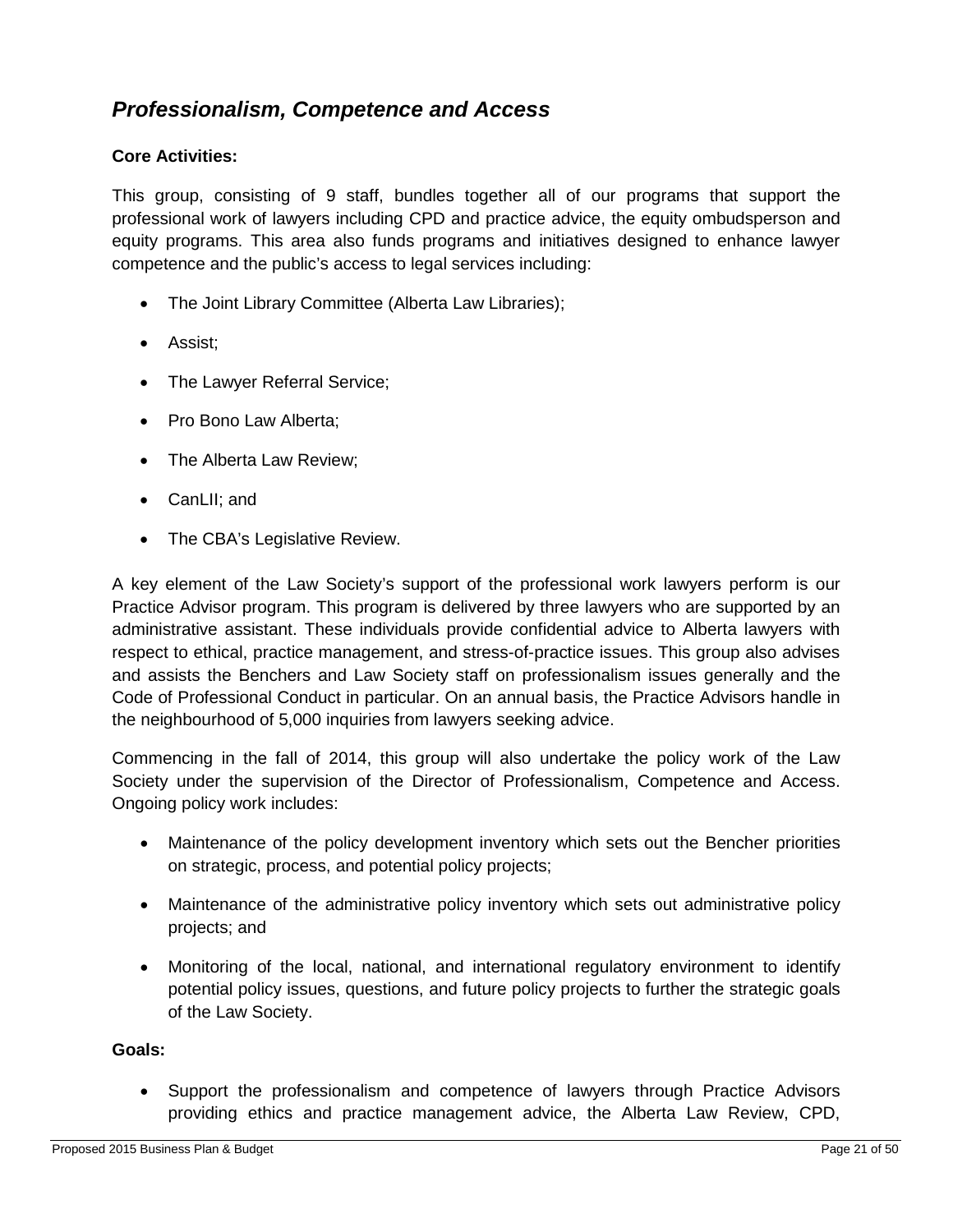independence of the legal profession, access to justice, Equity Ombudsperson, Access to Justice Committee, Pro Bono Law Alberta (PBLA), Practice Advisory committees, Alberta Lawyer Assistance Program (Assist), and the Western Conveyancing Protocol.

- Provide legal research resources through libraries and the Canadian Legal Information Institute (CanLII).
- Manage policy issues and prepare policy matters for Bencher discussion.

#### **2015 Initiatives:**

- Continue to increase the range of online practice resources to assist lawyers in achieving excellence in their practices.
- Continue to explore ways to increase consumer access to legal services through refinements to our regulatory structure including the introduction of alternate business structures.
- To support the goal of becoming a more pro-active regulator, a key piece of work in 2015 will be to move towards the development of a comprehensive quality legal services program. In order to move this program forward in 2015, we will complete the review and assessment of existing Law Society programs which support the competency of lawyers, including, among others, the CPD program. These programs will be evaluated, and where necessary modified, to ensure they align with current goals. In addition, work will continue on the development of new program initiatives which support the goal of early intervention. Finally, we will continue to collaborate with CPLED, LESA, the Federation of Law Societies and other stakeholders to identify best practices and encourage creative approaches.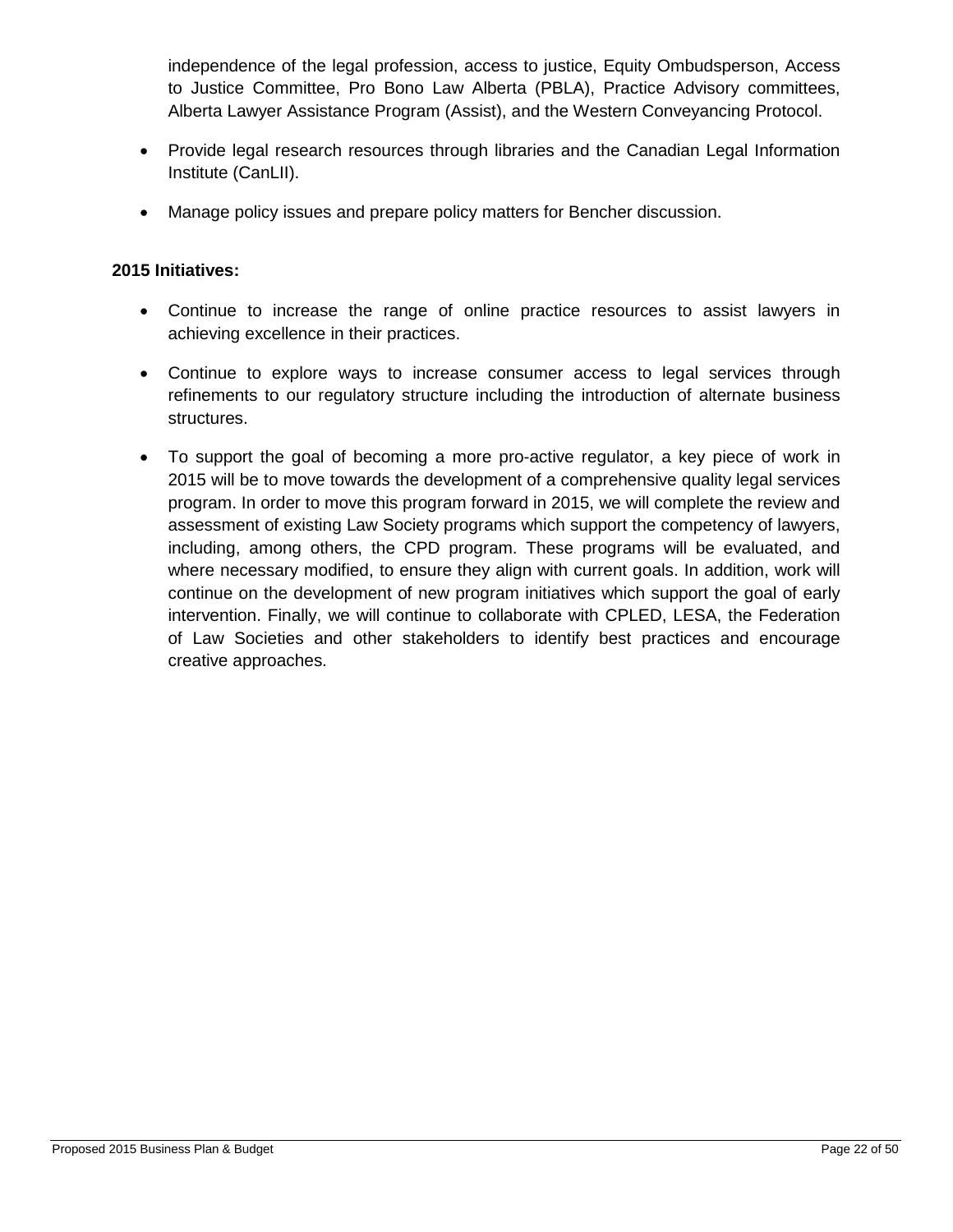### <span id="page-22-0"></span>*Governance*

#### **Core Activities:**

The governance of the organization is the focus of this core area. This business unit consists of seven staff and includes the office of the Executive Director, the Director of Regulation and Deputy Executive Director and the Governance department.

The cost of the Law Society's membership in the Federation of Law Societies of Canada and funding for the Legal Archives Society of Alberta are contained in this core area.

#### **Goals:**

- Sustain effective governance of the Law Society through committees and the Benchers.
- Provide governance training and information to assist the Benchers in their work.
- Be an active participant in national governance of the profession (primarily through the Federation of Law Societies of Canada).

#### **2015 Initiatives:**

• Apply the new governance structure for the indemnity program and continue to implement processes to comply with the requirements of the Superintendent of Insurance.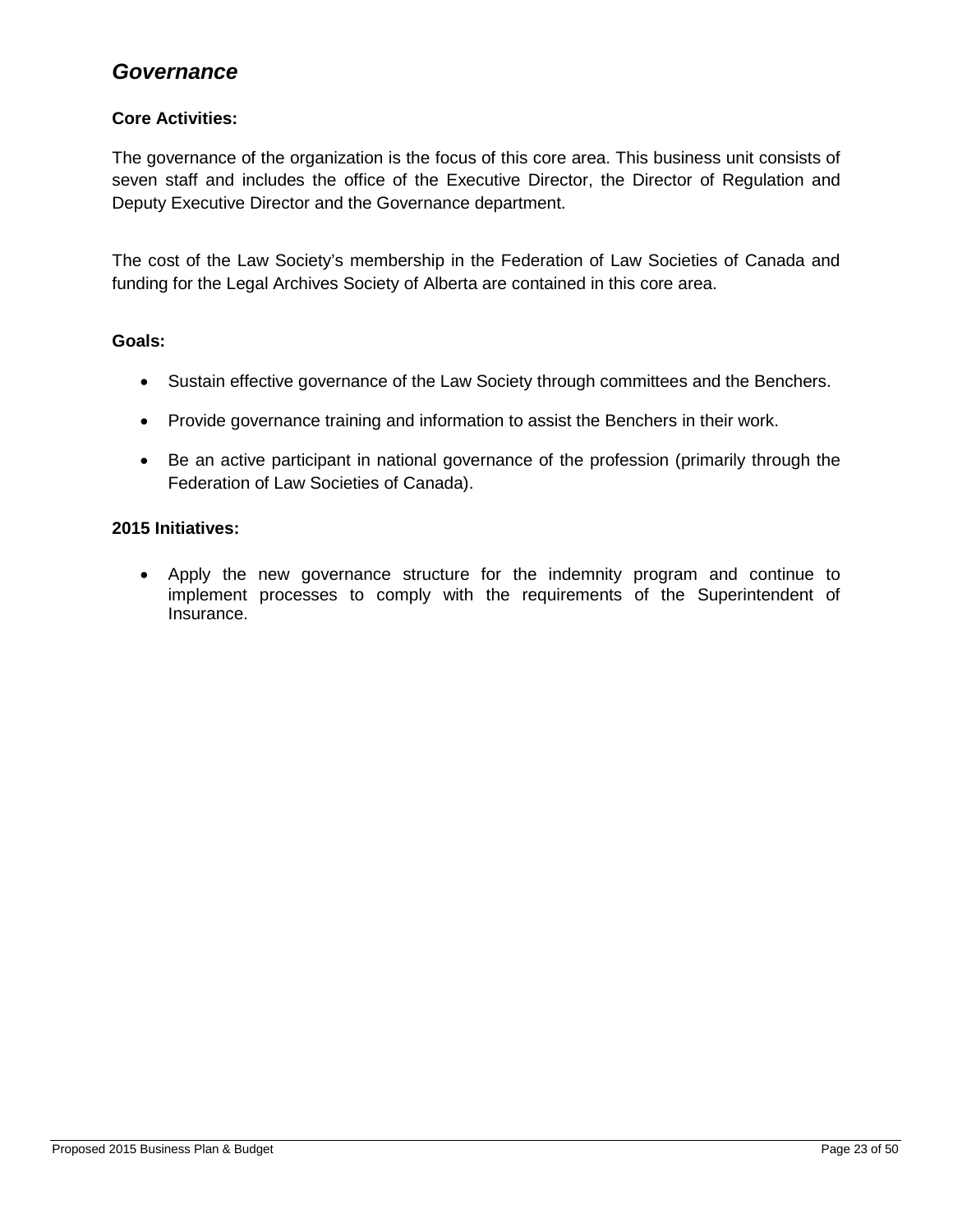### <span id="page-23-0"></span>*Organizational Support*

#### **Corporate Services**

#### **Core Activities:**

This group provides accounting, communications, records management and general office services to the Law Society and ALIA staff, Benchers and volunteers. This organizational support group consists of 24 employees. The teams that comprise Corporate Services are:

- The Accounting team handles the financial reporting, budgeting, payroll and cash management of the Law Society, ALIA and ALIEX.
- Our Communications group develops communications tools and techniques to inform key external and internal stakeholders. In addition, this group provides strategic communications advice to the Benchers and Law Society management.
- The Records and Information Management Services team securely manages all of the information that is collected and generated by the organization. This includes internallygenerated records and records the Law Society collects from lawyers through our regulatory processes. The Privacy Officer is contained in this area.
- The Office Services group manages the physical office locations of our Edmonton and Calgary premises, including our very busy meeting facilities. This team also operates our document production facility that produces information materials, particularly for our regulatory and adjudication activities.

#### **Goals:**

- Provide accounting services to the Law Society, ALIA, ALIEX and CPLED.
- Support the Law Society's record keeping, knowledge management and privacy responsibilities.
- Provide effective support for communications to the public, the profession, stakeholders and staff.
- Provide office services support including leased premises management and document production services.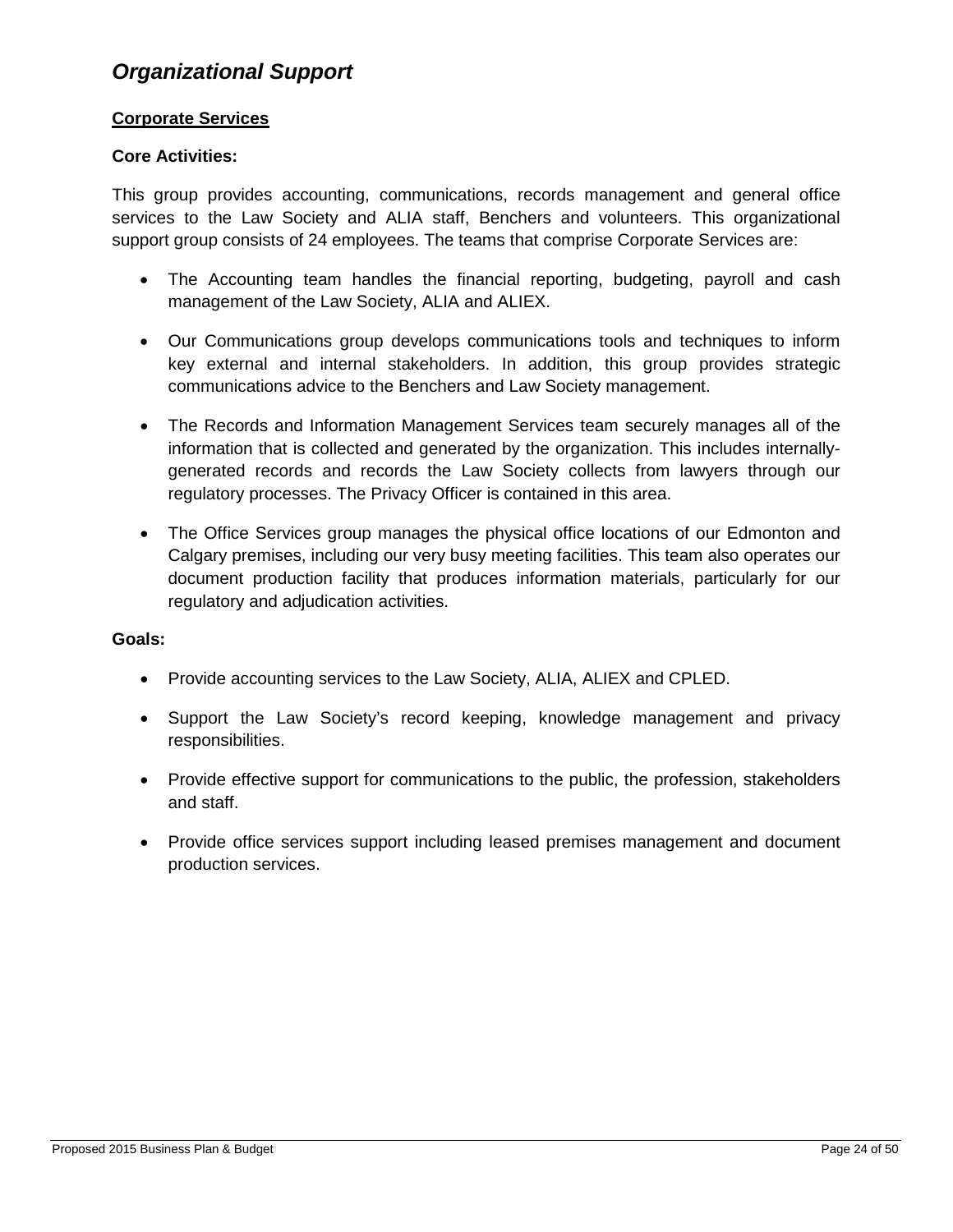#### **Business Technology**

#### **Core Activities:**

This group of seven employees and an outsourced technology support team design and maintain the information technology infrastructure required to carry out the regulatory work of the Law Society. This includes our membership and financial business applications, data/video/voice links between our two offices, remote access, electronic collaboration tools, computer hardware and overall systems security. This team also provides project management and business process expertise to the many change projects currently underway at the Law Society.

#### **Goals:**

• Provide business technology services to allow the organization to track relevant information and permit effective management of key business processes.

#### **Human Resources**

#### **Core Activities:**

This team, consisting of four employees, provides advice and guidance in the effective recruitment and retention of employees who ultimately possess the necessary skills, characteristics and qualifications needed to achieve the Law Society's strategic and operational objectives. This team supports the human resource needs of approximately 123 Law Society and 18 ALIA employees.

#### **Goals:**

- Operate a model HR business unit to ensure HR policies and practices are integrated and aligned with our organizational mission, vision, goals, objectives, and strategic initiatives.
- Support all departments in meeting their goals, objectives, and strategic initiatives as they relate to human resources.
- Provide timely and efficient service to our customers.
- Support our organization in realizing our goal of becoming a model regulator and to be a leader organization of choice for staff by continuing to build and focus on strategic recruiting, hiring, developing, and retaining a competent and dedicated workforce.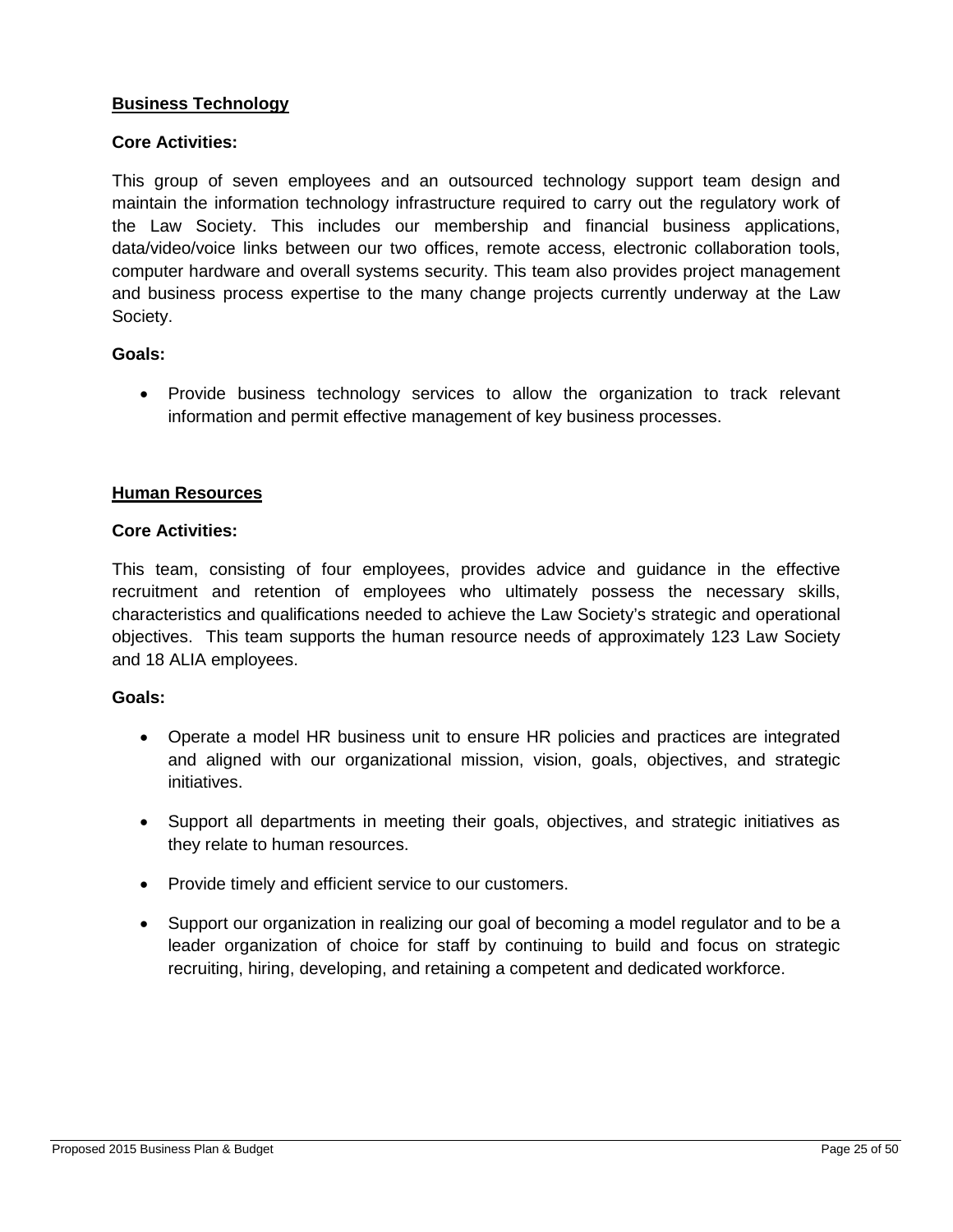#### **Tribunals Office**

#### **Core Activities:**

This team of three employees will coordinate and support adjudication proceedings and provide adjudicator training.

#### **Goals:**

- Effective support and coordination of adjudicative proceedings.
- Design and provisions of adjudicator training.

#### **2015 Organizational Support Initiatives:**

- Implement an enhanced Human Resource Information System designed to streamline processes and improve staff performance management and development.
- Further refine training and performance management related to core competencies for Law Society management and front line staff.
- Implement a series of business system upgrades to introduce a number of online selfservice transactions for lawyers and the public designed to enhance customer service and improve internal efficiencies (and, ultimately, to reduce cost).
- Introduce more collaborative technologies and implement changes to business process, data management and storage systems to increase staff effectiveness and productivity (and, ultimately, to reduce cost).
- Conclude the renovations to the recently expanded Calgary office space to facilitate planned growth.
- Continue the organizational capacity review that began in 2014 to assess the human resource capacity of the organization relative to what we need to accomplish over the longer term.
- Continue the work begun in 2014 to explore alternate revenue streams intended to shift the burden of funding based on risk and financial capacity. This work will include a review and update of our cost recovery structure designed to capture all costs driven by the associated regulatory activities.
- Implement the Tribunals Office.
- Implement non-Bencher adjudications.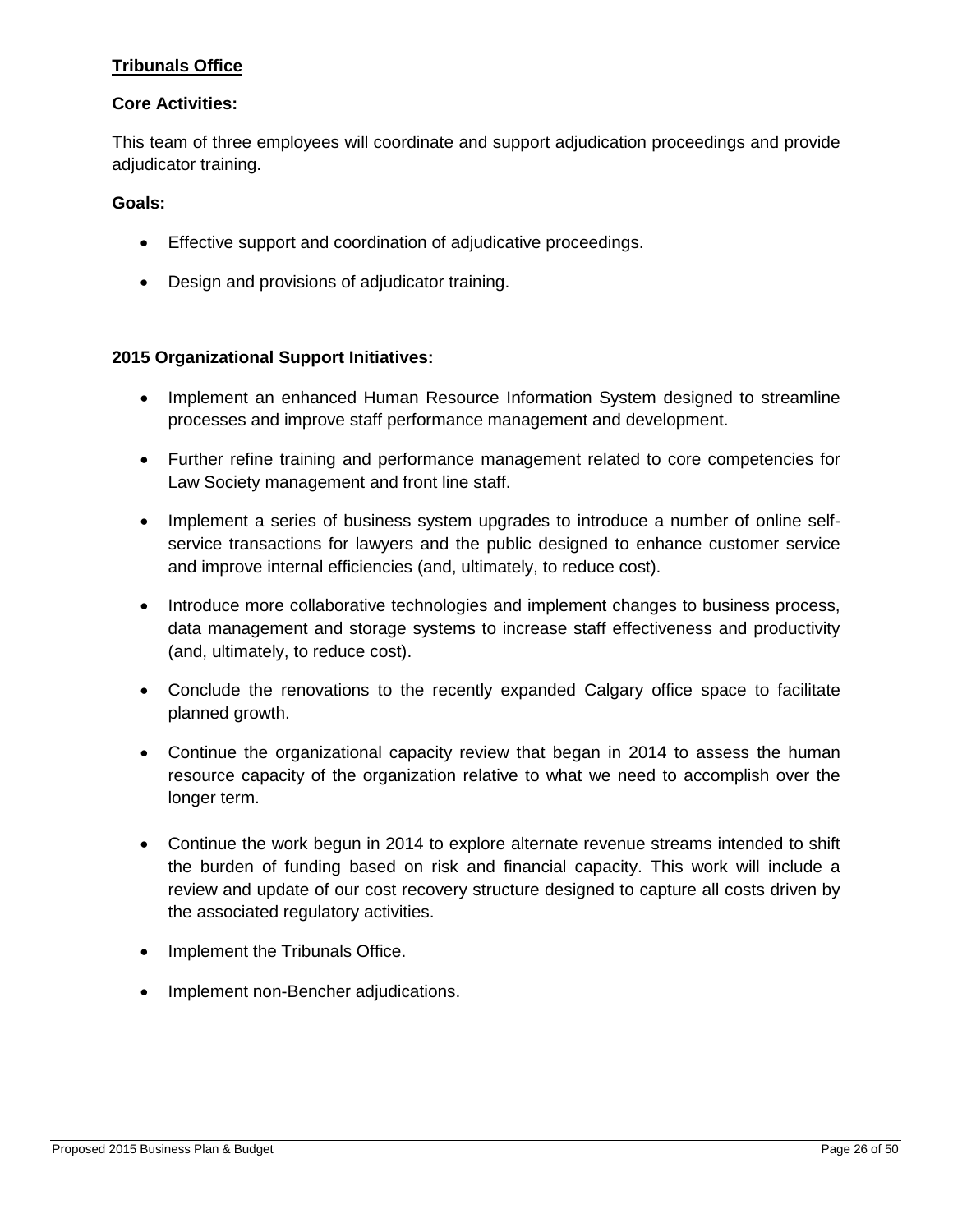# <span id="page-26-0"></span>**Budget**

### <span id="page-26-1"></span>*Budget Structure*

The budget of The Law Society includes three operating funds and a capital budget:

- The **General Fund**, which covers the general operating costs of the regulatory function and other work of the Law Society;
- The **Assurance Fund**, which covers the costs of compensating clients and others who are the victims of trust defalcations occurring prior to July 1, 2014 (claims for trust defalcations occurring after July 1, 2014 are covered under the new Trust Safety Insurance program in ALIA/ALIEX); and
- The **Viscount Bennett Fund**, a donated sum, the income from which funds scholarships for law students in graduate programs.
- The **Capital Budget** is required to fund investments in assets with an economic life over one year including business technology items, leasehold improvements and furniture.

In discussing the budget structure, we refer to:

- **Budget 2015,** which means the fiscal year beginning January 1, 2015 and ending December 31, 2015;
- **Budget 2014,** which means the fiscal year beginning January 1, 2014 and ending at December 31, 2014; and
- **Forecast 2014,** which is our forecast of the actual revenue and actual spending for the fiscal year beginning January 1, 2014 and ending December 31, 2014 based on actual results to June 30, 2014 plus management's current estimate of anticipated results from July 1, 2014 to December 31, 2014.

Summary budgets for the consolidated General and Assurance fund, the Viscount Bennett fund and capital spending are provided in the following pages.

The business plan and budget for the indemnity program (ALIA and ALIEX) is not included in this document. That plan is presented to and approved by the Advisory Board of the indemnity program. The Insurance and Trust Safety Insurance levies will be approved by the Advisory Board in the spring of 2015 in advance of the insurance policy year that commences on July 1, 2015.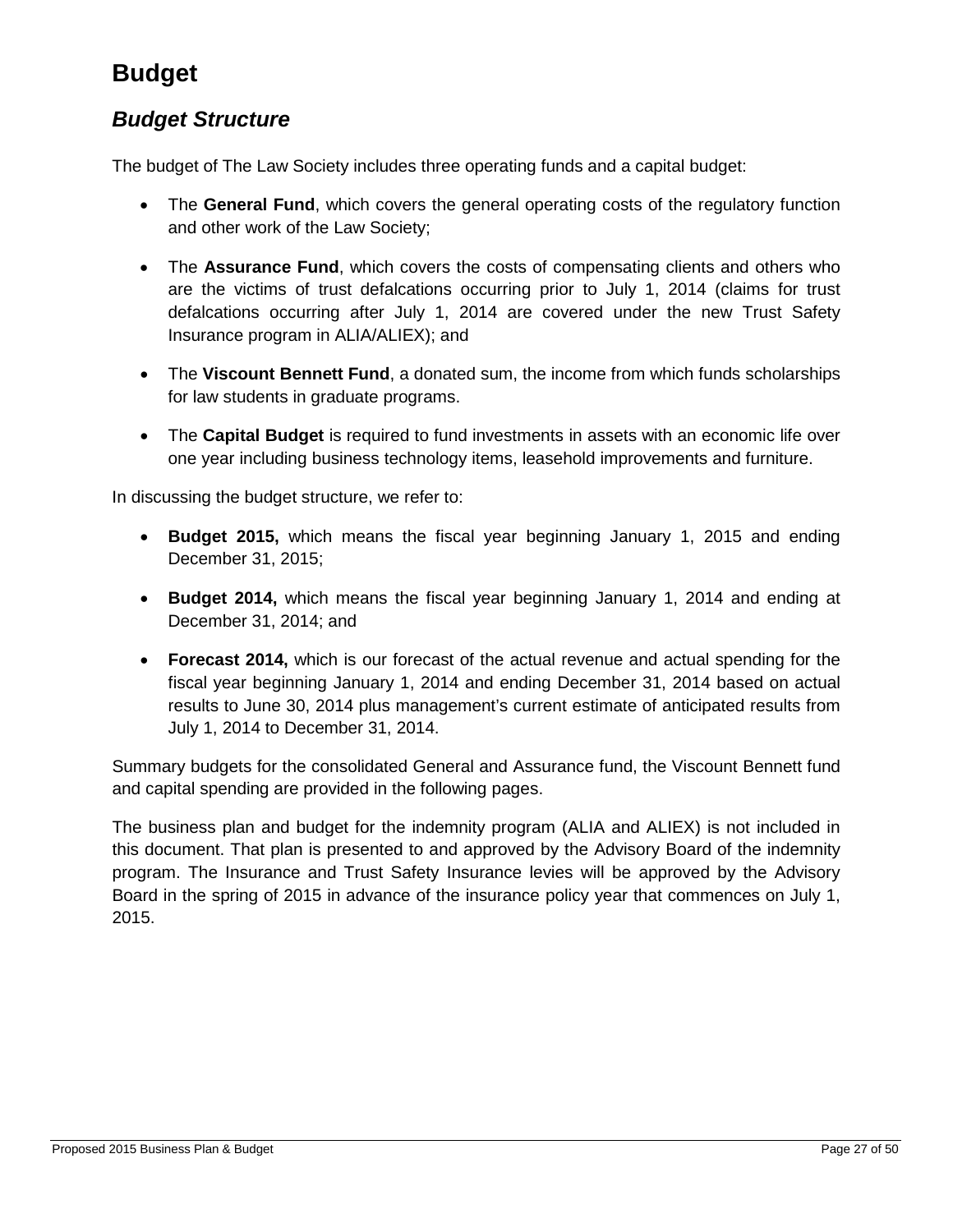### <span id="page-27-0"></span>*Budget Assumptions*

This budget is built on the following assumptions:

- a) This draft budget assumes an increase in the combined practice fee and Assurance Fund levy of \$90 to \$2,620 (a 3.6% increase) from 2014. This proposed increase provides the amount of funding required to support the business plan as presented and maintain an adequate contingency reserve as outlined in Appendix 3.
- b) Excluding staff additions and merit increases, we have assumed a 3.5% increase in wage costs. This increase is designed to keep our compensation levels on pace with labour market trends in Alberta. These labour market trends are depicted in Appendix 7.
- c) Fee revenue is based on active and inactive membership growth rates of 1.9% and 2.3% respectively as described in Appendices 5 and 6.
- d) Unrealized gains or losses on changes in the market value of investments related to the Assurance and Viscount Bennett funds have not been budgeted for as these amounts are virtually impossible to predict and are non-cash items by nature.
- e) The provision for Assurance Fund claims and costs under the legacy adjudicative model is very difficult to predict. Consequently, the budget for this item is based on recent historical experience. Actual claims experience may differ significantly from the budget amount.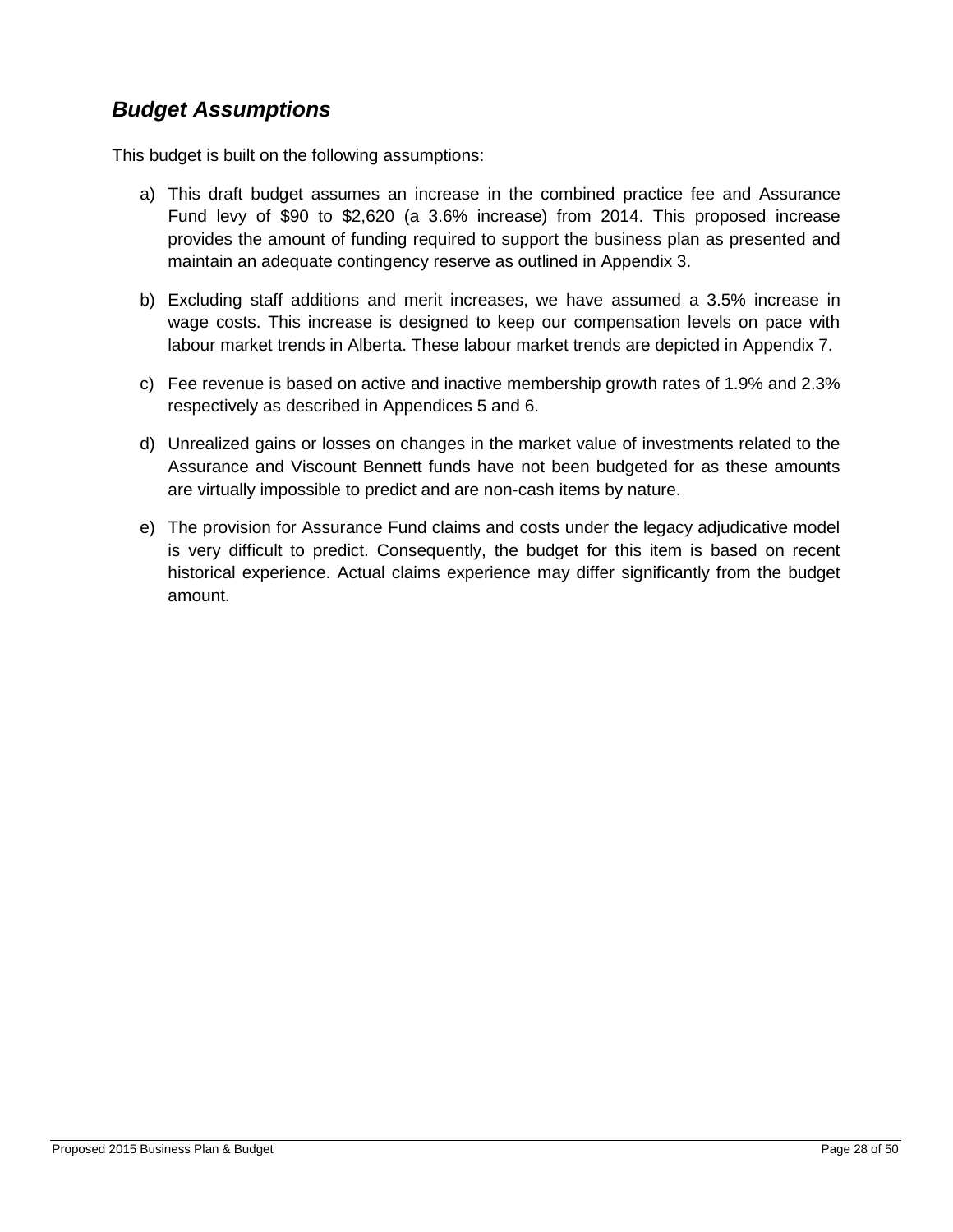# *Combined General and Assurance Fund Budget*

<span id="page-28-0"></span>

|                                  | Rounded to the nearest thousand \$ |                       |    |                               |    |                       |    |                                           |    |                                             |  |
|----------------------------------|------------------------------------|-----------------------|----|-------------------------------|----|-----------------------|----|-------------------------------------------|----|---------------------------------------------|--|
|                                  |                                    | 2015<br><b>Budget</b> |    | 2014<br>Forecast <sup>1</sup> |    | 2014<br><b>Budget</b> |    | Variance<br>2015 Budget<br>to 2014 Budget |    | Variance<br>2014 Forecast<br>to 2014 Budget |  |
| Revenue                          |                                    |                       |    |                               |    |                       |    |                                           |    |                                             |  |
| Fees                             | \$                                 | 25,789                | \$ | 24,478                        | \$ | 24,199                | \$ | 1,591                                     | \$ | 280                                         |  |
| Management fees                  |                                    | 2,208                 |    | 1.860                         |    | 1,860                 |    | 348                                       |    |                                             |  |
| Investment income                |                                    | 1,095                 |    | 1,618                         |    | 830                   |    | 265                                       |    | 788                                         |  |
| Other                            |                                    | 125                   |    | 80                            |    | 141                   |    | (16)                                      |    | (61)                                        |  |
| <b>Total revenue</b>             |                                    | 29,218                |    | 28,037                        |    | 27,030                |    | 2,188                                     |    | 1,007                                       |  |
| <b>Expenses</b>                  |                                    |                       |    |                               |    |                       |    |                                           |    |                                             |  |
| Regulation                       |                                    | 10,538                |    | 10,177                        |    | 10,780                |    | 241)                                      |    | (603)                                       |  |
| Professionalism and competence   |                                    | 3,759                 |    | 2,885                         |    | 3,020                 |    | 739                                       |    | (135)                                       |  |
| Governance                       |                                    | 2,342                 |    | 2,921                         |    | 3,118                 |    | 776)                                      |    | (196)                                       |  |
| Organizational support           |                                    | 12,387                |    | 11,974                        |    | 11,382                |    | 1,005                                     |    | 592                                         |  |
| <b>Total expenses</b>            |                                    | 29,027                |    | 27,957                        |    | 28,299                |    | 727                                       |    | 342)                                        |  |
| Net Income (loss)                |                                    | 191                   |    | 79                            |    | (1,270)               | \$ | 1,461                                     | \$ | 1,349                                       |  |
| General Fund net income (loss)   | \$                                 | (93)                  | \$ | 816                           | \$ | 545                   | \$ | 638)                                      |    | 271                                         |  |
| Assurance Fund net income (loss) |                                    | 284                   |    | (737)                         |    | (1, 815)              |    | 2,099                                     |    | 1,078                                       |  |
|                                  | \$                                 | 191                   | \$ | 79                            | \$ | (1,270)               | \$ | 1,461                                     | \$ | 1,349                                       |  |

*1 The 2014 forecast is based on actual results to June 30, 2014 plus management's current estimate of anticipated results from July 1, 2014 to December 31, 2014.*

 $\bar{z}$ 

 $\sim$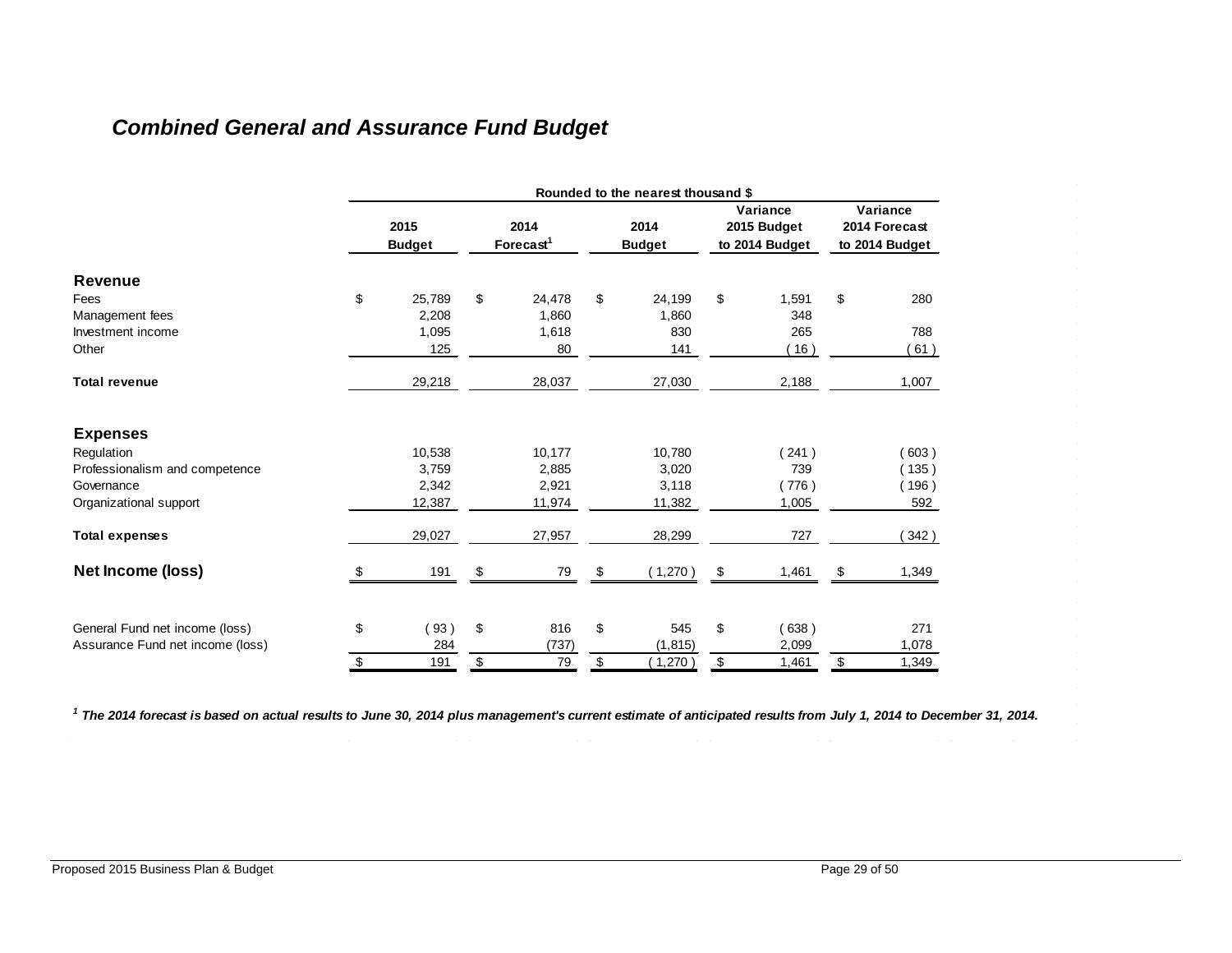## *Viscount Bennett Fund Budget*

<span id="page-29-0"></span>

|                        | Rounded to the nearest thousand \$ |    |                               |    |                       |    |                                           |    |                                             |  |  |  |  |
|------------------------|------------------------------------|----|-------------------------------|----|-----------------------|----|-------------------------------------------|----|---------------------------------------------|--|--|--|--|
|                        | 2015<br><b>Budget</b>              |    | 2014<br>Forecast <sup>1</sup> |    | 2014<br><b>Budget</b> |    | Variance<br>2015 Budget<br>to 2014 Budget |    | Variance<br>2014 Forecast<br>to 2014 Budget |  |  |  |  |
| <b>Revenue</b>         |                                    |    |                               |    |                       |    |                                           |    |                                             |  |  |  |  |
| Investment income      | \$<br>78                           | \$ | 178                           | \$ | 71                    | \$ |                                           | \$ | 107                                         |  |  |  |  |
| <b>Expenses</b>        |                                    |    |                               |    |                       |    |                                           |    |                                             |  |  |  |  |
| Organizational support | 5                                  |    | 4                             |    | 4                     |    |                                           |    | 0                                           |  |  |  |  |
| Scholarships           | 60                                 |    |                               |    | 60                    |    |                                           |    | 60)                                         |  |  |  |  |
| <b>Total expenses</b>  | 65                                 |    | 4                             |    | 64                    |    |                                           |    | 60)                                         |  |  |  |  |
| Net Income (loss)      | \$<br>13                           | \$ | 174                           | \$ | 7                     | \$ | 6                                         | \$ | 167                                         |  |  |  |  |

*1 The 2014 forecast is based on actual results to June 30, 2014 plus management's current estimate of anticipated results from July 1, 2014 to December 31, 2014.*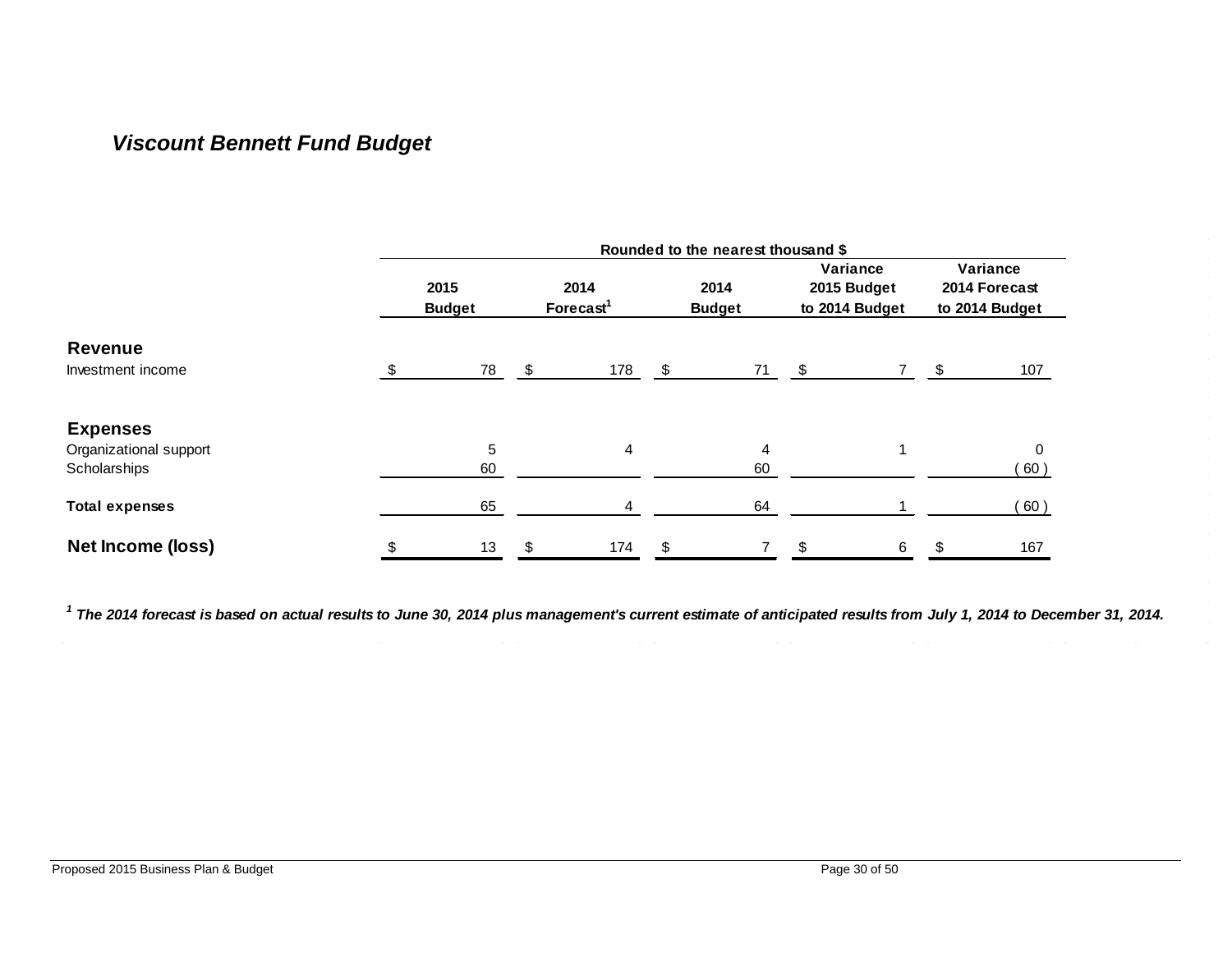### <span id="page-30-0"></span>*Capital Budget*

The 2015 capital budget and a brief description of planned spending in specific areas is provided below. The fee proposed in this budget document also funds the annual capital budget. The cost of capital assets (items such as computer equipment, leasehold improvements, furniture, office equipment, etc.) are written off (or amortized) to operating expenses over the useful life of the particular asset category. For example, leasehold improvements are expensed evenly over the term of the applicable premises lease. The capital assets of the Law Society also support the operations of ALIA and ALIEX. The Law Society charges ALIA a management fee to recover a portion of the cost of such assets as well as a portion of rent and other overhead costs.

The 2015 capital budget for business systems and technology is a continuation of a three plan that commenced in 2014 designed to upgrade the Law Society's business systems and processes. A more detailed description of this multi-year plan is included in Appendix 9.

|                                         |    |            | Budget 2015 Forecast 2014 Budget 2014 |               |
|-----------------------------------------|----|------------|---------------------------------------|---------------|
| <b>Furniture and equipment</b>          |    |            |                                       |               |
| Edmonton office                         | \$ | $5,000$ \$ | 500                                   | \$<br>15,000  |
| Calgary office                          |    | 95,000     | 300,000                               | \$<br>194,000 |
|                                         |    | 100,000    | 300,500                               | 209,000       |
| <b>Business Systems and Technology</b>  |    |            |                                       |               |
| <b>E-Business</b>                       |    | 250,000    | 290,000                               | 240,000       |
| Enterprise Content Management           |    | 250,000    | 125,000                               | 340,000       |
| HR Information System                   |    | 75,000     | 225,000                               | 240,000       |
| Collaborative Technologies              |    | 150,000    | 100,000                               | 165,000       |
| <b>Business Continuity and Security</b> |    | 50,000     | 55,000                                | 50,000        |
| Video Conference Equipment              |    |            | 225,000                               | 190,000       |
| Equipment refresh                       |    | 75,000     | 75,000                                | 75,000        |
| Server Infrastructure                   |    |            | 100,000                               | 100,000       |
|                                         |    | 850,000    | 1,195,000                             | 1,400,000     |
| <b>Leasehold improvements</b>           |    |            |                                       |               |
| Calgary office                          |    | 381,000    | 564,000                               | 500,000       |
|                                         | S  | 1.331.000  | \$2,059,500                           | \$2,109,000   |

The proposed 2015 Capital Budget is outlined in the table below:

#### **Furniture and equipment**

Additional furniture will need to be purchased in 2015 in conjunction with the upgrades to the office space in Calgary and minor furniture upgrades are anticipated in the Edmonton office.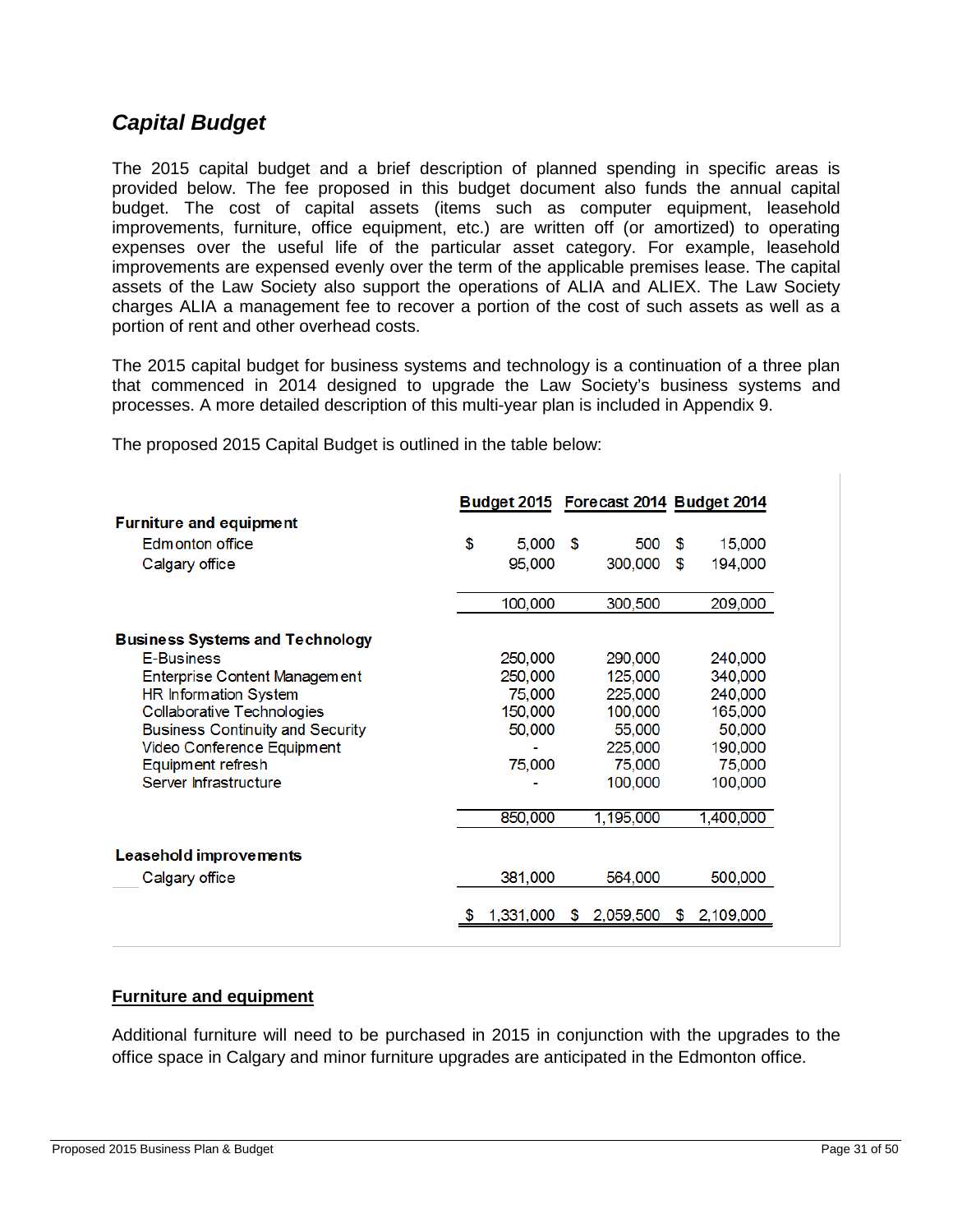The 2014 forecast for furniture additions and leasehold improvements for the Calgary office are greater than budgeted in 2014 due to:

- Delays in furniture spending originally planned in the fall of 2013; and
- Elements of the renovations completed in 2014 but originally planned for 2015 to address immediate staffing requirements.

#### **Business systems and technology**

#### *E-Business - \$250,000*

Building on the platform developed in 2014, the Law Society will continue to implement e-Business solutions that allow the public and lawyers to access services via the web from a variety of devices (laptops, smartphones, tablets etc.). In addition, departmental functionality and processes will continue to be developed in conjunction with e-Business implementations to reduce the process burden associated with paper based transactions.

#### *Enterprise Content Management - \$250,000*

During 2014 the Law Society undertook a review of enterprise content management (ECM) across the organization. This work led to the production of an information management roadmap. The roadmap provides guidance in respect of systems, processes, legal, regulatory and business requirements to understand how best to provide an enterprise wide information management and content management environment. During 2015 and beyond the tasks identified within the roadmap will take place. Implementing information management and content management as a multi-year endeavor permits operational units an opportunity to review, develop and redesign existing processes, to leverage the move to ECM to test new workflows, and to determine where additional business process automation would enhance timeliness and efficiency while streamlining existing processes.

#### *Human Resource Information System (HRIS) - \$75,000*

During 2014 a HR Information System was implemented. During 2015 it is planned to introduce a number of additional modules and features to continue the improvement of workflow, processes and reporting.

#### *Collaborative Technologies - \$150,000*

During 2015 the use of collaborative technologies and services will continue to be extended providing Benchers, volunteers and staff with access to common file stores, shared workspaces and enhanced mobile services. In addition, a number of business application developments will be undertaken to improve operational effectiveness and efficiency. These developments will be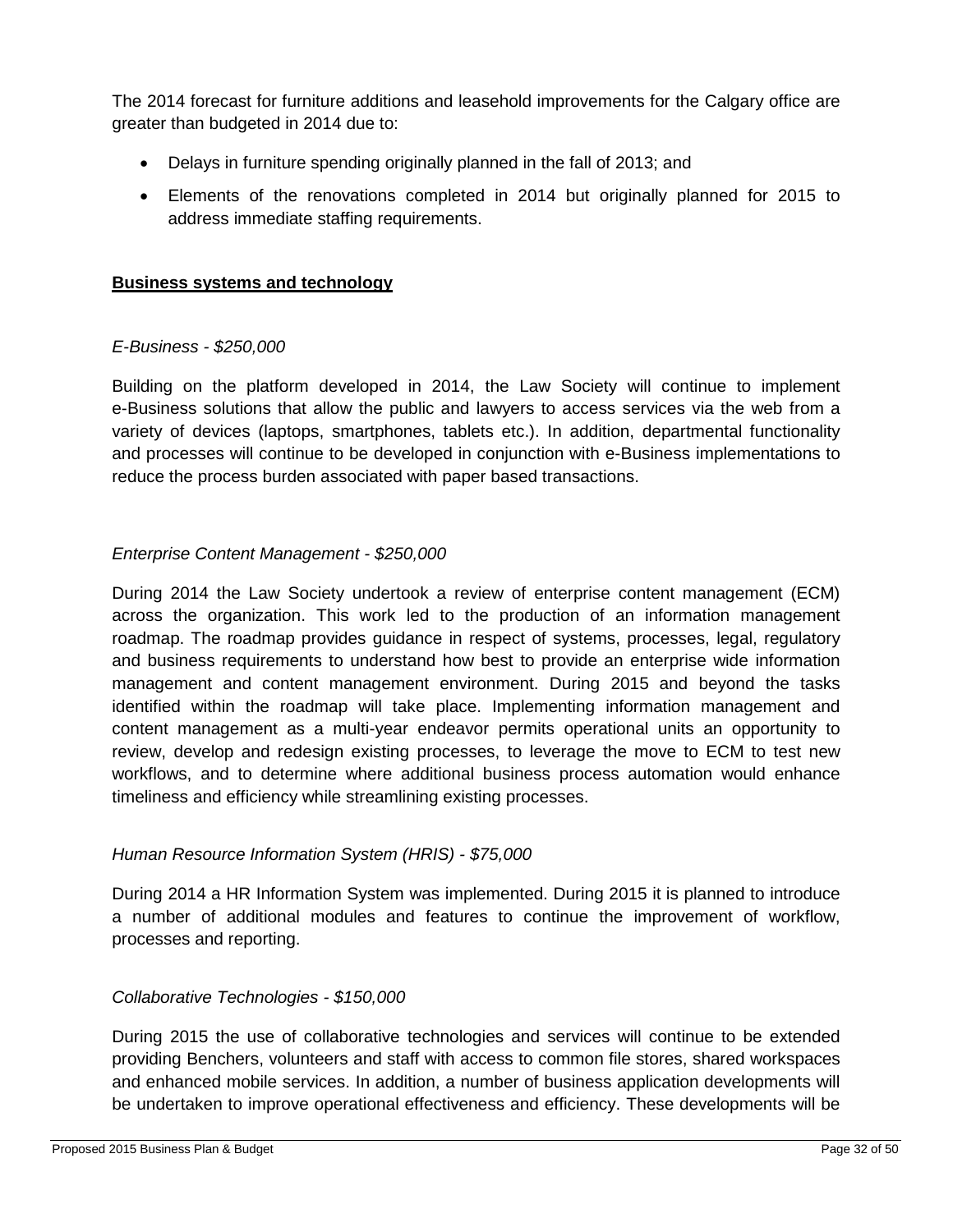centered on our financial systems, the internal and external web sites, SharePoint and improvements to accessing and using information through tools such as BoardBooks. Moving forward, we will continue to streamline and coordinate the collaborative tools and take advantage of the functions provided to ensure Benchers, volunteers and staff can work together in the most effective manner possible.

#### *Business Continuity and Security - \$50,000*

The extensive use of information systems, network solutions and technology equipment within Law Society along with the confidential nature of data held within the organization places a high degree of onus on continuity, security and privacy. During 2015 it is planned to undertake continued testing and review of processes and services, concentrating on core business data base usage and mobile device management.

#### *Equipment Refresh - \$75,000*

During 2015 it is planned to replace a number of portable PC's and iPads that have reached the end of their serviceable life.

#### *Leaseholds improvements*

In conjunction with the renewal of the Calgary premises lease in 2014, the final phase of renovations to that office will take place during 2015. During 2014, an entire new floor and a portion of an existing floor were renovated. In 2015, the our public meeting spaces used primarily for hearings, committee and Bencher meetings and remaining office areas will be renovated.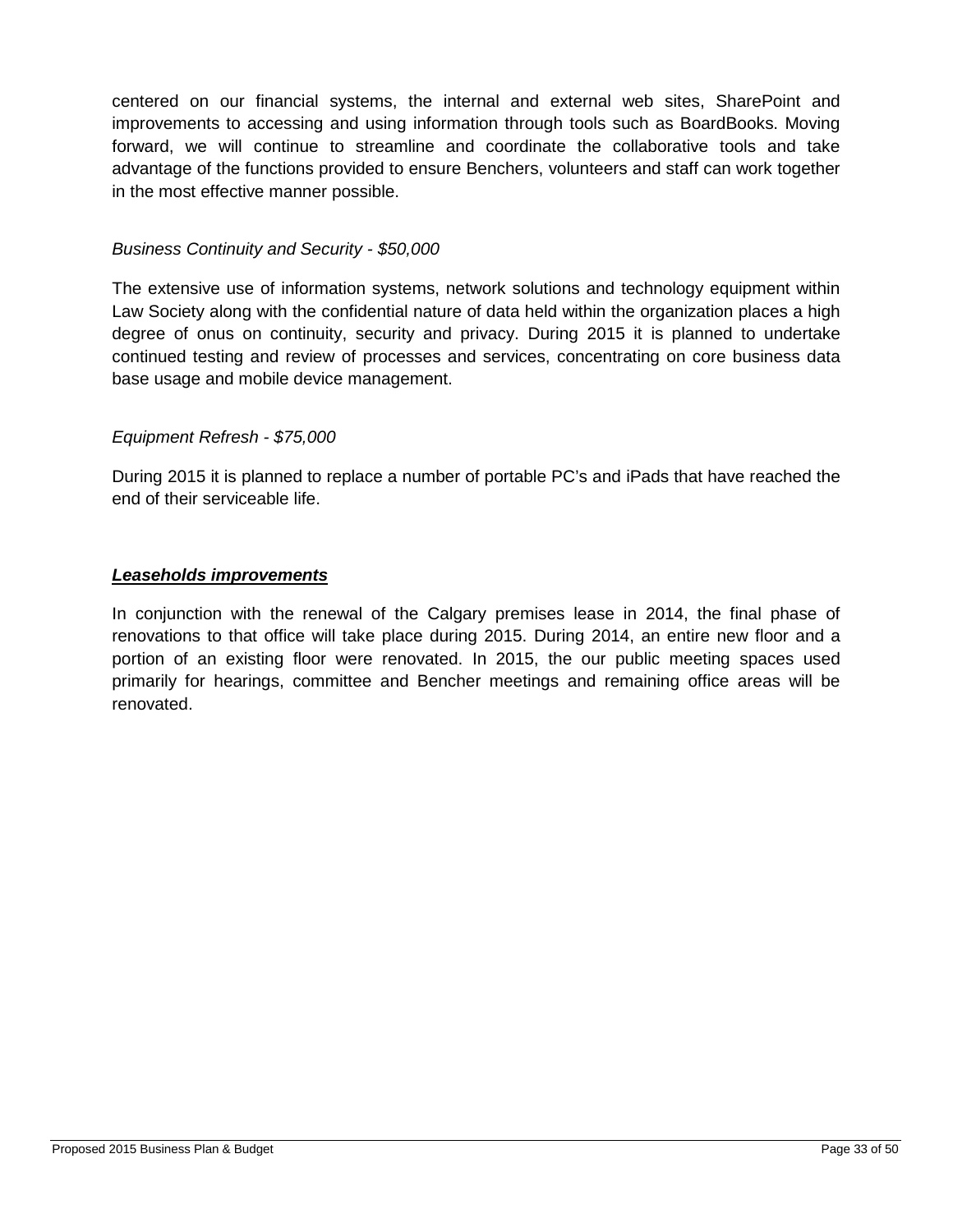# <span id="page-33-0"></span>**Appendix 1 - Detailed Combined General and Assurance Fund Budget**

|                                                 | 2015<br><b>Budget</b>   | 2014<br>Forecast        | 2014<br><b>Budget</b>   | Variance<br>2015 Budget | Variance<br>2014 Forecast<br>to 2014 Budget to 2014 Budget |
|-------------------------------------------------|-------------------------|-------------------------|-------------------------|-------------------------|------------------------------------------------------------|
|                                                 |                         |                         |                         |                         |                                                            |
| Revenue                                         |                         |                         |                         |                         |                                                            |
| Fees                                            | \$25,849,200            | \$24,538,150            | \$24,258,500            | \$<br>1,590,700         | \$<br>279,650                                              |
| Management fees<br>Investment income            | 2,208,000               | 1,860,000               | 1,860,000               | 348,000                 |                                                            |
| Other                                           | 1,095,000<br>65,300     | 1,618,000<br>20,300     | 830,000<br>81,000       | 265,000<br>(15,700)     | 788,000<br>(60,700)                                        |
|                                                 | 29,217,500              | 28,036,450              | 27,029,500              | 2,188,000               | 1,006,950                                                  |
| <b>Expenses</b>                                 |                         |                         |                         |                         |                                                            |
|                                                 |                         |                         |                         |                         |                                                            |
| Regulation:                                     |                         |                         |                         |                         |                                                            |
| <b>Practice Review</b>                          | 611,500                 | 484,800                 | 508,400                 | 103,100                 | (23,600)                                                   |
| Investigations                                  | 1,535,700               | 1,536,100               | 1,618,000               | (82,300)                | (81,900)                                                   |
| Membership                                      | 1,735,300               | 1,495,040               | 1,648,200               | 87,100                  | (153, 160)                                                 |
| <b>Trust Safety</b>                             | 1,716,595               | 1,312,300               | 1,597,000               | 119,595                 | (284,700)                                                  |
| Counsel                                         | 1,735,800               | 2,115,700               | 2,107,300               | (371,500)               | 8,400                                                      |
| Custodianships                                  | 819,100                 | 830,200                 | 781,800                 | 37,300                  | 48,400                                                     |
| Conduct                                         | 2,384,200<br>10,538,195 | 2,402,500<br>10,176,640 | 2,518,900<br>10,779,600 | (134,700)<br>(241, 405) | (116,400)<br>(602,960)                                     |
|                                                 |                         |                         |                         |                         |                                                            |
| Professionalism, Competence and Access:         |                         |                         |                         |                         |                                                            |
| Joint Librairy Committee                        | 856,000                 | 913,800                 | 913,800                 | (57,800)                |                                                            |
| Assist                                          | 380,500                 | 374,200                 | 370,000                 | 10,500                  | 4,200                                                      |
| Alberta Law Review                              | 45,000                  | 63,000                  | 63,000                  | (18,000)                |                                                            |
| PBLA                                            | 430,511                 | 372,100                 | 374,400                 | 56,111                  | (2,300)                                                    |
| CanLII                                          | 344,000                 | 318,600                 | 318,000                 | 26,000                  | 600                                                        |
| Lawyer referral service                         | 76,500<br>2,132,511     | 78,000<br>2,119,700     | 78,000                  | (1,500)<br>15,311       | 2,500                                                      |
| Departmental costs                              | 1,626,700               | 765,300                 | 2,117,200<br>902,900    | 723,800                 | (137,600)                                                  |
|                                                 | 3,759,211               | 2,885,000               | 3,020,100               | 739,111                 | 135,100)                                                   |
|                                                 |                         |                         |                         |                         |                                                            |
| Governance:                                     |                         |                         |                         |                         |                                                            |
| Secretariat                                     | 1,293,300               | 1,619,800               | 1,479,600               | (186,300)               | 140,200                                                    |
| Governance                                      | 627,500                 |                         |                         | 627,500                 |                                                            |
| Policy & Research                               |                         | 840,600                 | 1,220,000               | (1,220,000)             | (379,400)                                                  |
| Federation of Law Societies of Canada           | 228,100                 | 223,000                 | 223,000                 | 5,100                   |                                                            |
| Legal Archieves Society of Alberta              | 193,000                 | 238,000                 | 195,000                 | (2,000)                 | 43,000                                                     |
|                                                 | 2,341,900               | 2,921,400               | 3,117,600               | (775,700)               | (196,200)                                                  |
| Organizational support:                         |                         |                         |                         |                         |                                                            |
| General corporate costs                         | 936,200                 | 1,331,600               | 676,200                 | 260,000                 | 655,400                                                    |
| Premises operating costs                        | 2,249,400               | 2,002,700               | 1,950,300               | 299,100                 | 52,400                                                     |
| Amortization                                    | 1,247,000               | 1,095,000               | 1,083,500               | 163,500                 | 11,500                                                     |
| Indemnity bond premium (Assurance Fund)         | 156,000                 | 404,000                 | 350,000                 | (194,000)               | 54,000                                                     |
| Provision for claims and costs (Assurance Fund) | 500,000                 | 1,000,000               | 1,000,000               | (500,000)               | ÷.                                                         |
| Human Resources                                 | 969,800                 | 871,700                 | 864,000                 | 105,800                 | 7,700                                                      |
| Administration                                  | 1,228,100               | 1,202,200               | 1,287,700               | (59,600)                | (85,500)                                                   |
| Privacy and Records Management                  | 493,900                 | 470,300                 | 470,000                 | 23,900                  | 300                                                        |
| Accounting                                      | 461,300                 | 451,500                 | 437,700                 | 23,600                  | 13,800                                                     |
| <b>Business Technology</b>                      | 2,618,100               | 2,538,500               | 2,589,300               | 28,800                  | (50,800)                                                   |
| <b>Tribuals Office</b>                          | 582,000                 |                         |                         | 582,000                 |                                                            |
| Communications                                  | 945,400                 | 606,700                 | 673,300                 | 272,100                 | (66,600)                                                   |
|                                                 | 12,387,200              | 11,974,200              | 11,382,000              | 1,005,200               | 592,200                                                    |
| Total consolidated expenses                     | 29,026,506              | 27,957,240              | 28,299,300              | 727,206                 | 342,060)                                                   |
| Consolidated net income (loss)                  | \$<br>190,994           | -\$<br>79,210           | \$(1,269,800)           | 1,460,794<br>- \$       | 1,349,010<br>\$                                            |
| General Fund net income                         | (93,806)<br>S           | 816,310<br>\$           | 544,800<br>\$           | (638,606)<br>S          | 271,510<br>\$                                              |
| Assurance Fund net income                       | 284,800                 | (737, 100)              | (1,814,600)             | 2,099,400               | 1,077,500                                                  |
|                                                 | \$<br>190,994           | \$<br>79,210            | \$(1,269,800)           | \$<br>1,460,794         | \$<br>1,349,010                                            |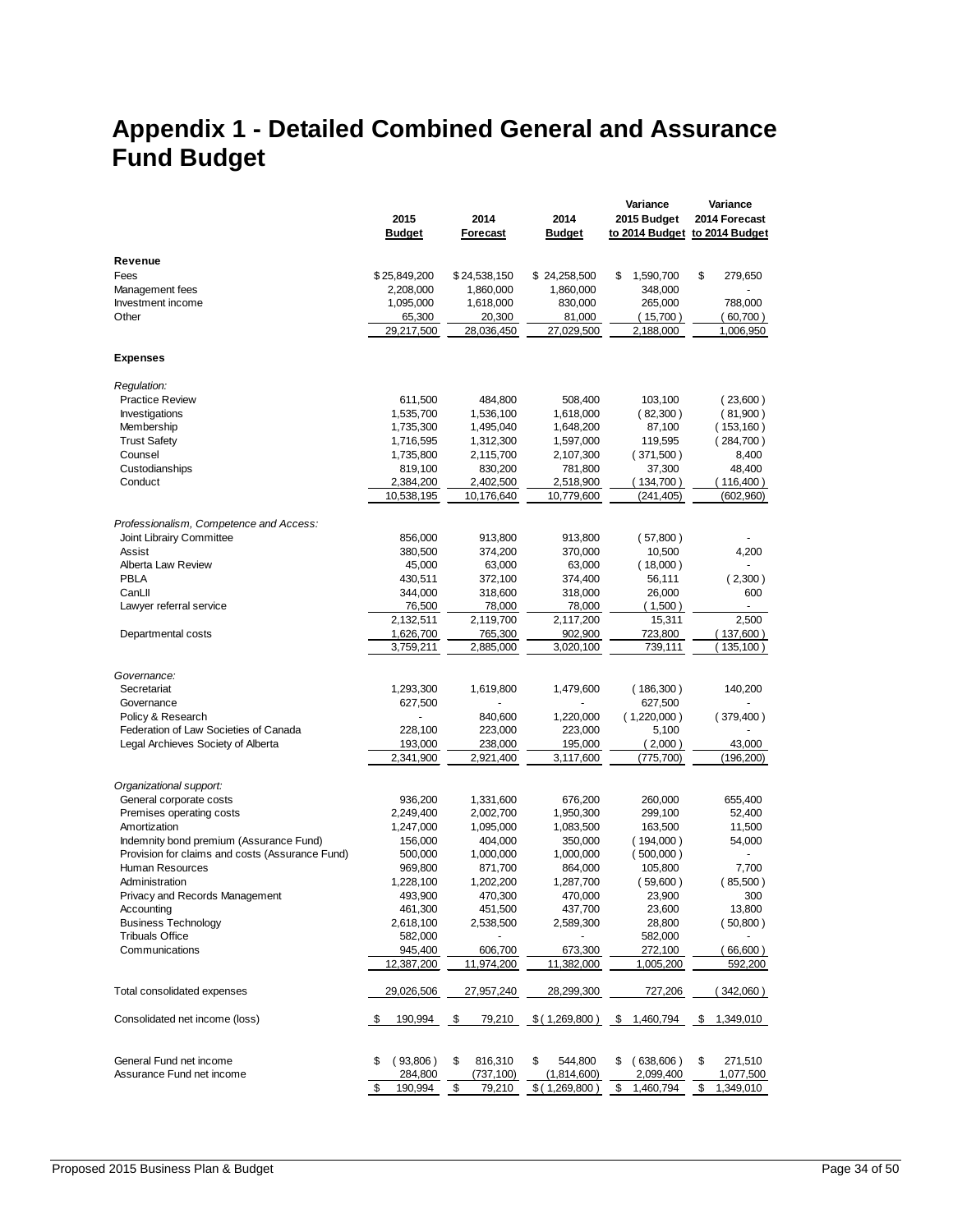# **Appendix 1 (Continued) - Analysis of Budget Changes from 2014 to 2015**

#### Forecast 2014 vs. Budget 2014

The forecast net income for 2014 is better than budget by \$1,349,010 primarily due to:

- Better than anticipated practice fee, investment income and cost recovery revenues.
- Lower than expected salary costs in Governance due to retirements and other staff changes in the latter half of 2014.
- Lower than budgeted salary costs in Professionalism, Competence and Access as the Director and related support roles were filled later in the year than planned.
- Higher than expected costs related to the defined benefit pension plan resulting from a change in Canadian accounting standards. Under this new standard, actuarial gains and  $losses<sup>1</sup>$  $losses<sup>1</sup>$  $losses<sup>1</sup>$  can no longer be deferred and amortized over future accounting periods. The conversion to the new standard will result in a non-cash retroactive charge to expenses of about \$600,000 in 2014. The quantum of this conversion charge was unknown when the 2014 budget was prepared.

#### Budget 2015 vs. Budget 2014

The increase in net income from 2014 to 2015 of \$1,548,305 is explained as follows:

#### *Revenue – budget increase of \$2,188,000*

The increase in revenue is due primarily to the proposed fee increase of \$90 per lawyer combined with an assumed increase in membership. Increases in the management fee charged to ALIA/ALIEX and investment income account for the balance of the increase in the revenue budget from 2014 to 2015.

#### *Expenses – budget increase of \$727,206*

A summary of the major components of the change in total expenses is provided below:

 $\overline{\phantom{a}}$ 

<span id="page-34-0"></span> $1$  When estimating a pension liability at the end of a fiscal period, actuaries use various assumptions about prospective interest rates, mortality rates, salary levels and other factors. An actuarial gain or loss occurs as these factors change from one fiscal period to the next.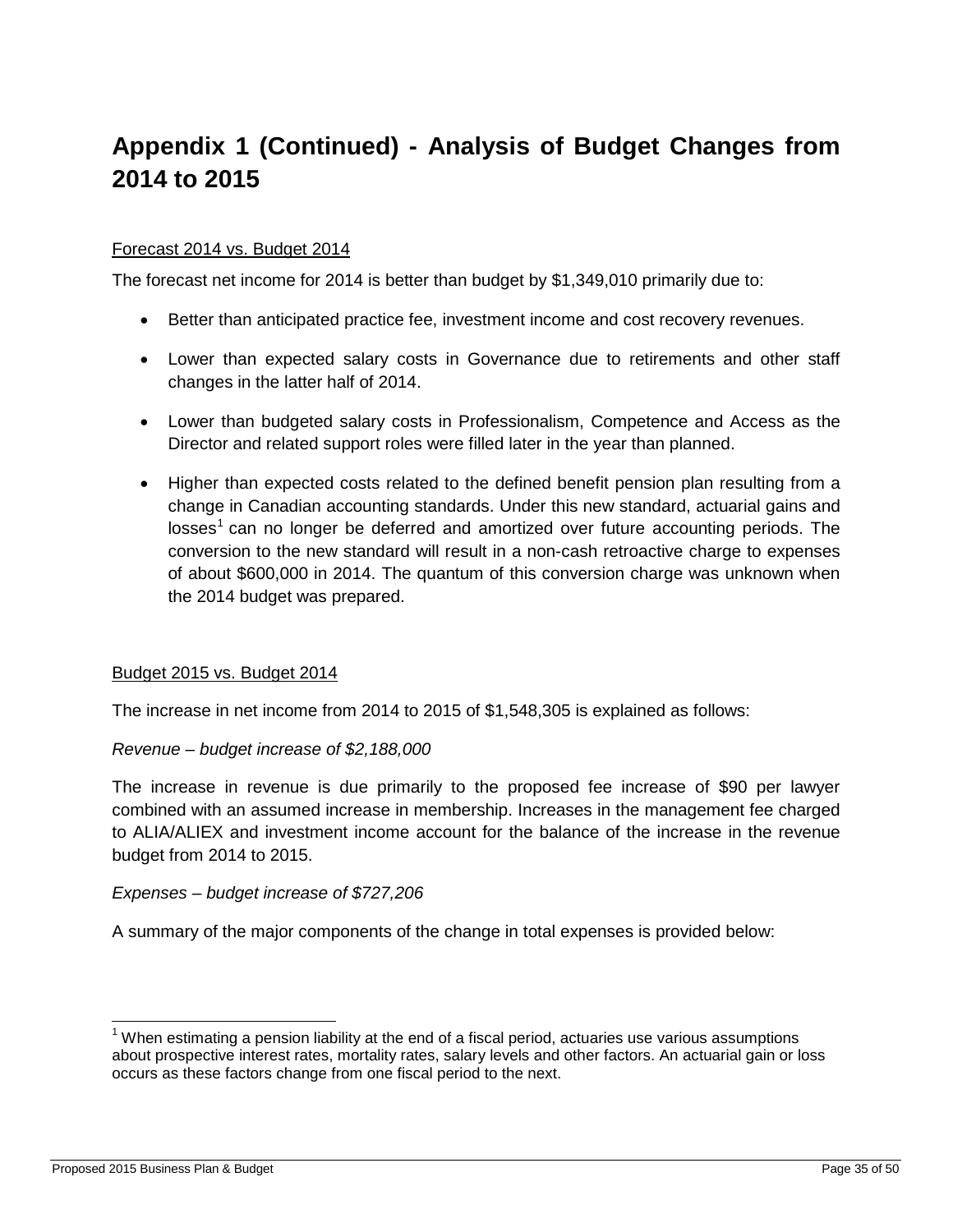# **Appendix 1 (Continued) - Analysis of Consolidated Budget Changes from 2014 to 2015**

| 2015 total budgeted expenses                                                                                                                                               | \$29,026,506  |
|----------------------------------------------------------------------------------------------------------------------------------------------------------------------------|---------------|
| 2014 total budgeted expenses                                                                                                                                               | 28,299,300    |
| Increase                                                                                                                                                                   | 727,206       |
| <b>Expense change components:</b>                                                                                                                                          |               |
| Increased premises operating costs due to a higher lease rate for the Calgary office<br>premises effective January 1, 2015                                                 | 299,100       |
| Increased amortization expense due to recent capital additions for Calgary office<br>renovations and business systems and technology                                       | 163,500       |
| Increase in general corporate costs due to the introduction of merchant banking fees<br>in 2015 with the planned introduction of online payment facilities                 | 180,000       |
| Increase in communications costs related to a planned survey of the legal profession,<br>internal and external website updates and a planned rebranding of the Law Society | 175,000       |
| Decrease in estimated claims expense in the legacy Assurance Fund anticipated as<br>this fund is wound down during 2015 and onwards                                        | (500,000)     |
| Decrease in the premium for the Assurance Fund indemnity bond as bond coverage<br>is switched to the new indemnity program (ALIA/ALIEX)                                    | (194,000)     |
| Overall wage increases due primarily to an assumed 3.5% increase to keep pace with<br>the overall Alberta labour market                                                    | 515,000       |
| Other miscellaneous increases                                                                                                                                              | 88,606        |
|                                                                                                                                                                            | \$<br>727,206 |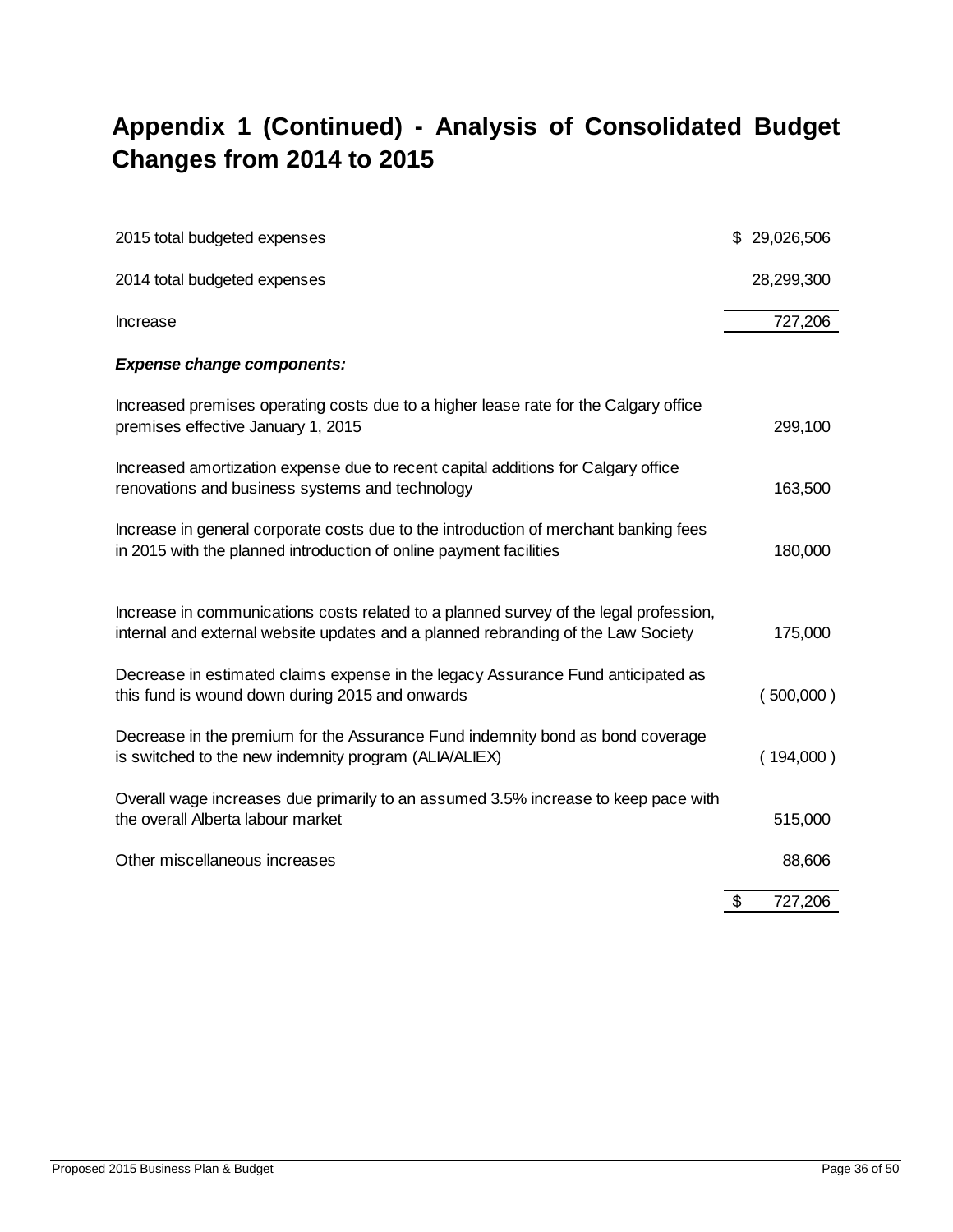# <span id="page-36-0"></span>**Appendix 2 - Contingency Reserve Balances**

#### **Introduction**

In setting the practice fee each budget year, the Benchers need to consider what a target contingency reserve for the General Fund should be to maintain a safe (or comfortable) contingency fund in the event of unforeseen circumstances. The analysis below provides a recommended target fund balance range for the General Fund.

A discussion as to the estimated amount of the contingency reserve in the Assurance Fund is also provided below.

#### **General Fund**

Our research indicates that most not-for-profit organizations target between one and two months of operating expenses as a financial reserve for contingencies. For the Law Society's General Fund, this translates into roughly \$2.3 to \$4.6 million of contingency reserve.

As shown in Appendix 4, the draft budget as presented will result in an estimated contingency reserve in the General Fund of \$3.3 million, at the mid-point of the range described above.

#### **Assurance Fund**

As described earlier in this document, trust defalcation claims that occur after July 1, 2014 will be addressed under the new indemnity program (ALIA and ALIEX coverage). The legacy Assurance Fund will be wound up over the period of time required to pay for claims related to trust defalcations that occurred prior to July 1, 2014. In 2015 and future years, the Assurance Fund will cover the cost of claims and actuarial fees. To date, management estimates that the fund reserves built up over time will be adequate to deal with legacy claims in 2015 and future years. Consequently, there will be no Assurance Fund levy in 2015. Management will reassess the need for an Assurance Fund levy in 2016 as legacy claims experience unfolds during 2015.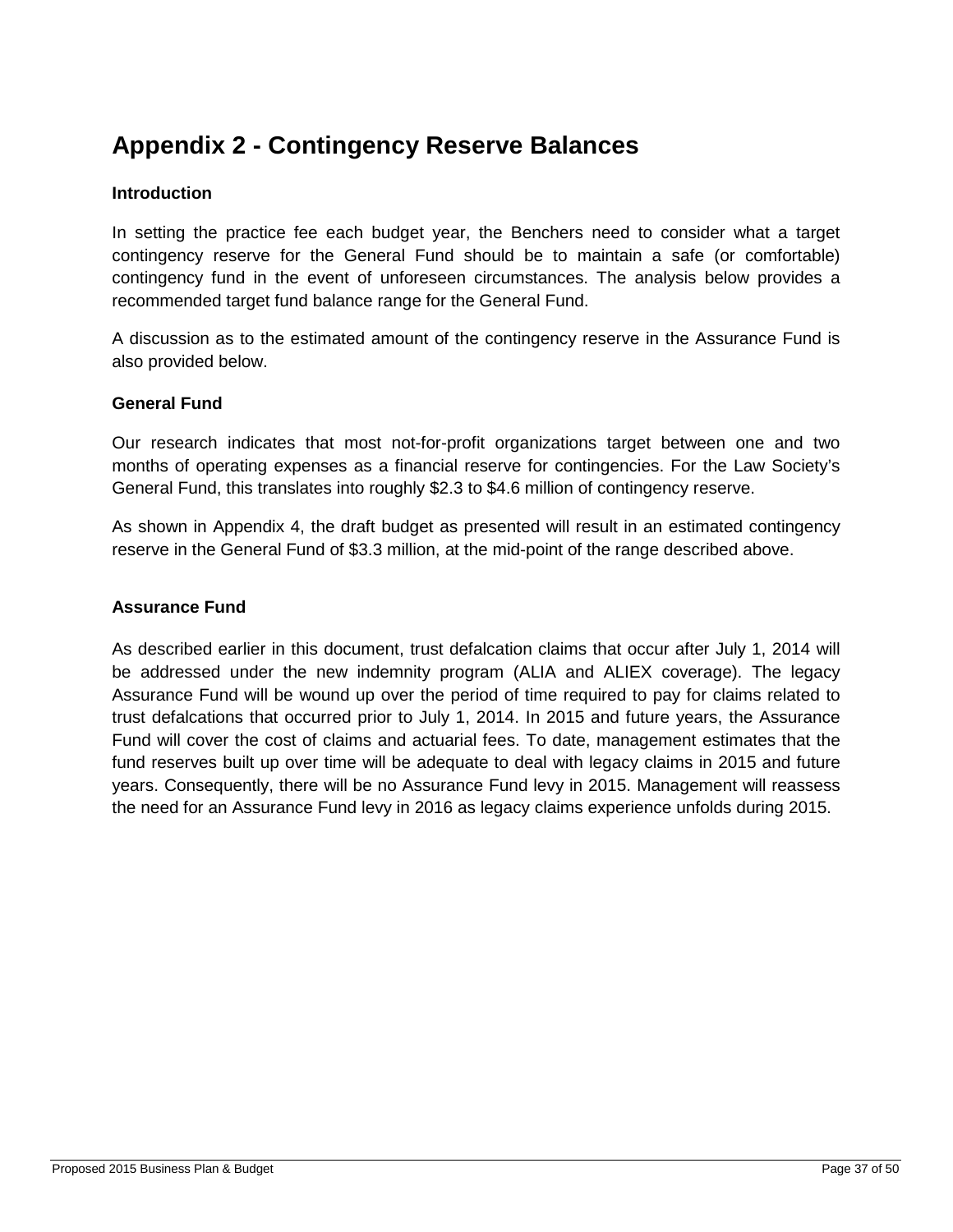# <span id="page-37-0"></span>**Appendix 3 - Fund Balances**

|                               | Rounded to the nearest thousand \$ |               |      |                 |               |    |               |  |  |  |  |
|-------------------------------|------------------------------------|---------------|------|-----------------|---------------|----|---------------|--|--|--|--|
|                               |                                    | <b>Budget</b> |      | <b>Forecast</b> | <b>Actual</b> |    | <b>Actual</b> |  |  |  |  |
| <b>GENERAL FUND</b>           |                                    | 2015          |      | 2014            | 2013          |    | 2012          |  |  |  |  |
|                               |                                    |               |      |                 |               |    |               |  |  |  |  |
| Invested in capital assets    | \$                                 | $2,865$ \$    |      | $2,781$ \$      | $1,817$ \$    |    | 2,061         |  |  |  |  |
| Unrestricted funds            |                                    | (2,574)       |      | (2, 397)        | (2, 249)      |    | (1,967)       |  |  |  |  |
| Fund balance                  |                                    | 291           |      | 384             | (432)         |    | 94            |  |  |  |  |
| Unrestricted funds            |                                    | (2,574)       |      | (2, 397)        | (2, 249)      |    | (1,967)       |  |  |  |  |
| Deferred revenue              |                                    | 5,864         |      | 4,640           | 4,076         |    | 3,787         |  |  |  |  |
| Effective contingency reserve |                                    | 3,290         | - \$ | 2,243<br>- \$   | 1,827         | \$ | 1,820         |  |  |  |  |

| <b>ASSURANCE FUND</b>         |    | <b>Budget</b><br>2015 |      |       |      | <b>Forecast</b><br>2014 |      |       |  | Actual<br>2013 |  |  |  | <b>Actual</b><br>2012 |
|-------------------------------|----|-----------------------|------|-------|------|-------------------------|------|-------|--|----------------|--|--|--|-----------------------|
|                               |    |                       |      |       |      |                         |      |       |  |                |  |  |  |                       |
| Contingency reserve           | \$ | 4.377                 | - \$ | 4,092 | - \$ | 4,829                   | - \$ | 5,158 |  |                |  |  |  |                       |
| Deferred revenue              |    |                       |      | 1,100 |      | 1.094                   |      | 1,048 |  |                |  |  |  |                       |
| Effective contingency reserve |    | 4,377                 | -S   | 5,192 | - \$ | 5,923                   | - \$ | 6,206 |  |                |  |  |  |                       |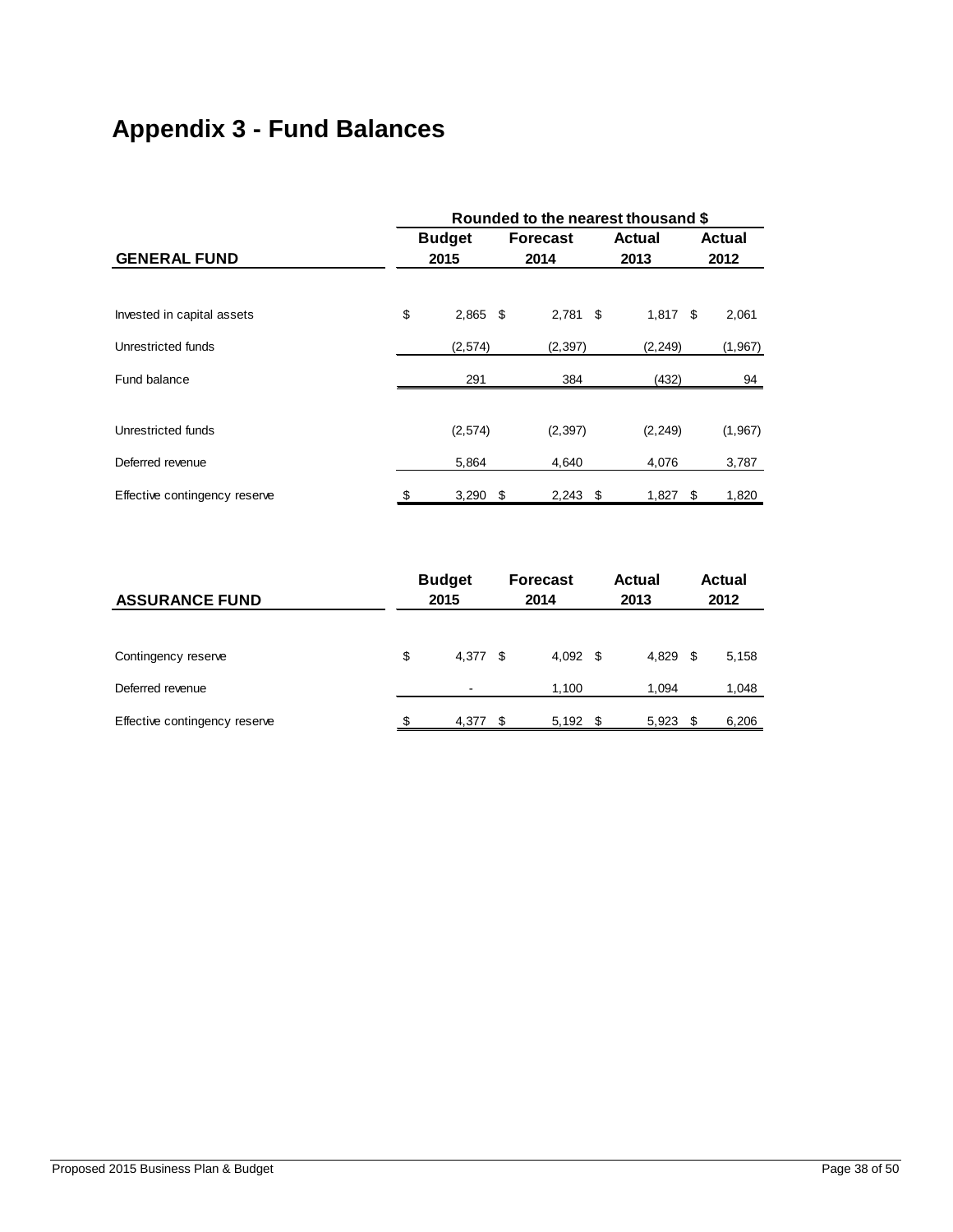# **Appendix 4 – Fee Sensitivity Analysis**

<span id="page-38-0"></span>

| <b>General Fund</b>                 |     |              |     |              |     |              |      |                |      |                 |    |                                                                                                   |              |      |              |          |              |      |            |
|-------------------------------------|-----|--------------|-----|--------------|-----|--------------|------|----------------|------|-----------------|----|---------------------------------------------------------------------------------------------------|--------------|------|--------------|----------|--------------|------|------------|
| <b>BUDGET 2015</b>                  |     |              |     |              |     |              |      |                |      |                 |    |                                                                                                   |              |      |              |          |              |      |            |
| If the Annual Fee is                | \$  | 2,530        | -\$ | 2,560        | -\$ | 2,580        | - \$ | 2,600          | - \$ | 2,620           |    | $2,640$ \$                                                                                        | 2,660        | - \$ | $2,680$   \$ |          | $2,700$ \$   |      | 2,720      |
| Change from 2014                    | \$  | ۰.           | \$  | 30           | \$  | 50           | -\$  | $70$   \$      |      | 90 <sub>o</sub> | S. | 110S                                                                                              | 130S         |      | 150          | - \$     | 170          | - \$ | 190        |
| Then<br>Revenue                     |     | \$27,585,700 |     | \$27.862.300 |     | \$28,046,700 |      |                |      |                 |    | \$ 28,231,100 \$ 28,415,500 \$ 28,599,900 \$ 28,784,300 \$ 28,968,700 \$ 29,153,100 \$ 29,337,500 |              |      |              |          |              |      |            |
| Expenses                            |     | 28,421,795   |     | 28,421,795   |     | 28,421,795   |      | 28,421,795     |      | 28,421,795      |    | 28,421,795                                                                                        | 28,421,795   |      | 28,421,795   |          | 28,421,795   |      | 28,421,795 |
| Net income (loss)                   |     | (836,095)    |     | (559, 495)   |     | (375,095)    |      | (190, 695)     |      | (6, 295)        |    | 178,105                                                                                           | 362,505      |      | 546,905      |          | 731,305      |      | 915,705    |
| Effective contingency reserve - end | \$. | 1,717,005    | S.  | 2,270,205    | -SS | 2,639,005    | S.   | $3,007,805$ \$ |      | $3,376,605$ \$  |    | 3,745,405 \$                                                                                      | 4,114,205 \$ |      | 4,483,005    | <b>S</b> | 4,851,805 \$ |      | 5,220,605  |

*The 2014 fee was \$1,960 for the annual practice fee and \$570 for the Assurancy levy for a total of \$2,530.*

 $\sim$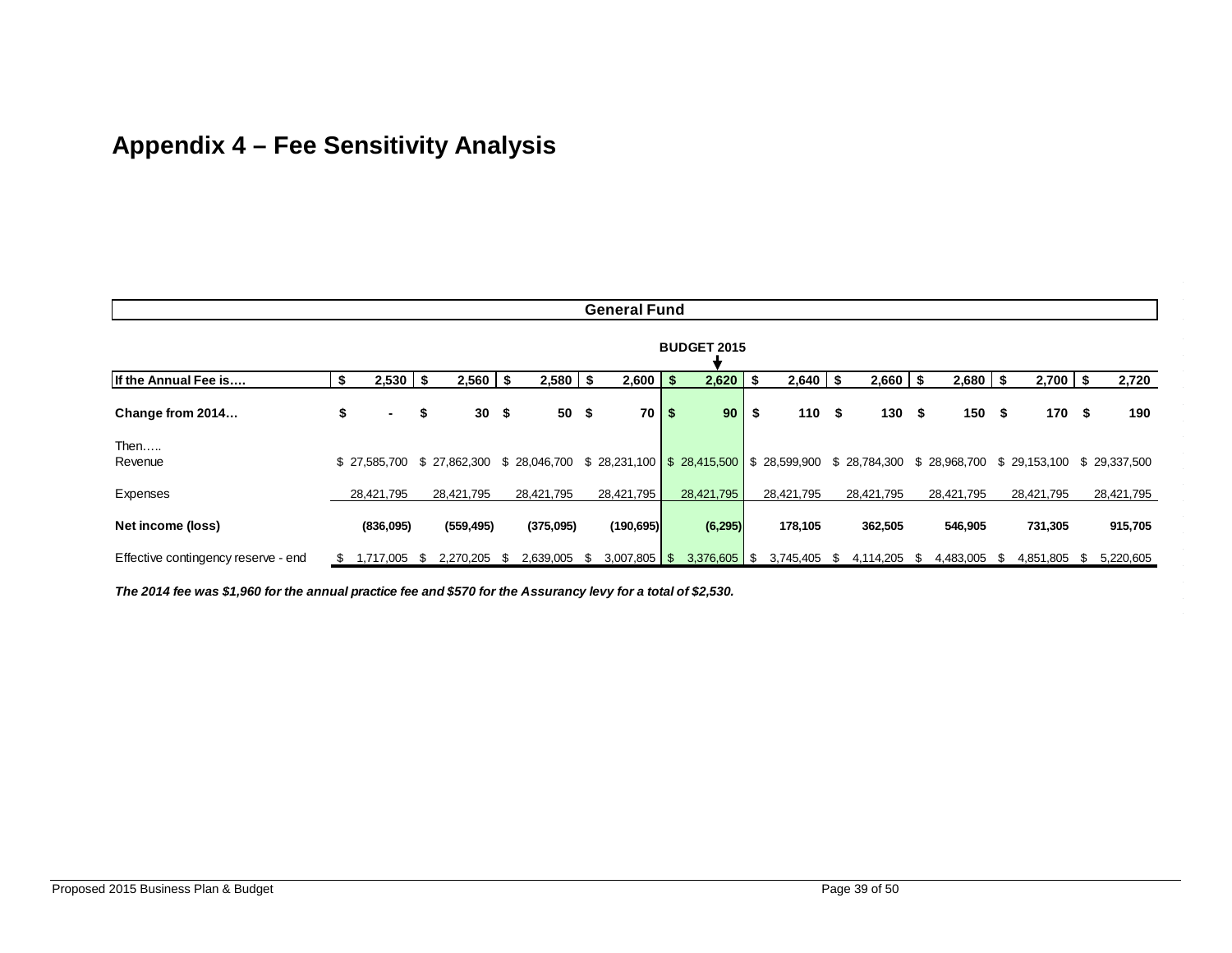

# <span id="page-39-0"></span>**Appendix 5 - Active Membership Growth Analysis**

|                                                           | 2005  | 2006  | 2007  | 2008                                     | 2009  | 2010  | 2011  | 2012  | 2013    | 2014  |
|-----------------------------------------------------------|-------|-------|-------|------------------------------------------|-------|-------|-------|-------|---------|-------|
| Jan                                                       | 7,553 | 7,713 | 7,963 | 8,150                                    | 8,334 | 8,455 | 8,625 | 8,746 | 8,980   | 9,184 |
| Feb                                                       | 7,564 | 7,705 | 7,957 | 8,153                                    | 8,334 | 8,452 | 8,624 | 8,752 | 8,961   | 9,182 |
| Mar                                                       | 7,558 | 7,703 | 7.947 | 8,137                                    | 8,304 | 8,437 | 8,611 | 8.723 | 8,926   | 9,158 |
| Apr                                                       | 7,421 | 7,624 | 7,829 | 7,979                                    | 8,145 | 8,303 | 8,455 | 8,628 | 8,790   | 9,006 |
| May                                                       | 7,428 | 7,636 | 7,841 | 7,993                                    | 8,149 | 8,308 | 8,462 | 8,625 | 8,789   | 9,036 |
| Jun                                                       | 7,438 | 7,651 | 7,855 | 8,007                                    | 8,160 | 8,310 | 8,468 | 8,641 | 8,806   | 9,052 |
| Jul                                                       | 7,446 | 7,669 | 7,853 | 8,005                                    | 8,162 | 8,316 | 8,465 | 8,639 | 8,811   | 9,059 |
| Aug                                                       | 7,500 | 7,712 | 7,883 | 8,051                                    | 8,226 | 8,378 | 8,524 | 8,696 | 8,897   | 9,125 |
| Sep                                                       | 7,593 | 7,840 | 7,992 | 8,188                                    | 8,344 | 8,506 | 8,638 | 8,837 | 9,035   | 9,170 |
| Oct                                                       | 7,644 | 7,893 | 8,063 | 8,275                                    | 8,414 | 8,578 | 8,697 | 8,890 | 9,108   |       |
| Nov                                                       | 7,689 | 7,929 | 8,113 | 8,310                                    | 8,432 | 8,604 | 8,737 | 8,935 | 9,157   |       |
| Dec                                                       | 7,710 | 7,958 | 8,137 | 8,329                                    | 8,445 | 8,619 | 8,753 | 8,968 | 9,172   |       |
| Average                                                   | 7,545 | 7,753 | 7,953 | 8,131                                    | 8,287 | 8,439 | 8,588 | 8,757 | 8,953   | 9,108 |
| Growth                                                    | 2.2%  | 2.7%  | 2.6%  | 2.2%                                     | 1.9%  | 1.8%  | 1.8%  | 2.0%  | 2.2%    | 1.7%  |
|                                                           |       |       |       | Average Growth Rate over last four years |       |       |       | 1.9%  |         |       |
| Projected Membership (Average 2014 x Average Growth Rate) |       |       |       |                                          |       |       |       |       | members |       |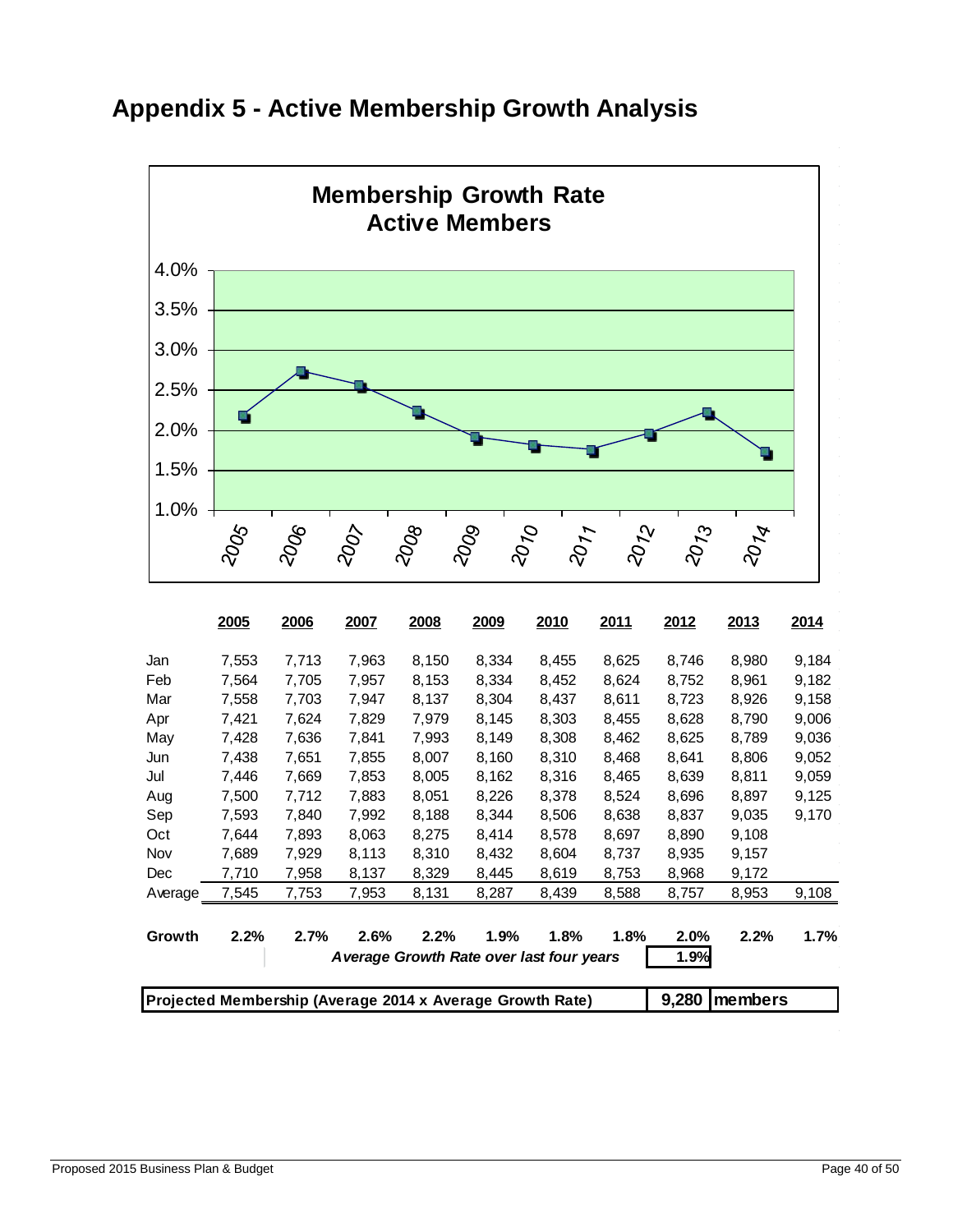

### <span id="page-40-0"></span>**Appendix 6 - Inactive Membership Growth Analysis**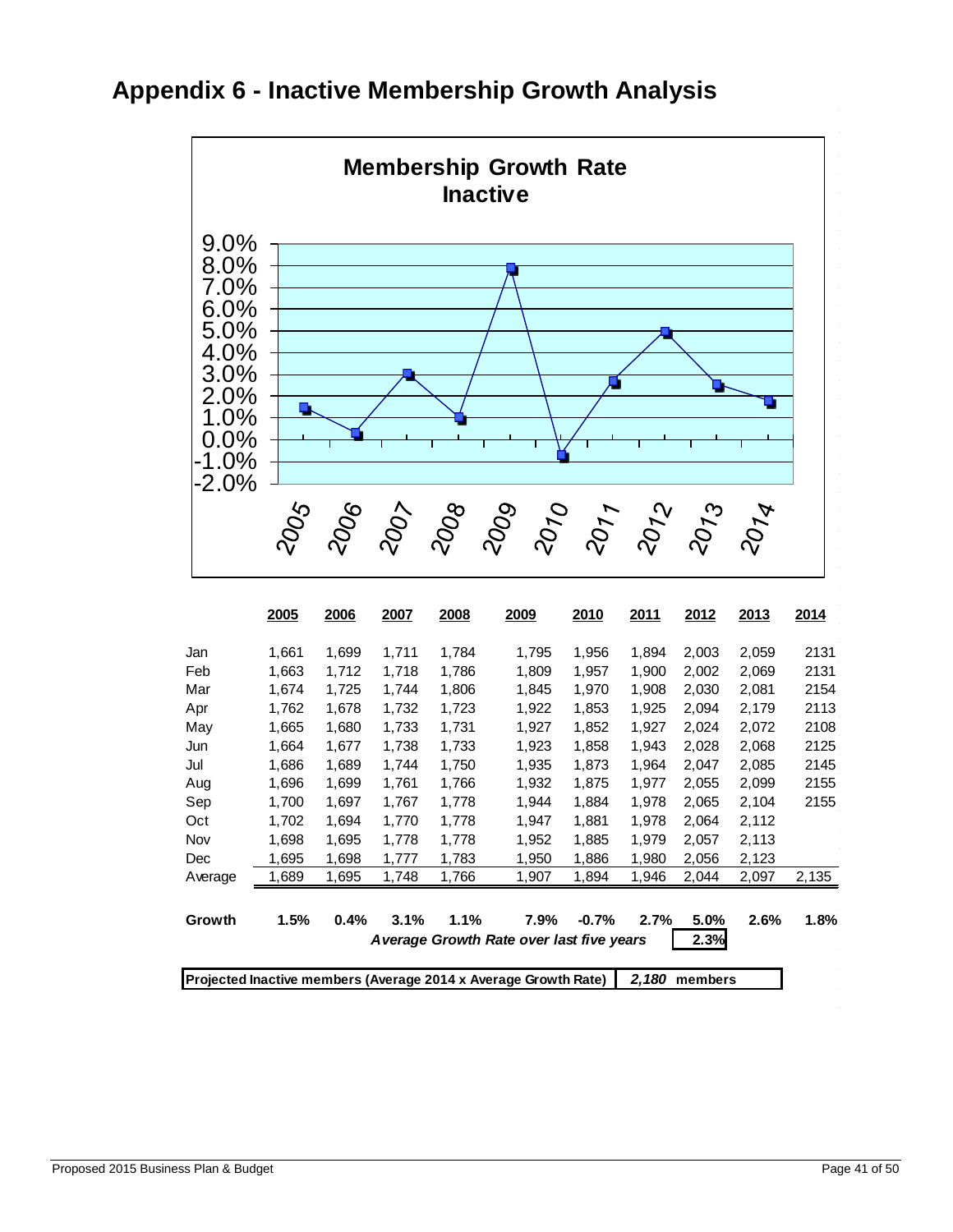<span id="page-41-0"></span>



|                  | <u>Canada<sup>1</sup></u> | Alberta <sup>2</sup> |
|------------------|---------------------------|----------------------|
| 2012 December    | 2.8                       | 3.9                  |
| 2013 January     | 1.9                       | 2.6                  |
| February         | 3.0                       | 2.7                  |
| March            | 2.3                       | 3.4                  |
| April            | 1.8                       | 3.4                  |
| May              | 2.8                       | 6.4                  |
| June             | 2.0                       | 3.6                  |
| July             | 1.7                       | 1.9                  |
| August           | 1.5                       | 2.4                  |
| September        | 1.9                       | 2.6                  |
| October          | 1.0                       | 3.3                  |
| November         | 2.1                       | 4.0                  |
| December         | 2.9                       | 4.6                  |
| 2014 January     | 3.0                       | 4.7                  |
| February         | 2.5                       | 2.5                  |
| March            | 2.6                       | 3.8                  |
| April            | 2.9                       | 4.0                  |
| May              | 2.4                       | 3.1                  |
| June             | 2.9                       | 4.7                  |
|                  |                           |                      |
| 18 month average | 2.29                      | 3.54                 |
| 12 month average | 2.28                      | 3.47                 |
| Budget 2015 use  |                           | 3.50%                |

*1 Average weekly earnings for all employees - Industrial aggregate, http://www.statcan.ca, % change from same month of previous year 2 Average weekly earnings for all employees - provinces and territories, http://www.statcan.ca, % change from same month of previous year*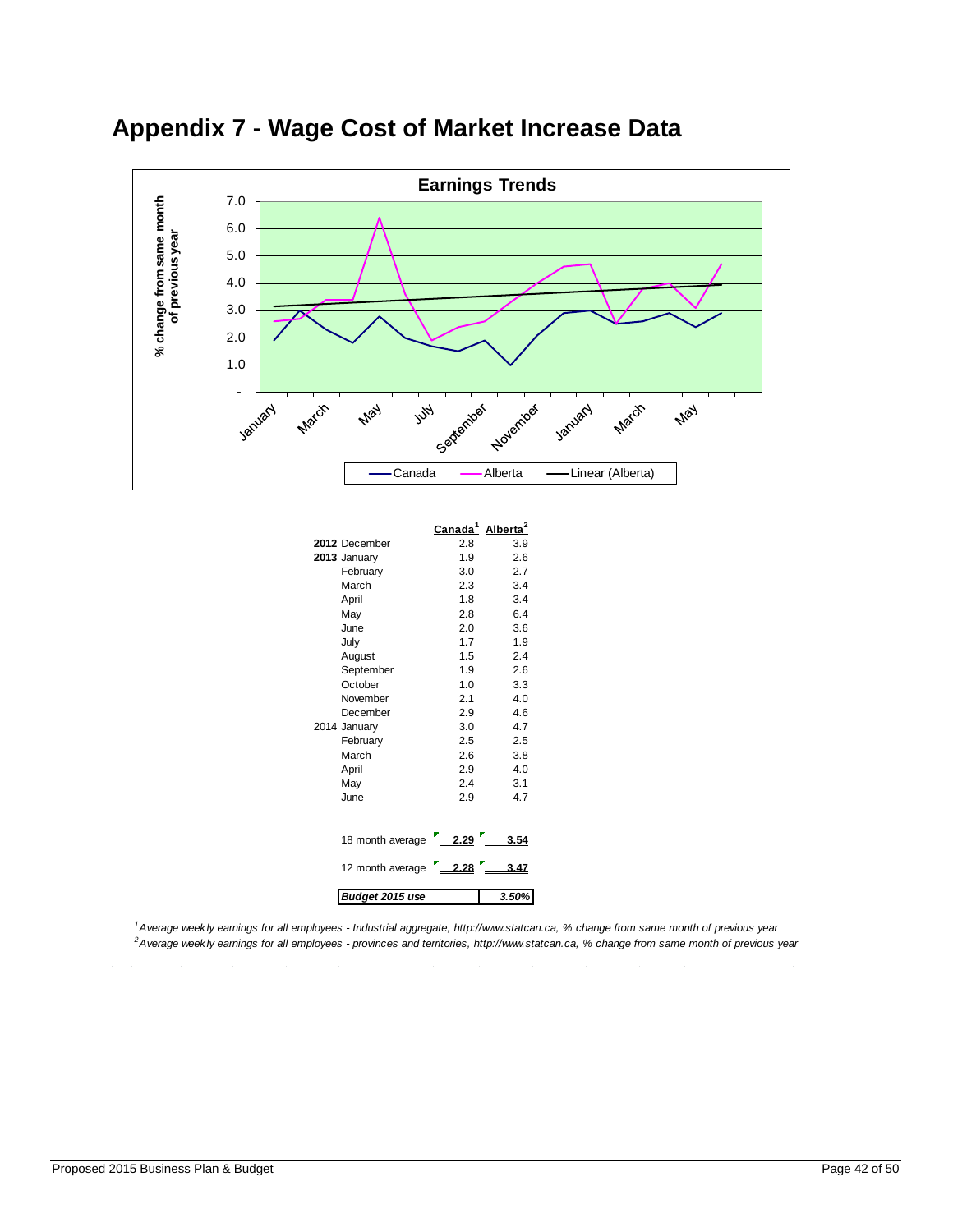# <span id="page-42-0"></span>**Appendix 8 – Detailed Fee Schedule**

|                                                                                                  | <b>Budget</b> |    | <b>Budget</b> |              | <b>Budget</b>   | <b>Budget</b> |        |               | <b>Budget</b> |
|--------------------------------------------------------------------------------------------------|---------------|----|---------------|--------------|-----------------|---------------|--------|---------------|---------------|
|                                                                                                  | 2015          |    | 2014          |              | 2013            |               | 2012   |               | 2011          |
| <b>Annual Fees</b>                                                                               |               |    |               |              |                 |               |        |               |               |
| Annual fee, active member (effective March 15, 2015)                                             | \$<br>2,620   | \$ | 1,960         | \$           | 1,760           | \$            | 1,700  | \$            | 1.700         |
| Annual fee, active member practising in Lloydminster, AB and SK (effective March 15, 2015)       | \$<br>1,310   | \$ | 980           | $\sqrt{3}$   | 880             | \$            | 850    | \$            | 850           |
| Annual fee, active member for pro bono services only (effective March 15, 2015)                  | \$<br>190     | \$ | 190 \$        |              | 190             | \$            | 180    | \$            | 180           |
| Annual fee, inactive (effective March 15, 2015)                                                  | \$<br>190     | \$ | 190 \$        |              | 190             | \$            | 180    | \$            | 180           |
| Assurance levy (effective March 15, 2015)                                                        | \$<br>ä,      | \$ | 570           | - \$         | 570             | \$            | 570    | \$            | 570           |
| <b>Professional Corporation Fees</b>                                                             |               |    |               |              |                 |               |        |               |               |
| Professional Corporation application fee                                                         | \$<br>400     | \$ | 390           | \$           | 380             | \$            | 370    | \$            | 360           |
| Professional Corporation annual renewal fee                                                      | \$<br>190     | \$ | 190           | \$           | 190             | \$            | 190    | \$            | 185           |
| <b>Limited Liability Partnership Fees</b>                                                        |               |    |               |              |                 |               |        |               |               |
| Limited Liability Partnership (LLP) registration fee (per partner)                               | \$<br>120     | \$ | 120           | \$           | 120             | \$            | 110    | \$            | 110           |
| Limited Liability Partnership (LLP) renewal fee (per partner)                                    | \$<br>60      | \$ | 60            | \$           | 60              | \$            | 50     | \$            | 50            |
| <b>Student Fees</b>                                                                              |               |    |               |              |                 |               |        |               |               |
| Application fee, Student (Section 40)                                                            | \$<br>175     | \$ | 175           | \$           | 175             | \$            | 160    | \$            | 160           |
| Admission fee, Student (Section 40)                                                              | \$<br>430     | \$ | 420           | \$           | 410             | \$            | 400    | \$            | 390           |
| Filing Assignment of Articles fee                                                                | \$<br>90      | \$ | 90            | $\mathbf{s}$ | 90 <sub>1</sub> | \$            | 80     | \$            | 80            |
| <b>Transfer Fees</b>                                                                             |               |    |               |              |                 |               |        |               |               |
| Transfer exam fee                                                                                | \$<br>1,190   | \$ | 1,170         | \$           | 1,150           | \$            | 1,130  | \$            | 1,110         |
| Application fee, Out of Province transfer                                                        | \$<br>220     | \$ | $210$ \$      |              | 210             | \$            | 200    | \$            | 200           |
| Enrolment as a member, Out of Province transfer                                                  | \$<br>1,090   | \$ | 1,070         | \$           | 1,050           | \$            | 1,030  | \$            | 1,010         |
| <b>Reinstatement Fees</b>                                                                        |               |    |               |              |                 |               |        |               |               |
| Reinstatement, suspended member                                                                  | \$<br>770     | \$ | 750           | \$           | 740             | \$            | 730    | \$            | 720           |
| Reinstatement, retired Judge                                                                     | \$<br>570     | \$ | 560           | \$           | 550             | \$            | 540    | \$            | 530           |
| Reinstatement, inactive member with matters open                                                 | \$<br>770     | \$ | 750 \$        |              | 740             | \$            | 730    | \$            | 720           |
| Reinstatement, inactive member with no matters open <sup>2</sup> (under 1 year inactive status)  | \$<br>200     | \$ | 200S          |              | 200             | \$            | 190    | \$            | 190           |
| Reinstatement, inactive member with no matters open <sup>3</sup> (under 3 years inactive status) | \$<br>360     | \$ | 350           | \$           | 340             | \$            | 330    | \$            | 330           |
| Reinstatement, inactive member with no matters open <sup>4</sup> (over 3 years inactive status)  | \$<br>570     | \$ | 560 \$        |              | 550             | \$            | 540 \$ |               | 530           |
| Reinstatement, suspended for non-payment of fees - applies to inactive members who are           |               |    |               |              |                 |               |        |               |               |
| suspended and are reinstating to inactive status within 6 months of suspension                   | \$<br>200     | \$ | 200           | \$           | 200             | \$            | 190    | \$            | 190           |
| Reinstatement, resigned member                                                                   | \$<br>1,560   | \$ | $1,530$ \$    |              | 1,500           | \$            | 1,470  | \$            | 1,450         |
| Application for reinstatement, disbarred member                                                  | \$<br>7,770   | \$ | $7,620$ \$    |              | 7,470           | \$            | 7,320  | $\sqrt[6]{2}$ | 7,210         |
| Reinstatement exam fee                                                                           | \$<br>730     | \$ | 720           | \$           | 710             | \$            | 700    | \$            | 690           |
| <b>Foreign Legal Consultant Fees</b>                                                             |               |    |               |              |                 |               |        |               |               |
| Foreign Legal Consultants initial permit                                                         | \$<br>770     | \$ | 750           | \$           | 740             | \$            | 730    | \$            | 720           |
| Foreign Legal Consultants annual renewal                                                         | \$<br>150     | \$ | 150           | \$           | 150             | \$            | 140    | \$            | 140           |
| <b>Document Fees</b>                                                                             |               |    |               |              |                 |               |        |               |               |
| Issuing a document                                                                               | \$<br>50      | \$ | 50            | S            | 50              | \$            | 40     | \$            | 40            |
| Items returned by the bank                                                                       | \$<br>40      | \$ | 40            | \$           | 40              | \$            | 25     | \$            | 25            |
| <b>Certificate of Standing</b>                                                                   | \$<br>120     | \$ | 120           | \$           | 120             | \$            | 110 \$ |               | 110           |
| Notarial Certificates (2 free certificates per year)                                             | \$<br>30      | \$ | 30            | \$           | 25              | \$            | 20     | \$            | 20            |

1 Inactive w ith any conduct, audit, practice review or insurance matters open at any time from the time they w ent inactive to the time of their reinstatement application

<sup>2</sup> hactive w ith no open conduct, audit, practice review or insurance matters from the time they w ent inactive to the time or their reinstatement application and have practised law in Canada w ithin the previous 12 months

<sup>3</sup> hactive w ith no open conduct, audit, practice review or insurance matters from the time they w ent inactive to the time or their reinstatement application and have not practised law in Canada w ithin the previous 12 months

4 Inactive w ith no open conduct, audit, practice review or insurance matters from the time they w ent inactive to the time or their reinstatement application and have not practised law in Canada for at least 12 of the past 48 months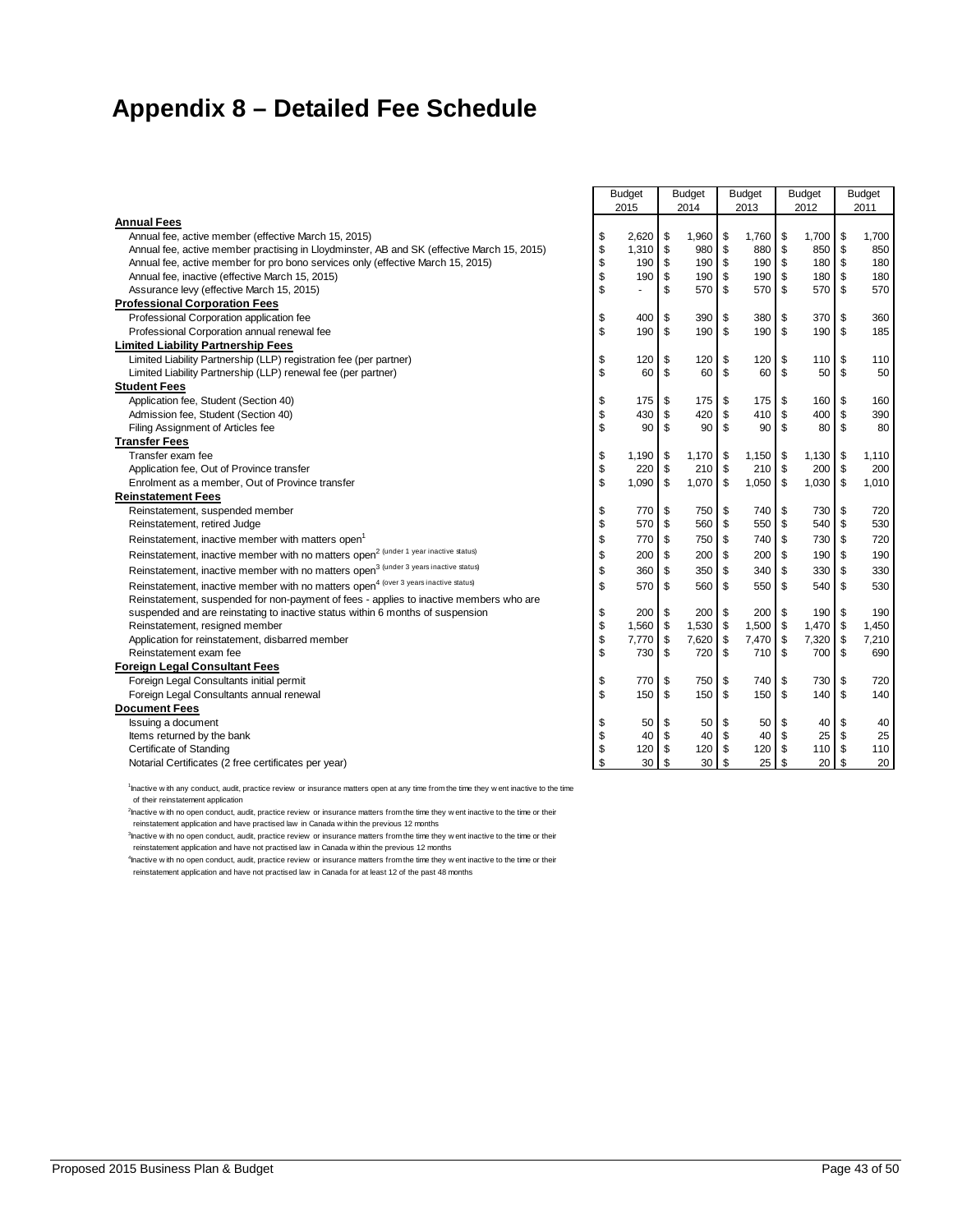# <span id="page-43-0"></span>**Appendix 9 - Three Year Business Systems and Technology Plan**

To: The Benchers

From: Andrew Norton, Director Business Technology

Date: 24 October, 2014

#### RE: **Continuing Towards a Connected Future**

#### **Introduction**

The purpose of this document is to provide Benchers with an update in respect of the 2014 capital projects and to present the recommended Business Technology 2015 capital budget proposal and likely 2016 investment plans.

The document is based on information contained within the 2014-2016 Strategic Plan, the approved 2014 Business Plan and Budget and the draft 2015 Business Plan and Budget.

Within the 2014 Business Plan a number of core benefits for the provision of business applications were identified:

- Providing a 21<sup>st</sup> century model regulator business systems environment:
- Efficient and effective business management;
- Improvement to customer service;
- A substantial decrease in the number of paper based transactions, activities and costs; and
- An improvement to the job designs of Law Society staff.

#### **Moving to a Connected Future**

Our organization is at a crossroad; the direction chosen will directly influence how we do business in the future.

Since the late 1980's, management information systems and the supporting technologies have slowly permeated the Law Society of Alberta to the point where we now use these systems (email, BoardBooks, Membership database, etc.) to support our business functions.

We use these systems to create and store a considerable amount of electronic information in addition to a significant paper repository; these two areas hold information including: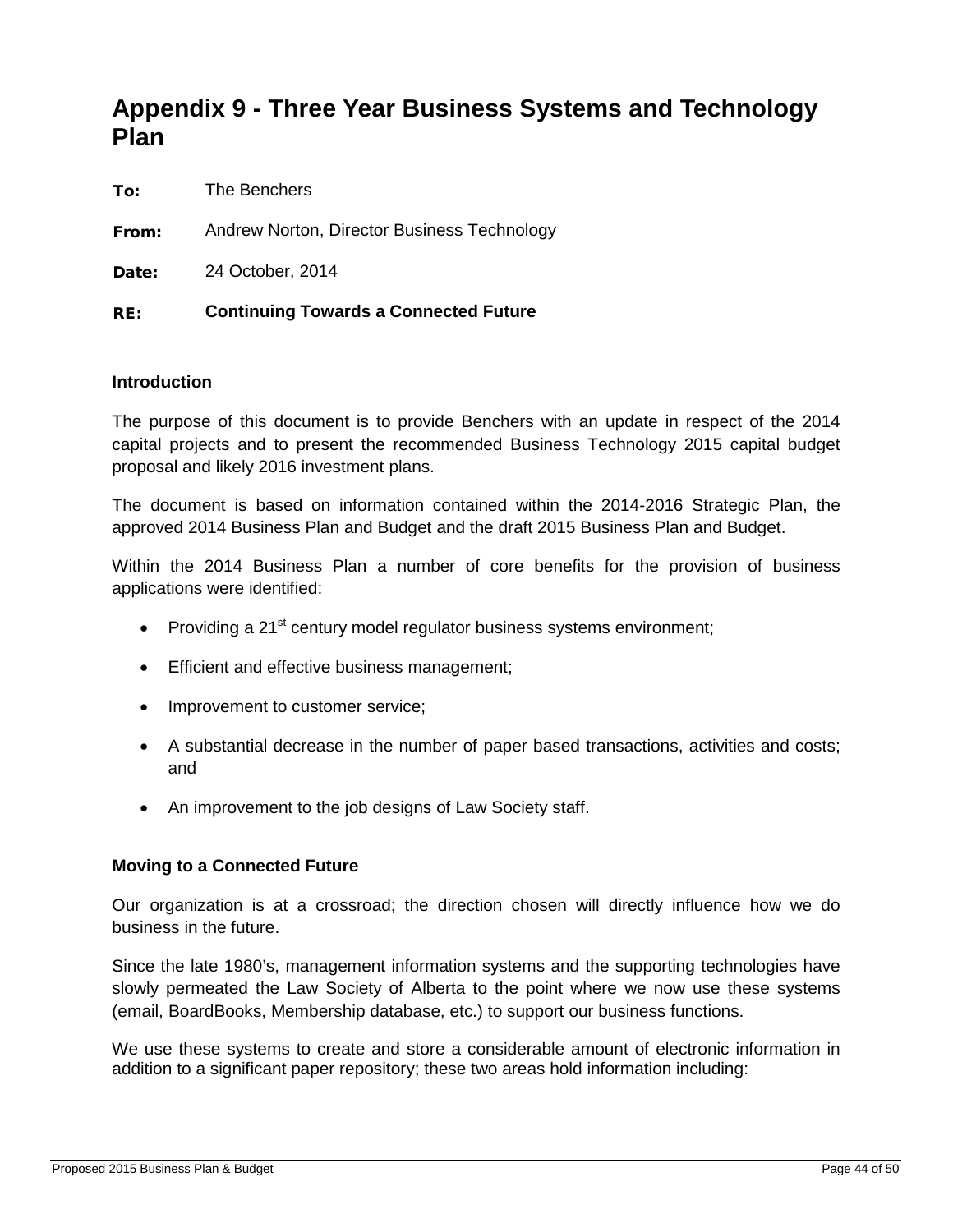- Office documents, reports, membership applications, investigation reports and evidence binders, complaint records, correspondence, project charters, spreadsheets, e-mail and attachments, and discussion notes.
- Pictures, presentations, electronic documents and records created using Microsoft Office tools.
- Video, digital recordings interviews, hearings, telephone records, voice mail.
- Website content Intranet, Law Society public website.

Fast forward to the present day and like many other business organizations across all sectors, we need to note the limitations, risks and issues associated with our current position and agree on our future direction.

The following four questions set the scene:

#### **1. What are the limitations?**

- Our business processes are centered on paper and require extensive human intervention at every step to ensure accuracy - a costly and inefficient method of working particularly as transaction levels continue to grow.
- We manage our paper and electronic files as independent items using staff to reconcile the two.
- Our ability to implement cross functional business processes is severely hampered due to our lack of collaborative systems.
- We offer few opportunities for electronic, online interactions by lawyers and the public.

#### **2. What is the effect?**

- Inefficient and error prone business processes.
- The business is paperbound, reliant on staff to perform virtually each and every business process by hand with limited automation and support available from information systems.
- We are using costly human intervention to ensure our reports are timely, accurate and consistent.
- As the number of lawyers and transactions increase along with an expectation that customer service levels will improve our operating model of increasing staff numbers is not sustainable.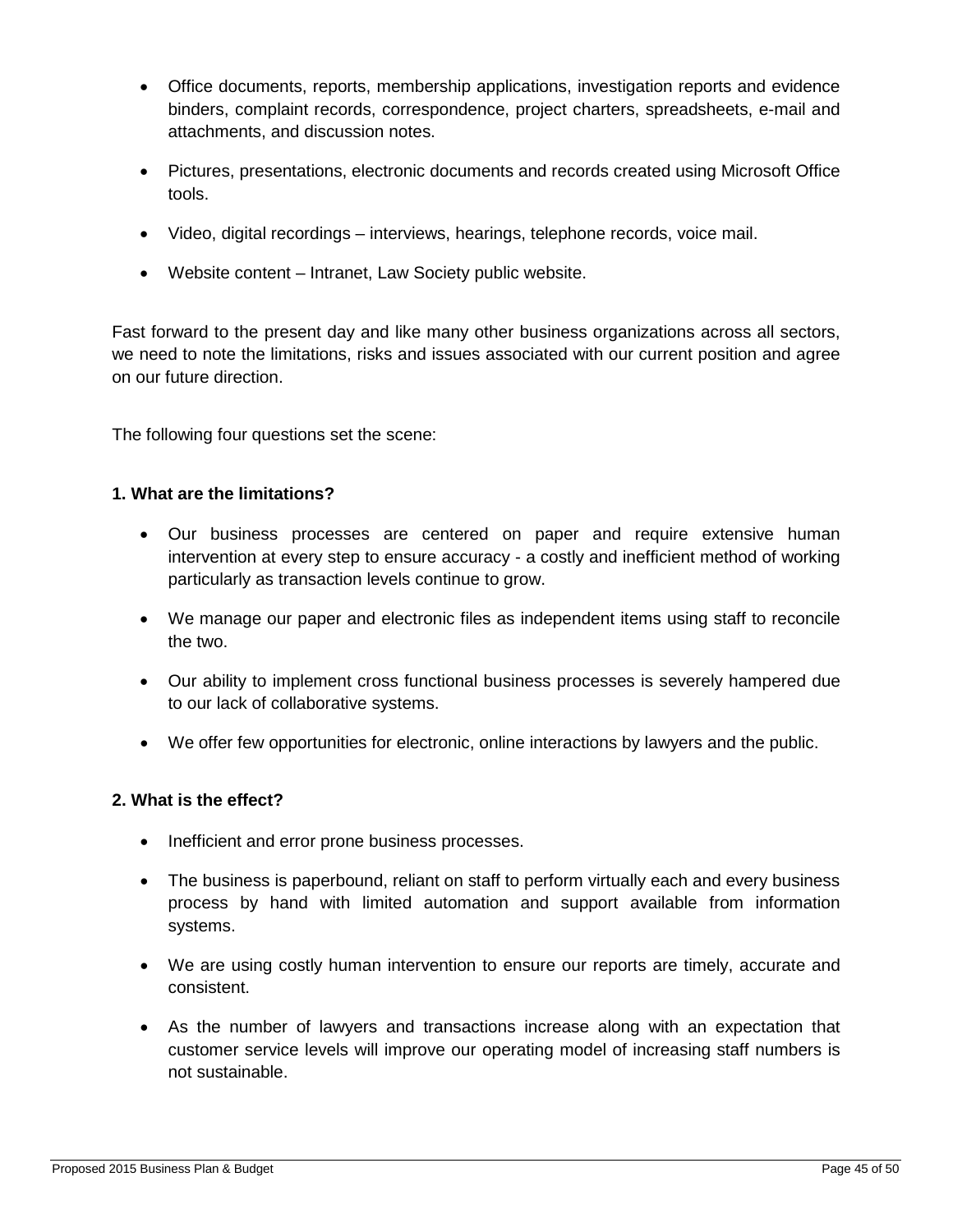#### **3. How do these issues present to our stakeholders?**

- Slow, bureaucratic and outdated interaction.
- Increasing costs.
- An increasing level of frustration when will we move to the 21st century?

#### **4. What do we plan to do, what are the benefits and what is the anticipated level of investment?**

• We plan to continue the implementation of applications and services during 2015 to support our strategic vision and mission.

#### **Enterprise Content Management**

Enterprise Content Management (ECM) is the umbrella that includes the concepts of Information Management, Electronic Records Management, Electronic Document Management, Business Process Management and Automation.

The Law Society has implemented and uses a suite of information systems linked with numerous paper driven business processes dating back 20 years and longer.

During 2014 the Law Society undertook a review of enterprise content management (ECM) across the organization. This work led to the production of an information management roadmap. The roadmap provides guidance in respect of systems, processes, legal, regulatory and business requirements to understand how best to provide an enterprise wide information management and content management environment.

During 2015 and beyond the tasks identified within the roadmap will take place. Implementing information management and content management as a multi-year endeavor permits operational units an opportunity to review, develop and redesign existing processes, to leverage the move to ECM to test new workflows, and to determine where additional business process automation would enhance timeliness and efficiency while streamlining existing processes.

**If the Manufacturer Contract Except Budget Notes** Business Consultancy **\$160,000** Project Management, Business Analysis, Process Analysis and Improvement, Change Management etc. Technical Consultancy **\$40,000 System Consulting, Application Development,** Database Design etc. Training <br>Equipment and Software \$ 20,000 Equipment and Software Contingency \$ 10,000 Total | \$250,000

The proposed investment for 2015 is \$250,000 utilized as follows: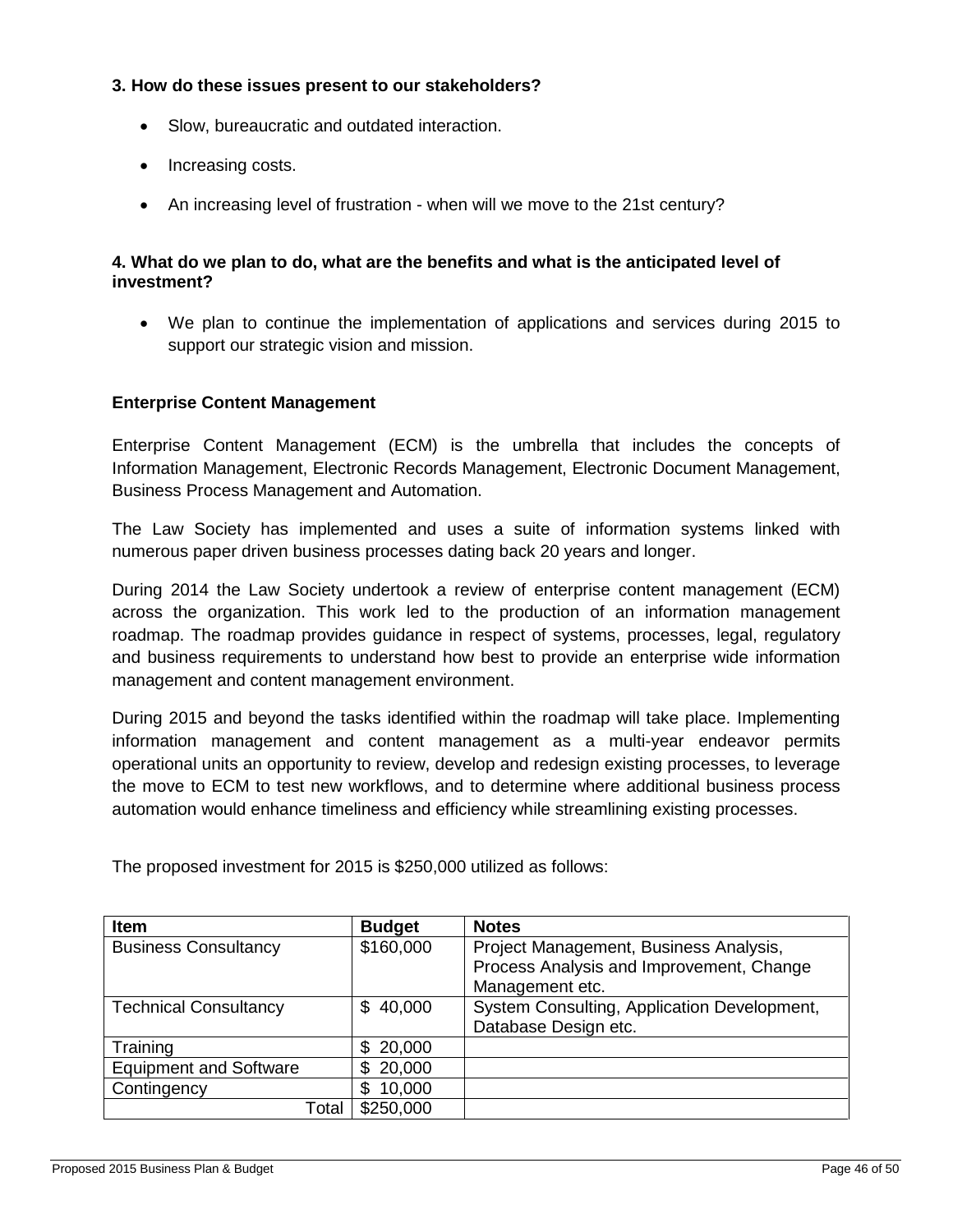The following information highlights some of the "hidden costs" of information management.

\$120; the average labor cost associated with finding a misfiled document. *(Coopers and Lybrand 1993)*

\$14,000; the annual value of lost productivity due to workers' inability to locate information. *IDC. "Hidden Costs of Information Work," IDC, 2006*

\$500,000; the recommended Discovery budget for a moderately sized case. *Gartner, "Reducing the Cost and Risk of EDiscovery, 2009*

The Executive Director will sponsor the project with business managers forming a project steering group to ensure direction, schedule, cost and benefits reflect business requirements.

If we choose to continue on our present path without the investments proposed in 2015 and beyond we risk our ability to effectively manage the organization; we will continue to grow our mix of information and paper platforms and processes placing an growing burden on staff and increasing the cost of doing business.

#### **eBusiness**

Building on the platform developed in 2014, the Law Society will continue to implement e-Business solutions that allow the public and lawyers to access services via the web from a variety of devices (laptops, smartphones, tablets etc.). In addition, departmental functionality and processes will continue to be developed in conjunction with e-Business implementations to reduce the process burden associated with paper based transactions.

The proposed investment for 2015 is \$250,000 utilized as follows:

| <b>Item</b>                  | <b>Budget</b> | <b>Notes</b>                                |
|------------------------------|---------------|---------------------------------------------|
| <b>Business Consultancy</b>  | \$130,000     | Project Management, Business Analysis,      |
|                              |               | Process Analysis and Improvement, Change    |
|                              |               | Management etc.                             |
| <b>Technical Consultancy</b> | \$80,000      | System Consulting, Application Development, |
|                              |               | Database Design etc.                        |
| Training                     | 20,000<br>SS. |                                             |
| Contingency                  | 20,000<br>\$. |                                             |
| Total                        | \$250,000     |                                             |

To illustrate the estimated cost for one current manually intensive process; the Law Society currently physically processes approximately 23,000 invoices per year for billing and collecting lawyer dues and insurance renewals; with a total revenue value of \$44,000,000. The processes rely on significant human intervention with limited system integration or automation. Essentially, we print all of these invoices, place them in envelopes, mail them and receive and process payments via paper cheques. Using a calculation that assumes each invoice uses 30 minutes of staff time to handle at an average hourly rate of \$75 the total annual processing cost equates to \$862,000.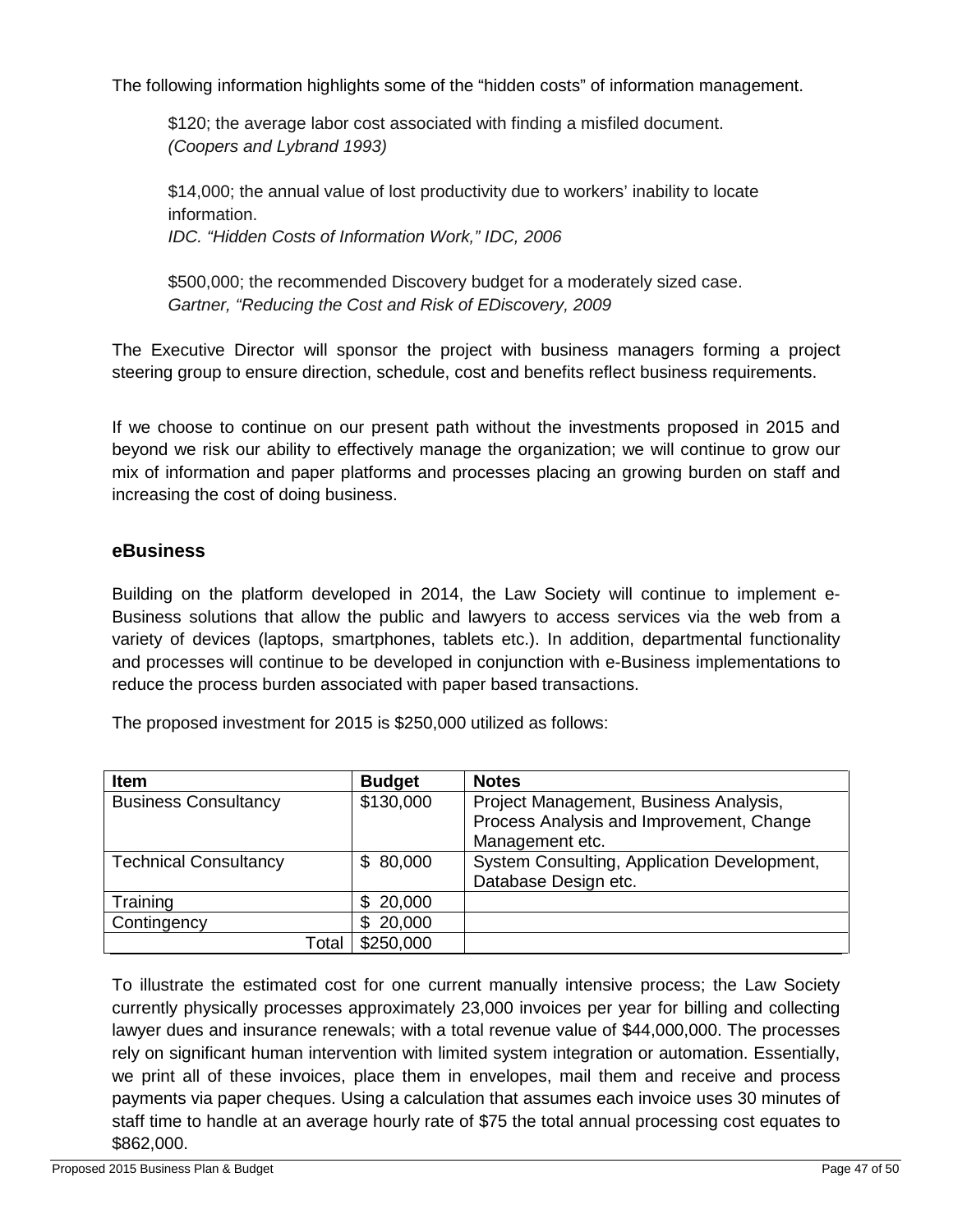If 75% of these invoices were produced and managed electronically a saving of \$647,000 per year could be achieved. Against this would be an annual merchant bank expense of approximately \$500,000 leading to an estimated annual saving in the region of \$150,000.

In addition, moving into the online world will allow for a significant number of related membership transactions to be made available providing further value and benefit to all stakeholders. These transactions could include lawyer change of contact information, Trust Safety annual submissions, requests for member reports and certificates of standing.

The Director, Business Technology will sponsor the project with business managers forming a project steering group to ensure direction, schedule, cost and benefits reflect business requirements.

The risk of not providing these online services is the continuing lack of effective and efficient business processes and a lack of confidence from the public and lawyers as we insist on the continued use of traditional paper based processes.

#### **Collaborative Technologies**

During 2015 the use of collaborative technologies and services will continue to be extended providing Benchers, volunteers and staff with access to common file stores, shared workspaces and enhanced mobile services.

In addition, a number of business application developments will be undertaken to improve operational effectiveness and efficiency. These developments will be centered on our financial systems, the internal and external web sites, SharePoint and improvements to accessing and using information through tools such as BoardBooks.

Moving forward, we will continue to streamline and coordinate the collaborative tools and take advantage of the functions provided to ensure Benchers, volunteers and staff can work together in the most effective manner possible.

The proposed investment for 2015 is \$150,000 utilized as follows:

| <b>Item</b>                   | <b>Budget</b> | <b>Notes</b>                                |  |  |  |  |
|-------------------------------|---------------|---------------------------------------------|--|--|--|--|
| <b>Business Consultancy</b>   | \$50,000      | Project Management, Business Analysis,      |  |  |  |  |
|                               |               | Process Analysis and Improvement, Change    |  |  |  |  |
|                               |               | Management etc.                             |  |  |  |  |
| <b>Technical Consultancy</b>  | \$30,000      | System Consulting, Application Development, |  |  |  |  |
|                               |               | Database Design etc.                        |  |  |  |  |
| Training                      | 10,000<br>S   |                                             |  |  |  |  |
| <b>Equipment and Software</b> | 50,000<br>\$  |                                             |  |  |  |  |
| Contingency                   | 10,000<br>\$  |                                             |  |  |  |  |
| Total                         | \$150,000     |                                             |  |  |  |  |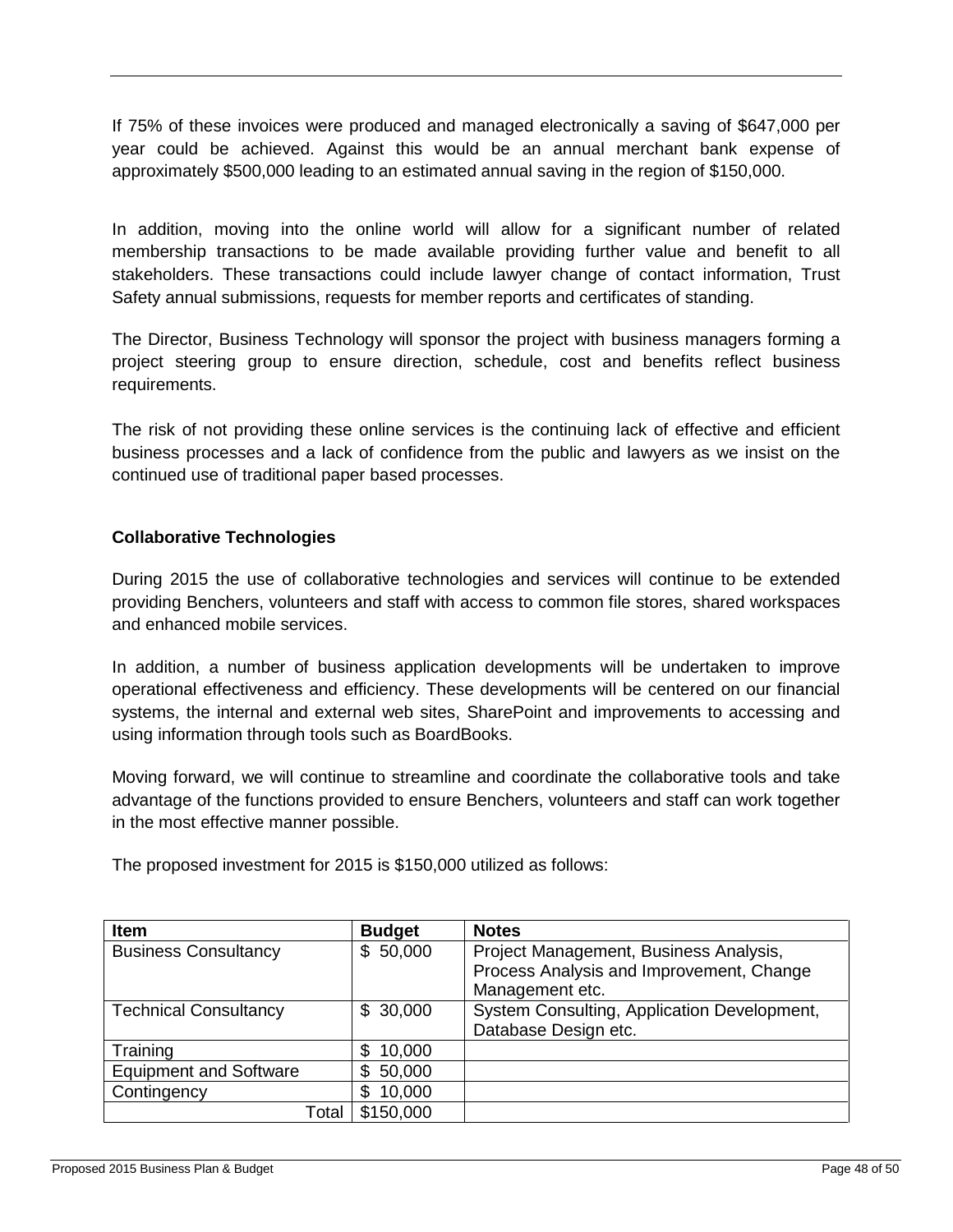The Director, Business Technology will sponsor the project with business managers forming a project steering group to ensure direction, schedule, cost and benefit reflects business requirements.

#### **Human Resource Information System (HRIS)**

During 2014 a HR Information System was implemented. During 2015 it is planned to introduce a number of additional modules and features to continue the improvement of workflow, processes and reporting.

The proposed investment for 2014 is \$75,000 utilized as follows:

| <b>Item</b>                  | <b>Budget</b> | <b>Notes</b>                                |
|------------------------------|---------------|---------------------------------------------|
| <b>Business Consultancy</b>  | \$25,000      | Project Management, Business Analysis,      |
|                              |               | Process Analysis and Improvement, Change    |
|                              |               | Management etc.                             |
| <b>Technical Consultancy</b> | \$25,000      | System Consulting, Application Development, |
|                              |               | Database Design etc.                        |
| Training                     | \$15,000      |                                             |
| Contingency                  | \$10,000      |                                             |
| Total                        | \$75,000      |                                             |

The Director, Human Resources will sponsor the project with business managers forming a project steering group to ensure direction, schedule, cost and benefit reflect business requirements.

If we choose to continue on our present path we risk managing our people in an ineffective manner leading to poor morale and high turnover. In addition we may need additional staff to undertake the manual process and deal with the errors and inefficiencies they present.

#### **Conclusion**

The 2014-16 Strategic Business Plan contains a number of business system projects that will enable The Law Society of Alberta to provide collaborative, effective and efficient services to all stakeholders while enabling staff expertise and knowledge to be utilized in a manner that adds value.

During 2014 significant progress has been achieved as documented above and reported to Benchers in September 2014. The 2015 proposals build on this progress.

Proposed capital investment associated with these initiatives along with estimations of 2016 investment requirements are shown in the following table. Please note that the estimates included 2016 will likely change once the work in 2015 is complete. Law Society management will develop revised amounts for Bencher consideration and approval as part of the business plan and budget process in subsequent years.